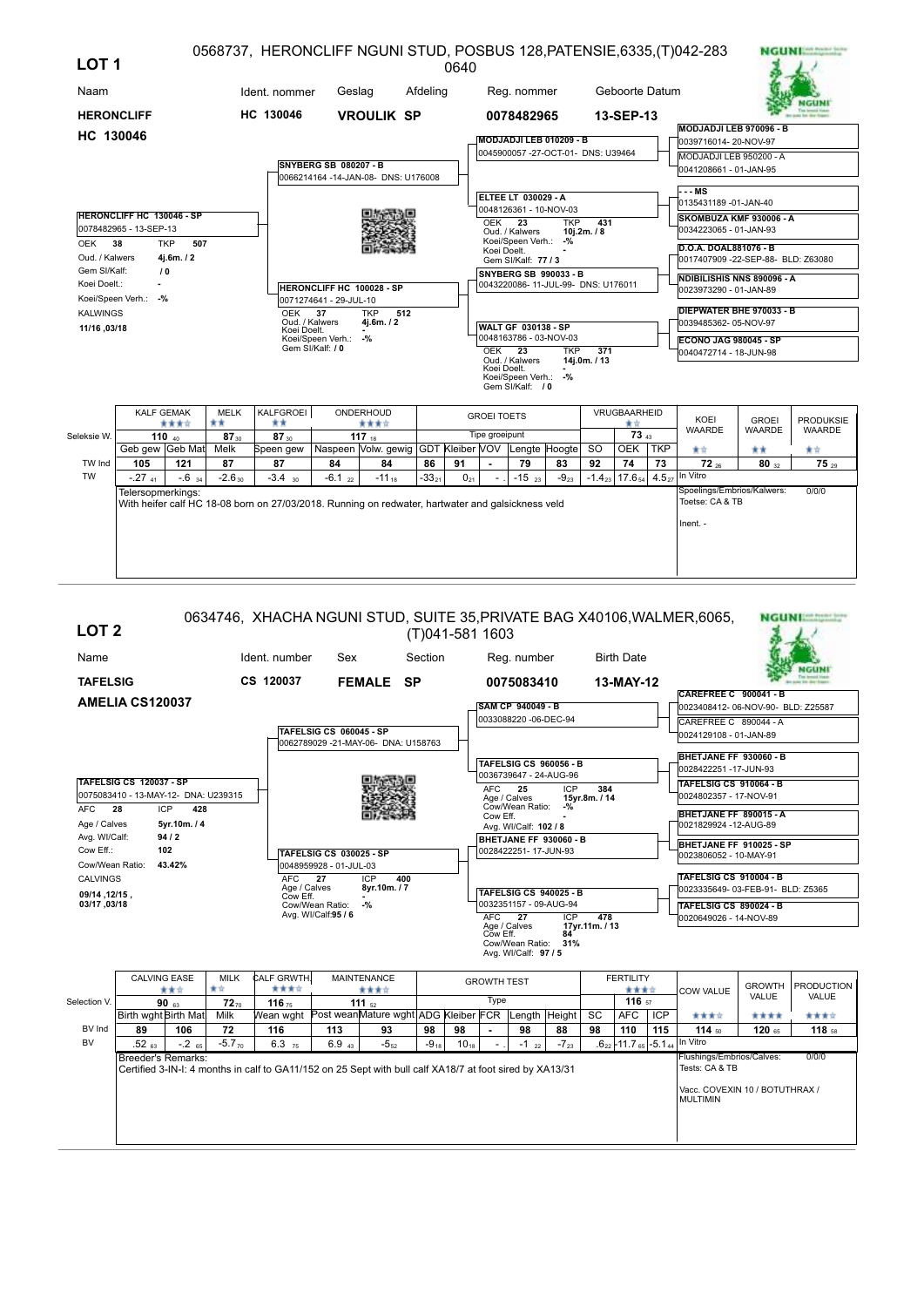| LOT <sub>3</sub>                                                                                |                                                                                              |                     |                    |                                                                |                                                                                                            |                                                                         |              |    |                         |                                                                                                                                                                                  |                             |                      |                     |            | 0610054, CAVALO STABLES, P.O. BOX 2799, EAST LONDON, 5205, (T)043-732 1242                                           | <b>NGUNI:</b>                 |                                   |
|-------------------------------------------------------------------------------------------------|----------------------------------------------------------------------------------------------|---------------------|--------------------|----------------------------------------------------------------|------------------------------------------------------------------------------------------------------------|-------------------------------------------------------------------------|--------------|----|-------------------------|----------------------------------------------------------------------------------------------------------------------------------------------------------------------------------|-----------------------------|----------------------|---------------------|------------|----------------------------------------------------------------------------------------------------------------------|-------------------------------|-----------------------------------|
| Naam                                                                                            |                                                                                              |                     |                    | Ident. nommer                                                  | Geslag                                                                                                     |                                                                         | Afdeling     |    |                         | Reg. nommer                                                                                                                                                                      |                             |                      | Geboorte Datum      |            |                                                                                                                      |                               |                                   |
| <b>INTULO</b>                                                                                   |                                                                                              |                     |                    | CVL 150026                                                     |                                                                                                            | <b>VROULIK B</b>                                                        |              |    |                         | 0082604059                                                                                                                                                                       |                             |                      | 24-OCT-15           |            |                                                                                                                      |                               |                                   |
| <b>CVL 150026</b><br>OEK -<br>Oud. / Kalwers<br>Gem SI/Kalf:<br>Koei Doelt.:<br><b>KALWINGS</b> | <b>INTULO CVL 150026 - B</b><br>0082604059 - 24-OCT-15<br>$\sqrt{0}$<br>Koei/Speen Verh.: -% | <b>TKP</b><br>$-1-$ |                    | $-N$ 030094 - A<br><b>OEK</b><br>Oud. / Kalwers<br>Koei Doelt. | TAFELSIG CS 030038 - B<br>0061461695 - 18-NOV-03<br>$\sim$<br>Koei/Speen Verh.: -%<br>Gem SI/Kalf: 101 / 4 | 0048959712 -08-JUL-03- DNS: U85708<br><b>TKP</b><br>477<br>11j.11m. / 8 |              |    | OEK<br>Koei Doelt.<br>. | TAFELSIG CS 950321 - A<br>0040384414 -01-JAN-95<br><b>TAFELSIG CS 970055 - SP</b><br>0038832788 - 07-SEP-97<br>22<br>Oud. / Kalwers<br>Koei/Speen Verh.:<br>Gem SI/Kalf: 107 / 6 | <b>TKP</b><br>43.42%<br>110 | 345<br>17i.10m. / 18 |                     |            | $- - -$<br>BHETJANE FF 930060 - B<br>0028422251-17-JUN-93<br><b>TAFELSIG CS 920014 - B</b><br>0026253013 - 10-JUL-92 |                               |                                   |
|                                                                                                 | <b>KALF GEMAK</b>                                                                            | **                  | <b>MELK</b><br>*** | KALFGROEI<br>***                                               |                                                                                                            | ONDERHOUD<br>***                                                        |              |    | <b>GROEI TOETS</b>      |                                                                                                                                                                                  |                             |                      | VRUGBAARHEID<br>★★☆ |            | KOEI<br><b>WAARDE</b>                                                                                                | <b>GROEI</b><br><b>WAARDE</b> | <b>PRODUKSIE</b><br><b>WAARDE</b> |
| Seleksie W.                                                                                     | Geb gew Geb Mat                                                                              | $82_{64}$           | $101_{54}$<br>Melk | 98 54<br>Speen gew                                             |                                                                                                            | $108_{29}$<br>Naspeen Volw. gewig GDT Kleiber VOV Lengte Hoogte         |              |    | Tipe groeipunt          |                                                                                                                                                                                  |                             | <b>SO</b>            | 9141<br><b>OEK</b>  | <b>TKP</b> | 青青宮                                                                                                                  | 青青宮                           | 青青宮                               |
| TIM Ind                                                                                         | $\mathbf{a}$                                                                                 | $\overline{A}$      | 4.04               | 0O.                                                            | 404                                                                                                        | n.                                                                      | $\mathbf{a}$ | 07 |                         | nn.                                                                                                                                                                              | 0C.                         | 0E.                  | $\sim$              | 0C         | n.                                                                                                                   | 0o                            | 0E.                               |

| Seieksie vv. |                   | <b>82</b> 64 | 101 54.   | א∝ 50                                          |            | าบช ∍∝                                               |            |           | The dineihant |    |           |           | <b>JI</b> 41 |            |                                                                                                                                             |       |         |
|--------------|-------------------|--------------|-----------|------------------------------------------------|------------|------------------------------------------------------|------------|-----------|---------------|----|-----------|-----------|--------------|------------|---------------------------------------------------------------------------------------------------------------------------------------------|-------|---------|
|              | Geb gew Geb Mat   |              | Melk      | Speen gew                                      |            | Naspeen Volw. gewig GDT Kleiber VOV Lengte Hoogte SO |            |           |               |    |           |           | <b>OEK</b>   | <b>TKP</b> | 含食食                                                                                                                                         | ★★☆   | 青青宮     |
| TW Ind       | 82                | 104          | 101       | 98                                             | 101        | 93                                                   | 90         | 87        |               | 99 | 96        | 95        | 99           | 96         | $92_{36}$                                                                                                                                   | 98 47 | 95 $42$ |
| <b>TW</b>    | $.91\,$ 68        | $-1547$      | $.4_{54}$ | $.4\,{}_{54}$                                  | $1.6_{48}$ | $-4_{29}$                                            | $-24_{15}$ | $-5_{15}$ |               | 17 | $-3_{18}$ | $-2_{17}$ | $-3.2_{43}$  |            | $-8_{29}$ In Vitro                                                                                                                          |       |         |
|              | Telersopmerkings: |              |           | 8 MONTHS IN CALF ON 10/9/2018, SIRE ED 13 - 20 |            |                                                      |            |           |               |    |           |           |              |            | Spoelings/Embrios/Kalwers:<br>Toetse: CA & TB<br>Inent. RIFT VALLEY FEVER, ULTRA<br>  CHOICE. BOTUTHRAX. MULTIMIN SE.<br><b>VITAMIN ADE</b> |       | 0/0/0   |

| LOT <sub>4</sub><br>Name                                      | Ident. number            | Sex                                                               | Section | 0672209, VESTRIX 14 (PTY) LTD, T/A GLEDSMUIR NGI STUDHILLANDALE FARM<br>HAGA-HAGA, POSTNETSUIT 895 PRIVATEBAG X4, MENLO, 0102, (T) 0824109110<br>Reg. number | <b>Birth Date</b> |                                                          | <b>NGUNI</b> |
|---------------------------------------------------------------|--------------------------|-------------------------------------------------------------------|---------|--------------------------------------------------------------------------------------------------------------------------------------------------------------|-------------------|----------------------------------------------------------|--------------|
| <b>ADEK</b>                                                   | K 140013                 | FEMALE A                                                          |         | 0079831376                                                                                                                                                   | 26-MAY-14         | SINRAD JS 880222 - B                                     |              |
| K 140013                                                      |                          |                                                                   |         | -JS 940214 - B<br>0044575678 -01-JAN-94- DNA: P3253/03                                                                                                       |                   | 0017552902-17-NOV-88- BLD: Z5589<br>SINRAD JS 880022 - B |              |
|                                                               |                          | KLEINZUURBRON LP 030094 - SP<br>0047666573 -24-JUN-03- GEN: A3151 |         |                                                                                                                                                              |                   | 0017552936 - 18-NOV-88                                   |              |
|                                                               |                          |                                                                   |         | NANDIT 880081-B<br>0018655530 - 05-DEC-88                                                                                                                    |                   | <b>MKHAYA S 840136 - B</b><br>0011693926 -04-JUL-84      |              |
| ADEK K 140013 - A<br>0079831376 - 26-MAY-14                   |                          |                                                                   |         | <b>ICP</b><br>AFC.<br>$\overline{\phantom{a}}$<br>Age / Calves                                                                                               | 14vr.6m. / 11     | NANDIT 860055-A<br>0017535428 - 27-OCT-86                |              |
| <b>AFC</b><br>- 29<br><b>ICP</b><br>Age / Calves<br>2yr.5m./1 | $\overline{\phantom{a}}$ |                                                                   |         | Cow/Wean Ratio:<br>46.15%<br>108<br>Cow Eff.<br>Avg. WI/Calf: 103 / 3                                                                                        |                   |                                                          |              |
| Avg. WI/Calf:<br>$\sqrt{0}$<br>Cow Eff.:                      |                          | ADEK K 110044 - FR                                                |         | .<br>-- -                                                                                                                                                    |                   |                                                          |              |
| Cow/Wean Ratio:<br>$-$ %                                      |                          | 0079443131 - 15-OCT-11                                            |         |                                                                                                                                                              |                   |                                                          |              |
| CALVINGS<br>11/16                                             | AFC<br>Cow Eff.          | <b>ICP</b><br>622<br>$\sim$<br>Age / Calves<br>6vr.0m. / 3        |         | ----                                                                                                                                                         |                   |                                                          |              |
|                                                               |                          | $-9/2$<br>Cow/Wean Ratio:<br>Avg. WI/Calf:93 / 1                  |         |                                                                                                                                                              |                   |                                                          |              |

|              | <b>CALVING EASE</b>                                                                                                                  | **        | <b>MILK</b><br>宣宣                                                                                       | CALF GRWTH.<br>**** |     | <b>MAINTENANCE</b>                    |     |     | <b>GROWTH TEST</b> |           |                 |                                                                                                            | <b>FERTILITY</b><br>**** |                                                  | <b>COW VALUE</b> | <b>GROWTH</b><br>VALUE | <b>PRODUCTION</b><br><b>VALUE</b> |
|--------------|--------------------------------------------------------------------------------------------------------------------------------------|-----------|---------------------------------------------------------------------------------------------------------|---------------------|-----|---------------------------------------|-----|-----|--------------------|-----------|-----------------|------------------------------------------------------------------------------------------------------------|--------------------------|--------------------------------------------------|------------------|------------------------|-----------------------------------|
| Selection V. |                                                                                                                                      | $88 - 72$ | 7449                                                                                                    | 122 <sub>50</sub>   |     | 65 38                                 |     |     | Type               |           |                 |                                                                                                            | 120 $_{42}$              |                                                  |                  |                        |                                   |
|              | Birth wght Birth Mat                                                                                                                 |           | Milk                                                                                                    | Wean wght           |     | Post wean Mature wght ADG Kleiber FCR |     |     |                    |           | Length   Height | <b>SC</b>                                                                                                  | AFC                      | <b>ICP</b>                                       | 含食宜              | **                     | 食食食                               |
| BV Ind       | 86                                                                                                                                   | 131       | 74                                                                                                      | 122                 | 117 | 146                                   | 123 | 118 |                    | 127       | 124             | 114                                                                                                        | 114                      | 123                                              | $99_{36}$        | 84x7                   | 91 $_{42}$                        |
| <b>BV</b>    | $-5.349$<br>$8.2_{50}$<br>8.8 <sub>43</sub><br>$38_{12}$<br>$-0.86$ 59<br>$37_{38}$<br>$40_{12}$<br>$.71 \times 75$<br>$\sim$ $\sim$ |           |                                                                                                         |                     |     |                                       |     |     | $18_{13}$          | $10_{14}$ |                 |                                                                                                            |                          | $6.5_{13}$ + 14.7 $_{42}$ - 6.9 $_{31}$ In Vitro |                  |                        |                                   |
|              | Breeder's Remarks:                                                                                                                   |           | CERTIFIED 5 MONTHS IN CALF ON 5 JULY 2018 -MULTI SIRE BULLS- BOX 12-590. SNV 09-72. FB 12-147.WT 14 -85 |                     |     |                                       |     |     |                    |           |                 | Flushings/Embrios/Calves:<br>Tests: CA / TB<br>Vacc, RB 51, ULTRA CHOICE, COVEXINE.<br>BOVIMIN, ECOMECTIN. |                          | 0/0/0                                            |                  |                        |                                   |

**-**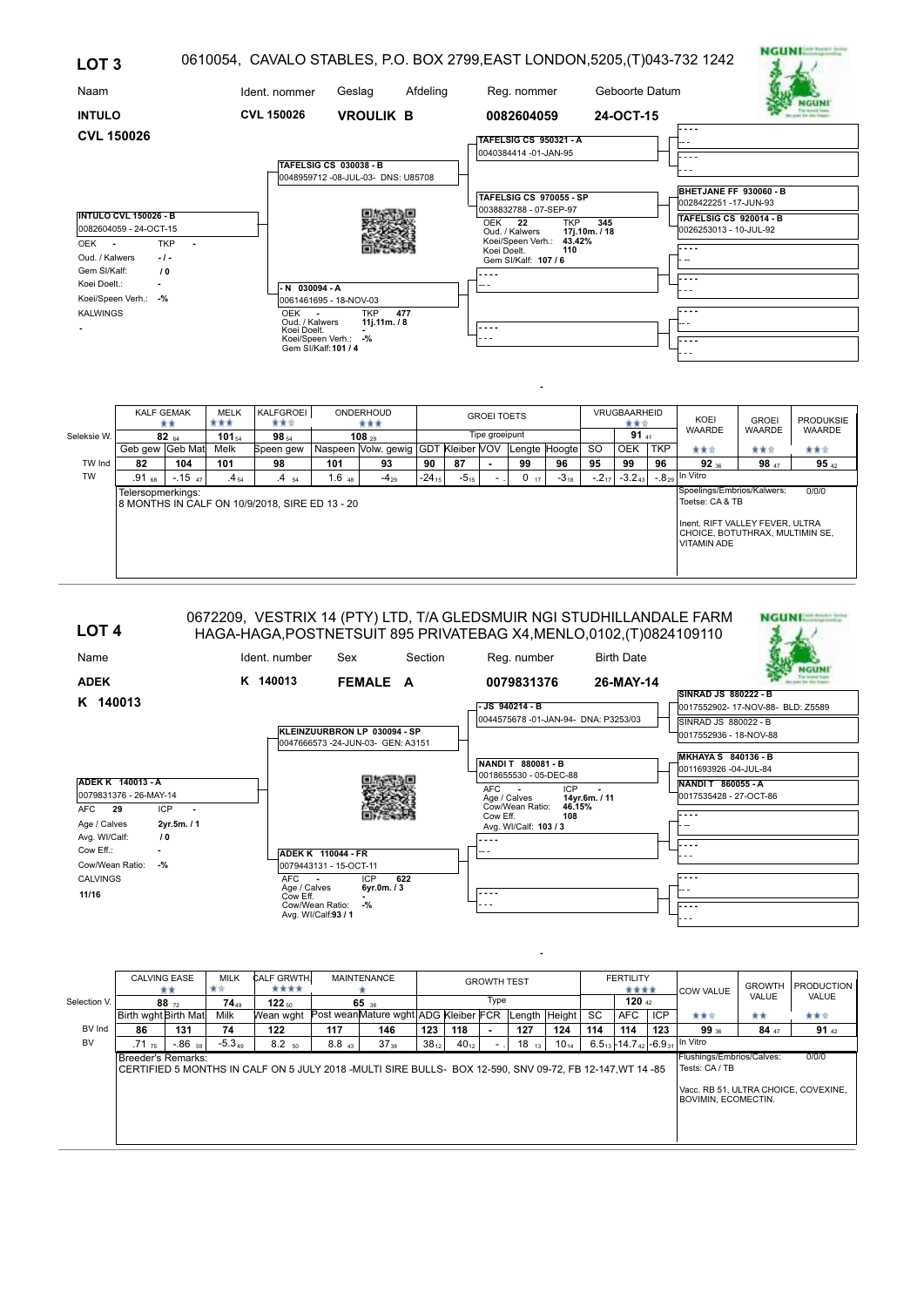| LOT <sub>5</sub> |                                                                                                                     |                   |                  | HAGA-HAGA, POSTNETSUIT 895 PRIVATEBAG X4, MENLO, 0102, (T) 0824109110                                   |                                                                     |                                                                      |          |  |                    |                                                         |            |                                  |                |            | 0672209, VESTRIX 14 (PTY) LTD, T/A GLEDSMUIR NGI STUDHILLANDALE FARM | NGUNI         |                  |
|------------------|---------------------------------------------------------------------------------------------------------------------|-------------------|------------------|---------------------------------------------------------------------------------------------------------|---------------------------------------------------------------------|----------------------------------------------------------------------|----------|--|--------------------|---------------------------------------------------------|------------|----------------------------------|----------------|------------|----------------------------------------------------------------------|---------------|------------------|
| Naam             |                                                                                                                     |                   |                  | Ident. nommer                                                                                           | Geslag                                                              |                                                                      | Afdeling |  |                    | Reg. nommer                                             |            |                                  | Geboorte Datum |            |                                                                      |               |                  |
| <b>JC SMITH</b>  |                                                                                                                     |                   |                  | AI 130014                                                                                               |                                                                     | <b>VROULIK SP</b>                                                    |          |  |                    | 0078270527                                              |            |                                  | 04-OCT-13      |            | <b>MORGAN AZ 970045 - B</b>                                          |               |                  |
| AI 130014        |                                                                                                                     |                   |                  |                                                                                                         |                                                                     |                                                                      |          |  |                    | SMITH EN SEUNS AI 010017 - SP                           |            |                                  |                |            | 0039147939-27-OCT-97                                                 |               |                  |
|                  |                                                                                                                     |                   |                  |                                                                                                         |                                                                     |                                                                      |          |  |                    | 0045303096 -18-OCT-01                                   |            |                                  |                |            | AZAZ 930019 - B                                                      |               |                  |
|                  |                                                                                                                     |                   |                  |                                                                                                         |                                                                     | SMITH EN SEUNS AI 060031 - SP<br>0063239594 -11-OCT-06- DNS: U169687 |          |  |                    |                                                         |            |                                  |                |            | 0029052297 - 01-NOV-93                                               |               |                  |
|                  |                                                                                                                     |                   |                  |                                                                                                         |                                                                     |                                                                      |          |  |                    |                                                         |            |                                  |                |            | MORGAN AZ 960045 - B                                                 |               |                  |
|                  |                                                                                                                     |                   |                  |                                                                                                         |                                                                     |                                                                      |          |  |                    | SMITH EN SEUNS AI 990010 - SP<br>0043126861 - 10-OCT-99 |            |                                  |                |            | 0037185089 -09-OCT-96                                                |               |                  |
|                  | <b>JC SMITH AI 130014 - SP</b>                                                                                      |                   |                  |                                                                                                         |                                                                     |                                                                      |          |  | OEK                | 38                                                      | <b>TKP</b> | 356                              |                |            | MORGAN AZ 940071 - SP                                                |               |                  |
|                  | 0078270527 - 04-OCT-13                                                                                              |                   |                  |                                                                                                         |                                                                     |                                                                      |          |  |                    | Oud. / Kalwers                                          | $-9/2$     | 9j.0m. / 7                       |                |            | 0033136094 - 29-NOV-94                                               |               |                  |
| OEK              | 36                                                                                                                  | <b>TKP</b><br>728 |                  |                                                                                                         |                                                                     |                                                                      |          |  | Koei Doelt.        | Koei/Speen Verh.:                                       |            |                                  |                |            | MORGAN AZ 010051 - SP                                                |               |                  |
|                  | Oud. / Kalwers<br>$5j.0m.$ / 2<br>Gem SI/Kalf:<br>83/1                                                              |                   |                  |                                                                                                         |                                                                     |                                                                      |          |  |                    | Gem SI/Kalf: / 0                                        |            |                                  |                |            | 0045439528 -13-NOV-01                                                |               |                  |
| Koei Doelt.:     |                                                                                                                     |                   |                  |                                                                                                         | <b>MORGAN AZ 040029 - SP</b><br>0049054752-15-OCT-04- DNS: PSER1211 |                                                                      |          |  |                    | MORGAN AZ 960067 - B                                    |            |                                  |                |            |                                                                      |               |                  |
|                  | Koei/Speen Verh.: -%                                                                                                |                   |                  |                                                                                                         | 0071445910 - 27-SEP-10                                              | SMITH EN SEUNS AI 100040 - SP                                        |          |  |                    |                                                         |            |                                  |                |            | 0037185659 - 21-OCT-96                                               |               |                  |
| <b>KALWINGS</b>  |                                                                                                                     |                   |                  | <b>OEK</b>                                                                                              | 36                                                                  | <b>TKP</b><br>506                                                    |          |  |                    |                                                         |            |                                  |                |            | SMITH EN SEUNS AI 000013 - B                                         |               |                  |
| 10/16, 10/18     |                                                                                                                     |                   |                  | Oud. / Kalwers<br>Koei Doelt.                                                                           |                                                                     | 7j.2m./4                                                             |          |  |                    | SMITHENSEUNS AI 040022 - SP                             |            |                                  |                |            | 0044339836- 16-OCT-00                                                |               |                  |
|                  |                                                                                                                     |                   |                  |                                                                                                         | Koei/Speen Verh.: -%                                                |                                                                      |          |  |                    | 0049066988 - 04-OCT-04                                  |            |                                  |                |            | SMITH EN SEUNS AI 020006 - SP                                        |               |                  |
|                  |                                                                                                                     |                   |                  |                                                                                                         | Gem SI/Kalf: 100 / 2                                                |                                                                      |          |  | $OEK$ 36           | Oud. / Kalwers                                          | <b>TKP</b> | $\overline{371}$<br>13j.1m. / 11 |                |            | 0045733672 - 11-JAN-02                                               |               |                  |
|                  |                                                                                                                     |                   |                  |                                                                                                         |                                                                     |                                                                      |          |  | Koei Doelt.        | Koei/Speen Verh.: -%<br>Gem SI/Kalf: / 0                |            |                                  |                |            |                                                                      |               |                  |
|                  |                                                                                                                     | <b>KALF GEMAK</b> | <b>MELK</b><br>۰ | KALFGROEI<br>***                                                                                        |                                                                     | ONDERHOUD                                                            |          |  | <b>GROEI TOETS</b> |                                                         |            |                                  | VRUGBAARHEID   |            | KOEI                                                                 | <b>GROEI</b>  | <b>PRODUKSIE</b> |
| Seleksie W.      |                                                                                                                     | ****              | 6840             | 91 <sub>40</sub>                                                                                        |                                                                     | ****                                                                 |          |  | Tipe groeipunt     |                                                         |            |                                  | **<br>81.40    |            | <b>WAARDE</b>                                                        | <b>WAARDE</b> | <b>WAARDE</b>    |
|                  | 110 $73$<br>$116 - 19$<br>Naspeen Volw. gewig GDT Kleiber VOV Lengte Hoogte<br>Geb gew Geb Mat<br>Melk<br>Speen gew |                   |                  |                                                                                                         |                                                                     |                                                                      |          |  |                    |                                                         |            | <sub>SO</sub>                    | <b>OEK</b>     | <b>TKP</b> | ★☆                                                                   | **            | 青青               |
| TW Ind           | 110                                                                                                                 | 153               | 68               | 91                                                                                                      | 82                                                                  | 87                                                                   |          |  |                    |                                                         |            | ٠                                | 71             | 69         | 73 31                                                                | $80_{39}$     | 75 35            |
| <b>TW</b>        | $-.54$ <sub>76</sub>                                                                                                | $-1.43$ 60        | $-6.6_{49}$      | $-2$ 40                                                                                                 | $-7.2$ <sub>16</sub>                                                | $-9_{19}$                                                            |          |  |                    |                                                         |            |                                  | $20.4_{48}$    |            | $5.4_{24}$ In Vitro                                                  |               |                  |
|                  | Telersopmerkings:                                                                                                   |                   |                  | WITH BULL CALF K18 21 BORN 16/10/2018 FROM MULTI SIRE BULLS - BOX 12-590, SNV 09-72, FB 12-147, WT 14 - |                                                                     |                                                                      |          |  |                    |                                                         |            |                                  |                |            | Spoelings/Embrios/Kalwers:<br>Toetse: CA / TB                        |               | 0/0/0            |
|                  | 85                                                                                                                  |                   |                  |                                                                                                         |                                                                     |                                                                      |          |  |                    |                                                         |            |                                  |                |            | Inent. RB 51, ULTRA CHOICE, COVEXINE,<br>BOVIMIN, ECOMECTIN.         |               |                  |

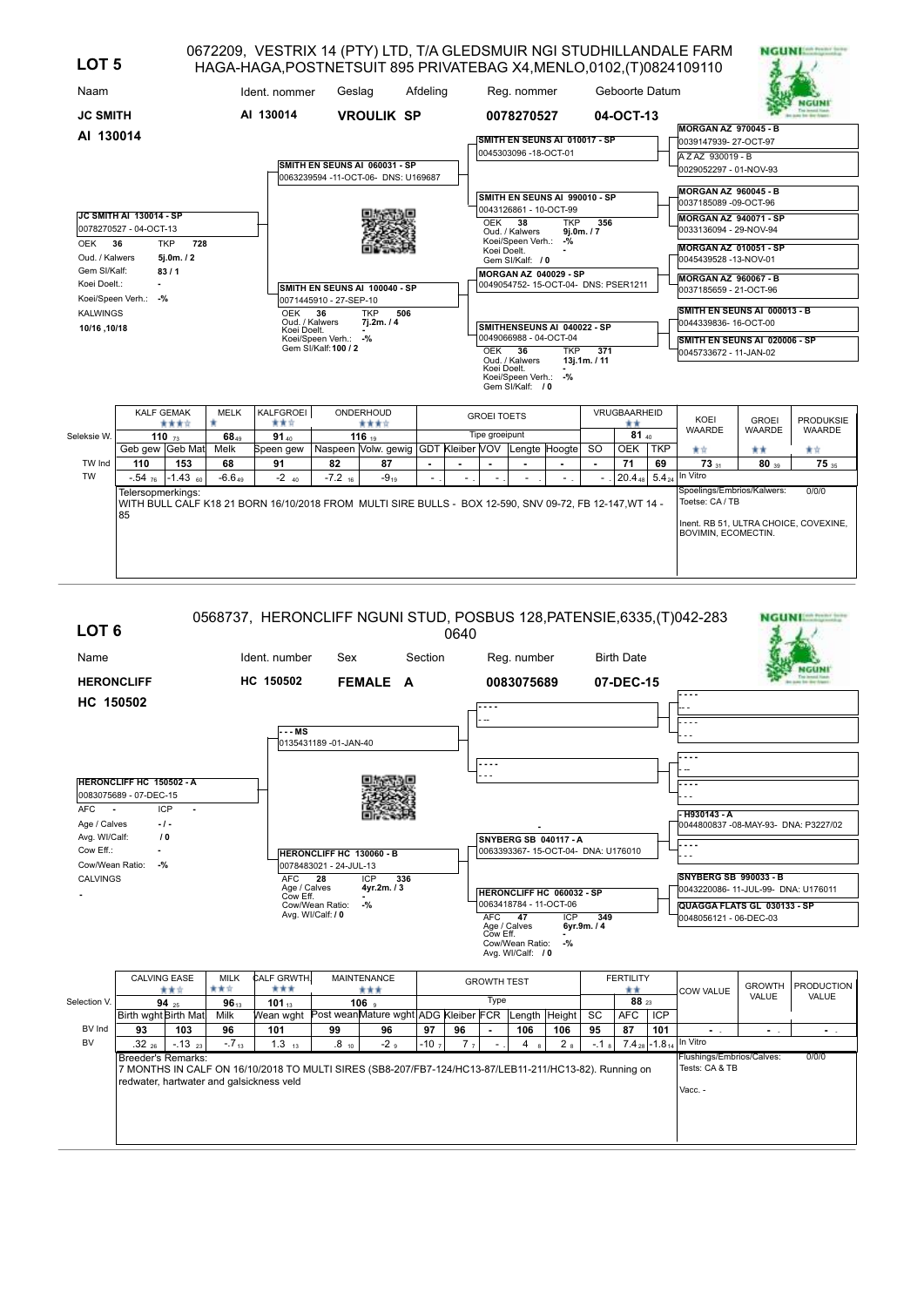| LOT <sub>7</sub>                |                                      |                   |                    |                                                                              |                             |                                                                    |          | (T)041-581 1603            |                    |                                                            |            |            |                     |            | 0634746, XHACHA NGUNI STUD, SUITE 35, PRIVATE BAG X40106, WALMER, 6065, |                   | <b>NGUNISM PRODUCTS</b> |
|---------------------------------|--------------------------------------|-------------------|--------------------|------------------------------------------------------------------------------|-----------------------------|--------------------------------------------------------------------|----------|----------------------------|--------------------|------------------------------------------------------------|------------|------------|---------------------|------------|-------------------------------------------------------------------------|-------------------|-------------------------|
| Naam                            |                                      |                   |                    | Ident. nommer                                                                | Geslag                      |                                                                    | Afdeling |                            |                    | Reg. nommer                                                |            |            | Geboorte Datum      |            |                                                                         |                   |                         |
|                                 | <b>KRAGGA KAMMA</b>                  |                   |                    | <b>DS 100008</b>                                                             |                             | <b>VROULIK SP</b>                                                  |          |                            |                    | 0071330096                                                 |            |            | 20-AUG-10           |            |                                                                         |                   |                         |
| <b>DS1008</b>                   |                                      |                   |                    |                                                                              |                             |                                                                    |          |                            |                    | $-JS$ 970268 - B                                           |            |            |                     |            | <b>SINRAD JS 930226 - B</b><br>0028298933-17-MAY-93                     |                   |                         |
|                                 |                                      |                   |                    |                                                                              |                             |                                                                    |          |                            |                    | 0045782596 -01-JAN-97- DNS: P369/04                        |            |            |                     |            | JS 940128 - A                                                           |                   |                         |
|                                 |                                      |                   |                    |                                                                              |                             | KLEINZUURBRON LP 060107 - SP<br>0063271365-13-SEP-06- DNS: U166221 |          |                            |                    |                                                            |            |            |                     |            | 0045782422 - 01-JAN-94                                                  |                   |                         |
|                                 |                                      |                   |                    |                                                                              |                             |                                                                    |          |                            |                    | -G 000323-B                                                |            |            |                     |            | - YW960003                                                              |                   |                         |
|                                 |                                      |                   |                    |                                                                              |                             |                                                                    |          |                            |                    | 0048423644 - 28-OCT-00                                     |            |            |                     |            | 0048423669 -01-JAN-96                                                   |                   |                         |
|                                 | KRAGGA KAMMA DS 100008 - SP          |                   |                    |                                                                              |                             |                                                                    |          |                            | <b>OEK</b>         | 31                                                         | <b>TKP</b> | 400        |                     |            | G980274                                                                 |                   |                         |
| OEK 23                          | 0071330096 - 20-AUG-10- DNS: U147275 | <b>TKP</b><br>424 |                    |                                                                              |                             |                                                                    |          |                            |                    | Oud. / Kalwers<br>Koei/Speen Verh.:                        | $-$ %      | 13j.6m./11 |                     |            | 0048423651 - 01-JAN-98                                                  |                   |                         |
| Oud. / Kalwers                  |                                      | 7j.9m./6          |                    |                                                                              |                             |                                                                    |          |                            | Koei Doelt.        | Gem SI/Kalf: / 0                                           |            |            |                     |            | <b>RODS WRA 960006 - A</b><br>0044670768-01-OCT-96- DNS: P1734/02       |                   |                         |
| Gem SI/Kalf:                    |                                      | 94/5              |                    |                                                                              |                             |                                                                    |          | <b>RODS WRA 010083 - B</b> |                    |                                                            |            |            |                     |            |                                                                         |                   |                         |
| Koei Doelt.:                    |                                      |                   |                    |                                                                              | <b>RODS WRA 070144 - SP</b> |                                                                    |          |                            |                    | 0046063236-13-NOV-01- BLD: P172802                         |            |            |                     |            | CAREFREE C 890004 - A<br>0020733853 - 20-OCT-89                         |                   |                         |
|                                 | Koei/Speen Verh.: -%                 |                   |                    |                                                                              | 0065499709 - 31-OCT-07      |                                                                    |          |                            |                    |                                                            |            |            |                     |            |                                                                         |                   |                         |
| <b>KALWINGS</b>                 |                                      |                   |                    | <b>OEK</b>                                                                   | 34<br>Oud, / Kalwers        | <b>TKP</b><br>2j.9m. / 1                                           |          |                            |                    |                                                            |            |            |                     |            | <b>RODS WRA 960022 - B</b><br>0037268133-19-OCT-96                      |                   |                         |
| , 02/14, 08/12<br>03/15, 01/16, |                                      |                   |                    | Koei Doelt.                                                                  | Koei/Speen Verh.:           | -%                                                                 |          |                            |                    | <b>RODS WRA 040030 - SP</b><br>0048907604 - 04-AUG-04      |            |            |                     |            | <b>MORGAN AZ 960080 - B</b>                                             |                   |                         |
| 06/17,05/18                     |                                      |                   |                    |                                                                              | Gem SI/Kalf: / 0            |                                                                    |          |                            | OEK 39             |                                                            | <b>TKP</b> | 609        |                     |            | 0038166005 - 28-OCT-96                                                  |                   |                         |
|                                 |                                      |                   |                    |                                                                              |                             |                                                                    |          |                            | Koei Doelt.        | Oud. / Kalwers<br>Koei/Speen Verh.: -%<br>Gem SI/Kalf: / 0 |            | 8j.2m. / 4 |                     |            |                                                                         |                   |                         |
|                                 | <b>KALF GEMAK</b>                    | ***               | <b>MELK</b><br>*** | KALFGROEI<br>含含含合                                                            |                             | ONDERHOUD<br>青青宮                                                   |          |                            | <b>GROEI TOETS</b> |                                                            |            |            | VRUGBAARHEID<br>*** |            | KOEI                                                                    | <b>GROEI</b>      | <b>PRODUKSIE</b>        |
| Seleksie W.                     |                                      | $105 - 74$        | $104_{74}$         | 111 $57$                                                                     |                             | 96 AA                                                              |          |                            | Tipe groeipunt     |                                                            |            |            | $103A11}$           |            | WAARDE                                                                  | <b>WAARDE</b>     | <b>WAARDE</b>           |
|                                 | Geb gew Geb Mat                      |                   | Melk               | Speen gew                                                                    |                             | Naspeen Volw. gewig GDT Kleiber VOV                                |          |                            |                    | Lengte Hoogte                                              |            | <b>SO</b>  | <b>OEK</b>          | <b>TKP</b> | ***                                                                     | 含食食官              | ****                    |
| TW Ind                          | 108                                  | 83                | 104                | 111                                                                          | 109                         | 102                                                                |          |                            |                    |                                                            |            | ٠          | 106                 | 91         | 106 43                                                                  | 113 <sub>58</sub> | 110 $50$                |
| <b>TW</b>                       | $-4274$                              | .473              | $.9_{74}$          | 4.5 $67$                                                                     | $5\,$ $_{54}$               | $3_{44}$                                                           |          |                            |                    |                                                            |            |            | $-8.247$            |            | $5_{22}$ In Vitro<br>Spoelings/Embrios/Kalwers:                         |                   |                         |
|                                 | Telersopmerkings:                    |                   |                    | With heifer calf XA18/22 at foot sired by XA13/31 and running with XA15/1501 |                             |                                                                    |          |                            |                    |                                                            |            |            |                     |            | Toetse: CA & TB                                                         |                   | 0/0/0                   |
|                                 |                                      |                   |                    |                                                                              |                             |                                                                    |          |                            |                    |                                                            |            |            |                     |            | Inent. COVEXIN 10 / BOTUTHRAX /<br><b>MULTIMIN</b>                      |                   |                         |

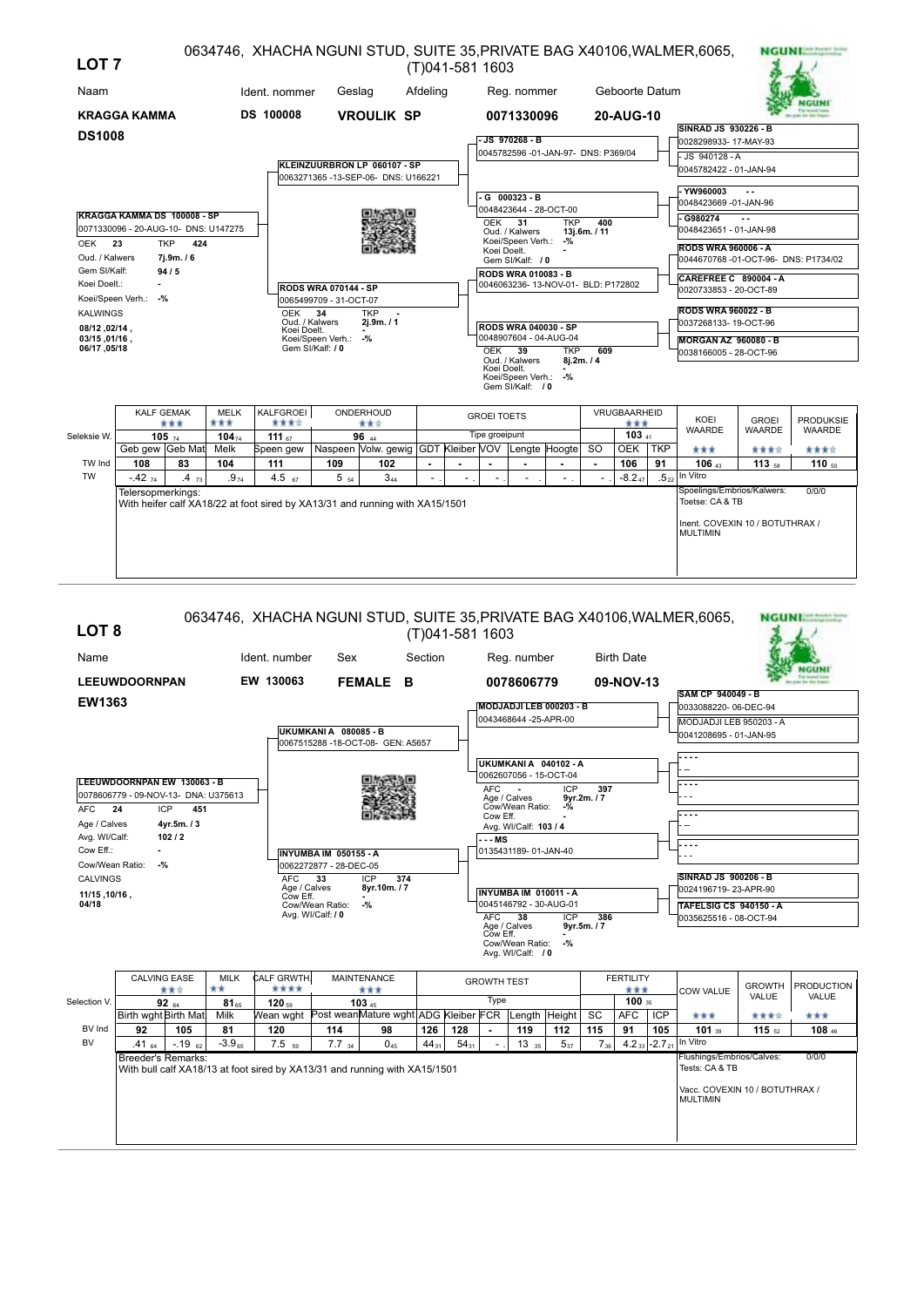| LOT <sub>9</sub>                                                                         |                                                                                                                                                                                                                                                                                                                                                                          |                         |                                                                                     |                          |                       |                                                         |                |                                                    |                                                                                                                             |                                                                                                                                                                                                                            |                                                                                                                                           |                      |            | 0610054, CAVALO STABLES, P.O. BOX 2799, EAST LONDON, 5205, (T) 043-732 1242                                                                                                                                                                                                                                                              | NGUNI                         |                                   |
|------------------------------------------------------------------------------------------|--------------------------------------------------------------------------------------------------------------------------------------------------------------------------------------------------------------------------------------------------------------------------------------------------------------------------------------------------------------------------|-------------------------|-------------------------------------------------------------------------------------|--------------------------|-----------------------|---------------------------------------------------------|----------------|----------------------------------------------------|-----------------------------------------------------------------------------------------------------------------------------|----------------------------------------------------------------------------------------------------------------------------------------------------------------------------------------------------------------------------|-------------------------------------------------------------------------------------------------------------------------------------------|----------------------|------------|------------------------------------------------------------------------------------------------------------------------------------------------------------------------------------------------------------------------------------------------------------------------------------------------------------------------------------------|-------------------------------|-----------------------------------|
| Naam                                                                                     |                                                                                                                                                                                                                                                                                                                                                                          |                         |                                                                                     | Ident. nommer            | Geslag                |                                                         | Afdeling       |                                                    | Reg. nommer                                                                                                                 |                                                                                                                                                                                                                            |                                                                                                                                           | Geboorte Datum       |            |                                                                                                                                                                                                                                                                                                                                          |                               |                                   |
| <b>UBUNINZI</b>                                                                          |                                                                                                                                                                                                                                                                                                                                                                          |                         |                                                                                     | UN 130034                |                       | <b>VROULIK SP</b>                                       |                |                                                    | 0078837267                                                                                                                  |                                                                                                                                                                                                                            |                                                                                                                                           | 15-DEC-13            |            |                                                                                                                                                                                                                                                                                                                                          |                               |                                   |
| <b>UN 130034</b>                                                                         |                                                                                                                                                                                                                                                                                                                                                                          |                         |                                                                                     |                          |                       |                                                         |                |                                                    |                                                                                                                             | <b>CIRCLE A BN 010530 - SP</b>                                                                                                                                                                                             |                                                                                                                                           |                      |            | UNINORTH UNN 940011 - B<br>0033087370-06-NOV-94- BLD: Z56292                                                                                                                                                                                                                                                                             |                               |                                   |
|                                                                                          |                                                                                                                                                                                                                                                                                                                                                                          |                         |                                                                                     |                          | AJBLOM AJ 040009 - SP |                                                         |                |                                                    | 0045174091-18-APR-01                                                                                                        |                                                                                                                                                                                                                            |                                                                                                                                           |                      |            | UNINORTH UNN 980082 - SP<br>0041309634 - 10-DEC-98                                                                                                                                                                                                                                                                                       |                               |                                   |
| <b>OEK</b><br>Oud. / Kalwers<br>Gem SI/Kalf:<br>Koei Doelt.:<br><b>KALWINGS</b><br>12/16 | 0049957384 - 25-OCT-04- DNS: U173091<br>UBUNINZI UN 130034 - SP<br>0078837267 - 15-DEC-13<br><b>TKP</b><br>36<br>$\sim$<br>2i.11m.71<br>10<br>116<br>BORDER OT 090015 - SP<br>Koei/Speen Verh.: 52.84%<br>0069293223 - 02-OCT-09<br><b>OEK</b><br>35<br><b>TKP</b><br>403<br>Oud. / Kalwers<br>5i.1m. / 3<br>Koei Doelt.<br>Koei/Speen Verh.: -%<br>Gem SI/Kalf: 101 / 2 |                         |                                                                                     |                          |                       |                                                         |                | OEK<br>Koei Doelt.<br><b>OEK 35</b><br>Koei Doelt. | 28<br>Oud. / Kalwers<br>Koei/Speen Verh.:<br>Gem SI/Kalf: / 0<br>Oud. / Kalwers<br>Koei/Speen Verh.: -%<br>Gem SI/Kalf: / 0 | UNINORTH UNN 980082 - SP<br>0041309634 - 10-DEC-98<br><b>TKP</b><br>$-9/2$<br>101<br>QUAGGA FLATS GL 030076 - B<br>0047965520-30-SEP-03-DNS: ZSTB466153<br>BUSHKLOOF RV 060045 - B<br>0063447403 - 04-NOV-06<br><b>TKP</b> | 505<br>12j.0m. / 8<br>2j.10m./1                                                                                                           |                      |            | CIRCLE-A BN 950034 - SP<br>0036519866-30-OCT-95<br>UNINORTH UNN 950032 - SP<br>0034838771 - 11-NOV-95<br>QUAGGA FLATS GL 000008 - B<br>0043147461 -05-JAN-00- DNS: U168210<br>QUAGGA FLATS GL 970079 - A<br>0041305079 - 01-JAN-97<br>MODJADJI LEB 000115 - B<br>0044585099-12-OCT-00<br>TRENPARK U 010122 - A<br>0048238596 - 16-NOV-01 |                               |                                   |
|                                                                                          |                                                                                                                                                                                                                                                                                                                                                                          | <b>KALF GEMAK</b><br>** | <b>MELK</b><br>*****                                                                | KALFGROEI<br>含含含合        |                       | ONDERHOUD<br>**                                         |                | <b>GROEI TOETS</b>                                 |                                                                                                                             |                                                                                                                                                                                                                            |                                                                                                                                           | VRUGBAARHEID<br>***  |            | KOEI<br><b>WAARDE</b>                                                                                                                                                                                                                                                                                                                    | <b>GROEI</b><br><b>WAARDE</b> | <b>PRODUKSIE</b><br><b>WAARDE</b> |
| Seleksie W.                                                                              | Geb gew Geb Mat                                                                                                                                                                                                                                                                                                                                                          | $86_{60}$               | $130_{40}$<br>Melk                                                                  | 117 $_{60}$<br>Speen gew |                       | 82<br>Naspeen Volw. gewig GDT Kleiber VOV Lengte Hoogte |                | Tipe groeipunt                                     |                                                                                                                             |                                                                                                                                                                                                                            | <b>SO</b>                                                                                                                                 | 108,22<br><b>OEK</b> | <b>TKP</b> | ****                                                                                                                                                                                                                                                                                                                                     | ****                          | ****                              |
| TW Ind                                                                                   | 92                                                                                                                                                                                                                                                                                                                                                                       | 59                      | 130                                                                                 | 117                      | 129                   | 116                                                     | $\blacksquare$ |                                                    |                                                                                                                             |                                                                                                                                                                                                                            | $\mathbf{r}$                                                                                                                              | 117                  |            | 116 $25$                                                                                                                                                                                                                                                                                                                                 | 120                           | 119 $32$                          |
| <b>TW</b>                                                                                | .36 <sub>67</sub>                                                                                                                                                                                                                                                                                                                                                        | 1.01 $_{24}$            | $6.4_{40}$                                                                          | $6.7_{60}$               | $14.1_{48}$           | 13 <sub>8</sub>                                         |                |                                                    |                                                                                                                             |                                                                                                                                                                                                                            |                                                                                                                                           | $-17.2_{21}$         |            | In Vitro                                                                                                                                                                                                                                                                                                                                 |                               |                                   |
|                                                                                          | Telersopmerkings:                                                                                                                                                                                                                                                                                                                                                        |                         | WITH BULL CALF CVL 18 - 33 BORN 22/8/2018, SIRE ED 13 - 20, RUNNING WITH ED 13 - 20 |                          |                       |                                                         |                |                                                    |                                                                                                                             |                                                                                                                                                                                                                            | Spoelings/Embrios/Kalwers:<br>Toetse: CA & TB<br>Inent. RIFT VALLEY FEVER, ULTRA<br>CHOICE, BOTUTHRAX, MULTIMIN SE,<br><b>VITAMIN ADE</b> |                      | 0/0/0      |                                                                                                                                                                                                                                                                                                                                          |                               |                                   |

. . . . . . . . .

## **NGUNESS TOOL** 0610054, CAVALO STABLES, P.O. BOX 2799,EAST LONDON,5205,(T)043-732 1242 **LOT 10** Name Ident. number Sex Section Reg. number Birth Date Sex **NGUNI INTULO CVL 150040 FEMALE SP 0082916511 22-DEC-15 MKHAYA S 891635 - B CVL 150040 TRIPLE STREAMS TC 000011 - B** 0020587218- 24-OCT-89 0043913110 -10-OCT-00  $\overline{\times 970033 - B}$ **AMATOLE FHU 070046 - SP** 0043382316 - 18-DEC-97 0065040446 -14-SEP-07- DNA: U254188 **MPEKWENI UL 910116 - B AMATOLE FHU 980045 - SP** 0024837973 -31-OCT-91- BLD: Z23255 0040517799 - 14-AUG-98 **INTULO CVL 150040 - SP MPEKWENI UL 940127 - B** ICP **372**<br>17yr.4m. / 16<br>36.67%<br>101 AFC Age / Calves **17yr.4m. / 16 25** 0082916511 - 22-DEC-15 0032711459 - 17-OCT-94 AFC **-** ICP **-** Cow Eff. **101** Cow/Wean Ratio: **36.67% MKHAYA S 891635 - B** Age / Calves **- / -** 0020587218 -24-OCT-89 Avg. WI/Calf: / 0 Avg. WI/Calf:  **/ 0 YULANDA NL 990070 - B** 0043407816- 15-OCT-99 **- X 970033 - B** Cow Eff.: **- AMATOLE FHU 050027 - SP** 0043382316 - 18-DEC-97 Cow/Wean Ratio: **-%** 0049937188 - 30-MAR-05 **KINGSDALE CC 890040 - B** CALVINGS ICP **393** AFC **30** Age / Calves **12yr.2m. / 10** Cow Eff. **-** 0020591962- 05-NOV-89- BLD: Z33705 **AMATOLE FHU 960013 - SP - -%**  $\frac{10036765238 - 15 - \text{AUG-96}}{\text{AFC}}$ **AMATOLE FHU 900003 - SP** Cow/Wean Ratio: ICP 378<br>18yr.1m. / 16<br>100<br>48.07% Avg. WI/Calf: **/ 0** 0022111553 - 25-AUG-90 AFC Age / Calves **18yr.1m. / 16 31** ICP Cow Eff. **100** Cow/Wean Ratio: **48.07%** Avg. WI/Calf: **92 / 1** CALVING EASE MILK CALF GRWTH. MAINTENANCE CALVING TEST THE FERTILITY COW VALUE GROWTH PRODUCTION VALUE **86** <sub>54</sub> **93**<sub>28</sub> **116**  $\frac{1}{2}$  **116 - 107 107 107 107 107 107 107 107 107 107 107 107 107 107 107 107 107 108** Type  $107_{28}$ Selection V Birth wght Birth Mat. Milk Wean wght Post weanMature wght ADG Kleiber FCR Length Height SC AFC ICP AFC ICP BV Ind  $104 \frac{1}{27}$  -**86 106 93 116 117 - - - - - - - 116 105 - 104 -** BV In Vitro  $-1948$ 1.5 -.19 -.19 -.14 -.19 -.1.4 -.19 -.1.4  $\approx$   $\mid$  6.4  $\sim$  - 8.6  $\mid$  -  $\mid$  -  $\mid$  -  $\mid$  -  $\mid$  -  $\mid$  -  $\mid$  -  $\mid$  -  $\mid$  -  $\mid$  -  $\mid$  -  $\mid$  -  $\mid$  -  $\mid$  -  $\mid$  -  $\mid$  -  $\mid$  -  $\mid$  -  $\mid$  -  $\mid$  -  $\mid$  -  $\mid$  -  $\$ 55 28 32 14 - - - - - - - 34 9 Breeder's Remarks:  $0/0$ Flushings/Embrios/Calves:<br>Tests: CA & TB 7 MONTHS IN CALF ON 10/9/2018, SIRE ED 13 - 20 Vacc. RIFT VALLEY FEVER, ULTRA CHOICE, BOTUTHRAX, MULTIMIN SE, VITAMIN ADE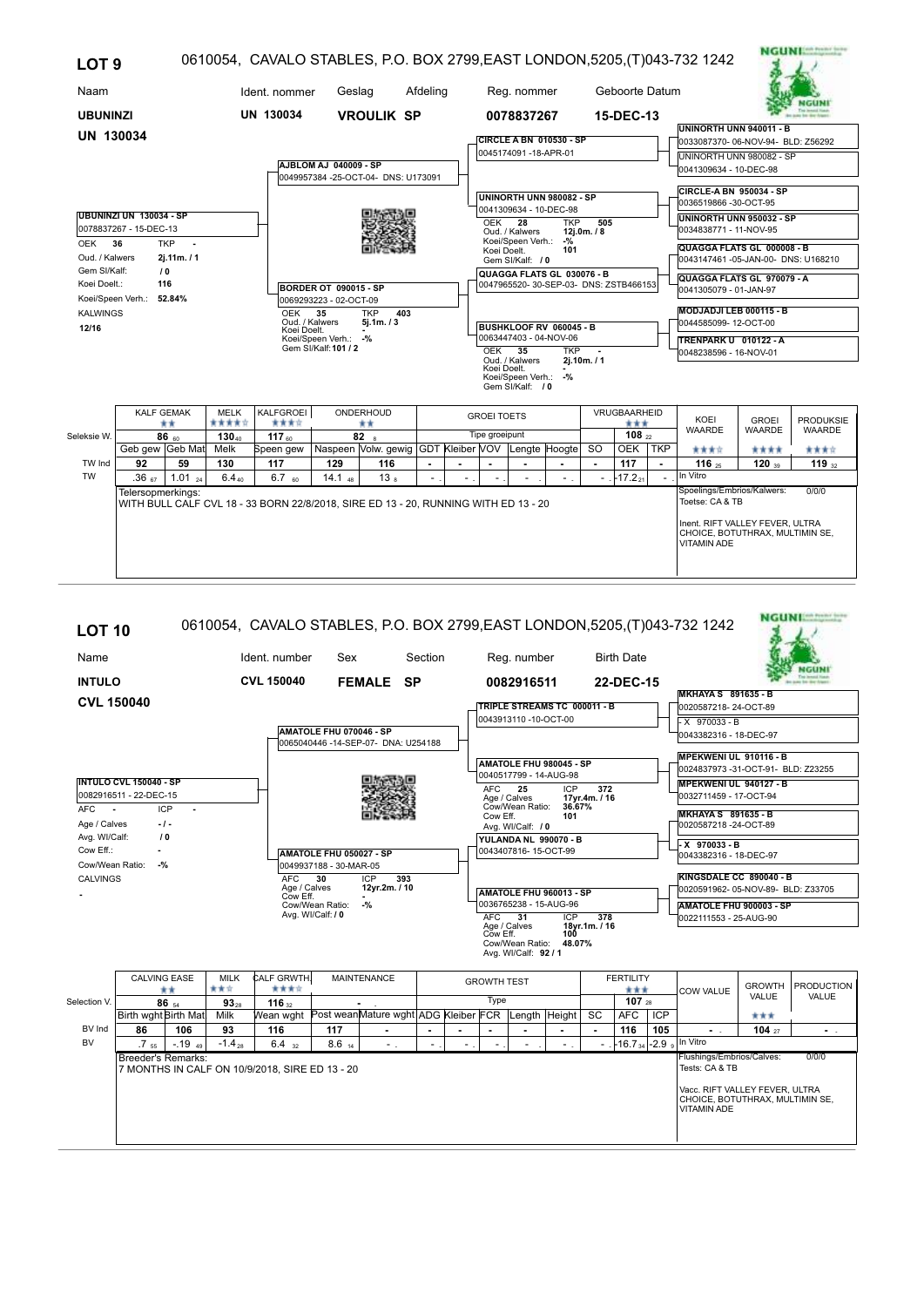| <b>LOT 11</b>                               |                                        |                                          |                   | HAGA-HAGA, POSTNETSUIT 895 PRIVATEBAG X4, MENLO, 0102, (T) 0824109110            |                                                         |                                                                  |                  |                  |                    |                                                              |                          |            |                                                            |            | 0672209, VESTRIX 14 (PTY) LTD, T/A GLEDSMUIR NGI STUDHILLANDALE FARM | <b>NGUNI:</b> |                  |
|---------------------------------------------|----------------------------------------|------------------------------------------|-------------------|----------------------------------------------------------------------------------|---------------------------------------------------------|------------------------------------------------------------------|------------------|------------------|--------------------|--------------------------------------------------------------|--------------------------|------------|------------------------------------------------------------|------------|----------------------------------------------------------------------|---------------|------------------|
| Naam                                        |                                        |                                          |                   | Ident. nommer                                                                    | Geslag                                                  |                                                                  | Afdeling         |                  |                    | Reg. nommer                                                  |                          |            | Geboorte Datum                                             |            |                                                                      |               |                  |
| <b>ADEK</b>                                 |                                        |                                          |                   | K 140010                                                                         |                                                         | <b>VROULIK B</b>                                                 |                  |                  |                    | 0079581419                                                   |                          |            | 17-APR-14                                                  |            | <b>SINRAD JS 880222 - B</b>                                          |               |                  |
| K 140010                                    |                                        |                                          |                   |                                                                                  |                                                         |                                                                  |                  |                  |                    | JS 940214 - B                                                |                          |            |                                                            |            | 0017552902-17-NOV-88- BLD: Z5589                                     |               |                  |
|                                             |                                        |                                          |                   |                                                                                  |                                                         | KLEINZUURBRON LP 030094 - SP<br>0047666573-24-JUN-03- GEN: A3151 |                  |                  |                    | 0044575678 -01-JAN-94- DNS: P3253/03                         |                          |            |                                                            |            | SINRAD JS 880022 - B<br>0017552936 - 18-NOV-88                       |               |                  |
|                                             | ADEK K 140010 - B                      |                                          |                   |                                                                                  |                                                         |                                                                  |                  |                  |                    | NANDIT 880081-B<br>0018655530 - 05-DEC-88                    |                          |            |                                                            |            | <b>MKHAYA S 840136 - B</b><br>0011693926 -04-JUL-84                  |               |                  |
|                                             | 0079581419 - 17-APR-14                 |                                          |                   |                                                                                  |                                                         |                                                                  |                  |                  | OEK -              | Oud. / Kalwers                                               | <b>TKP</b>               | 14j.6m./11 |                                                            |            | NANDI T 860055 - A<br>0017535428 - 27-OCT-86                         |               |                  |
| 30<br>OEK<br>Oud. / Kalwers<br>Gem SI/Kalf: |                                        | <b>TKP</b><br>684<br>4j.4m. / 2<br>109/1 |                   |                                                                                  |                                                         |                                                                  |                  |                  | Koei Doelt.        | Koei/Speen Verh.: 46.15%<br>Gem SI/Kalf: 103 / 3             | 108                      |            |                                                            |            | BHETJANE FF 020084 - SP<br>0046467262 -24-SEP-02                     |               |                  |
| Koei Doelt.:                                | $\blacksquare$<br>Koei/Speen Verh.: -% |                                          |                   |                                                                                  | <b>SLAGBOOM WT 110110 - A</b><br>0074919820 - 07-SEP-11 |                                                                  |                  |                  |                    | SLAGBOOM WT 060057 - B<br>0063425797-09-SEP-06- DNS: U225722 |                          |            |                                                            |            | - WT 990001 - A<br>0062607932 - 15-OCT-99                            |               |                  |
| <b>KALWINGS</b><br>10/16,09/18              |                                        |                                          |                   | <b>OEK</b><br>Oud. / Kalwers<br>Koei Doelt.                                      | 31<br>Koei/Speen Verh.: -%                              | <b>TKP</b><br>529<br>6j.11m. / 4                                 |                  |                  |                    | WT 050036 - A<br>0064431471 - 15-OCT-05                      |                          |            |                                                            |            | ----                                                                 |               |                  |
|                                             |                                        |                                          |                   |                                                                                  | Gem SI/Kalf: 97 / 1                                     |                                                                  |                  |                  | OEK -              | Oud. / Kalwers                                               | <b>TKP</b><br>7i.9m. / 6 | 371        |                                                            |            | ----                                                                 |               |                  |
|                                             |                                        |                                          |                   |                                                                                  |                                                         |                                                                  |                  |                  | Koei Doelt.        | Koei/Speen Verh.: -%<br>Gem SI/Kalf: / 0                     |                          |            |                                                            |            |                                                                      |               |                  |
|                                             | <b>KALF GEMAK</b>                      | **                                       | <b>MELK</b><br>★☆ | <b>KALFGROEI</b><br>含含含合                                                         |                                                         | ONDERHOUD<br>٠                                                   |                  |                  | <b>GROEI TOETS</b> |                                                              |                          |            | VRUGBAARHEID<br>****                                       |            | KOEI                                                                 | <b>GROEI</b>  | <b>PRODUKSIE</b> |
| Seleksie W.                                 |                                        | $85 - 70$                                | $77_{60}$         | 118 $56$                                                                         |                                                         | 63 46                                                            |                  |                  | Tipe groeipunt     |                                                              |                          |            | 124 $48$                                                   |            | <b>WAARDE</b>                                                        | WAARDE        | <b>WAARDE</b>    |
|                                             | Geb gew Geb Mat                        |                                          | Melk              | Speen gew                                                                        |                                                         | Naspeen Volw. gewig GDT Kleiber VOV Lengte Hoogte                |                  |                  |                    |                                                              |                          | <b>SO</b>  | OEK                                                        | <b>TKP</b> | ***                                                                  | **            | **               |
| TW Ind<br><b>TW</b>                         | 86<br>.7 <sub>72</sub>                 | 147<br>$-1.29$ <sub>58</sub>             | 77<br>$-4.760$    | 118<br>$7_{56}$                                                                  | 111<br>$6.1_{44}$                                       | 149<br>$40_{46}$                                                 | 124<br>$40_{13}$ | 120<br>$42_{13}$ |                    | 124<br>$17_{14}$                                             | 123<br>$10_{15}$         | 117        | 119<br>$7.7_{14}$ - 19.6 <sub>57</sub> - 6.4 <sub>32</sub> | 121        | 101 $42$<br>In Vitro                                                 | $80_{53}$     | 89 48            |
|                                             | Telersopmerkings:                      |                                          |                   | Bull calf K18-42 - MULTI SIRE BULLS- BOX 12-590, SNV 09-72, FB 12-147, WT 14 -85 |                                                         |                                                                  |                  |                  |                    |                                                              |                          |            |                                                            |            | Spoelings/Embrios/Kalwers:<br>Toetse: CA / TB                        |               | 0/0/0            |
|                                             |                                        |                                          |                   |                                                                                  |                                                         |                                                                  |                  |                  |                    |                                                              |                          |            |                                                            |            | Inent. RB 51, ULTRA CHOICE, COVEXINE,<br>BOVIMIN, ECOMECTIN.         |               |                  |

## $\overline{C}$

0672209, VESTRIX 14 (PTY) LTD, T/A GLEDSMUIR NGI STUDHILLANDALE FARM HAGA-HAGA,POSTNETSUIT 895 PRIVATEBAG X4,MENLO,0102,(T)0824109110

| Name                       |     | Ident. number                        | Sex         | Section | Reg. number                 | <b>Birth Date</b> |                        |
|----------------------------|-----|--------------------------------------|-------------|---------|-----------------------------|-------------------|------------------------|
| <b>SLAGBOOM</b>            |     | <b>WT 110110</b>                     | FEMALE A    |         | 0074919820                  | 07-SEP-11         |                        |
| WT11110                    |     |                                      |             |         |                             |                   | BHETJANE FF 940025 - B |
|                            |     |                                      |             |         | BHETJANE FF 020084 - SP     |                   | 0029931821-15-APR-94   |
|                            |     |                                      |             |         | 0046467262 -24-SEP-02       |                   | BHETJANE FF 960005 - B |
|                            |     | SLAGBOOM WT 060057 - B               |             |         |                             |                   | 0036921427 - 08-FEB-96 |
|                            |     | 0063425797 -09-SEP-06- DNA: U225722  |             |         |                             |                   |                        |
|                            |     |                                      |             |         | - WT 990001 - A             |                   | .                      |
|                            |     |                                      |             |         | 0062607932 - 15-OCT-99      |                   |                        |
| SLAGBOOM WT 110110 - A     |     |                                      |             |         | AFC -<br>ICP                | 355               | 1.                     |
| 0074919820 - 07-SEP-11     |     |                                      |             |         | 9yr.9m. / 4<br>Age / Calves |                   |                        |
| AFC 31<br><b>ICP</b>       | 529 |                                      |             |         | Cow/Wean Ratio:<br>Cow Eff. |                   | .                      |
| Age / Calves<br>6yr.11m./4 |     |                                      |             |         | Avg. WI/Calf: / 0           |                   |                        |
| Avg. WI/Calf:<br>97/1      |     |                                      |             |         |                             |                   |                        |
| Cow Eff.:                  |     | - WT 050036 - A                      |             |         | -- -                        |                   | .                      |
| Cow/Wean Ratio:<br>-%      |     | 0064431471 - 15-OCT-05               |             |         |                             |                   |                        |
| <b>CALVINGS</b>            |     | AFC -                                | <b>ICP</b>  | 371     |                             |                   |                        |
| 04/14, 11/15,              |     | Age / Calves<br>Cow Eff.             | 7yr.9m. / 6 |         | $- - - -$                   |                   |                        |
| 04/17.08/18                |     | Cow/Wean Ratio:<br>Avg. WI/Calf: / 0 | $-$ %       |         | $- - -$                     |                   | ----<br>$\sim$ $\sim$  |

|              | <b>CALVING EASE</b>                                                                                                                                                            | ****     | <b>MILK</b><br>東東京 | <b>CALF GRWTH</b><br>食宜                                                            |    | <b>MAINTENANCE</b><br>***            |    |    | <b>GROWTH TEST</b> |                     |     |           | <b>FERTILITY</b><br>含食宜 |            | <b>COW VALUE</b>                                                                                                | <b>GROWTH</b> | <b>PRODUCTION</b> |
|--------------|--------------------------------------------------------------------------------------------------------------------------------------------------------------------------------|----------|--------------------|------------------------------------------------------------------------------------|----|--------------------------------------|----|----|--------------------|---------------------|-----|-----------|-------------------------|------------|-----------------------------------------------------------------------------------------------------------------|---------------|-------------------|
| Selection V. |                                                                                                                                                                                | $124$ 49 | $93_{50}$          | 79 39                                                                              |    | $100_{31}$                           |    |    | Type               |                     |     |           | 99 36                   |            |                                                                                                                 | VALUE         | VALUE             |
|              | Birth wght Birth Mat                                                                                                                                                           |          | Milk               | Wean wght                                                                          |    | Post weanMature wght ADG Kleiber FCR |    |    |                    | Length Height       |     | <b>SC</b> | <b>AFC</b>              | <b>ICP</b> | **                                                                                                              | $+1$          | 食食                |
| BV Ind       | 121                                                                                                                                                                            | 137      | 93                 | 79                                                                                 | 73 | 99                                   | 95 | 93 | $\blacksquare$     | 100                 | 102 | 98        | 110                     | 87         | $86_{31}$                                                                                                       | 74 39         | 78 35             |
| <b>BV</b>    | $-15_{10}$<br>$-1.0254$<br>$-1.4_{50}$<br>$-6.1$ 39<br>$-11$ <sub>14</sub><br>$2_{10}$<br>$.7_{11}$ + 11.7 <sub>36</sub><br>$0_{11}$<br>$0_{11}$<br>$-1.1$ $_{48}$<br>$1_{31}$ |          |                    |                                                                                    |    |                                      |    |    |                    | $1.4_{20}$ In Vitro |     |           |                         |            |                                                                                                                 |               |                   |
|              | Breeder's Remarks:                                                                                                                                                             |          |                    | Heifer calf K18-42 - MULTI SIRE BULLS- BOX 12-590, SNV 09-72, FB 12-147, WT 14 -85 |    |                                      |    |    |                    |                     |     |           |                         |            | Flushings/Embrios/Calves:<br>Tests: CA/TB<br>Vacc. RB 51, ULTRA CHOICE, COVEXINE,<br><b>BOVIMIN, ECOMECTIN,</b> |               | 0/0/0             |

**-**

**NGUNI**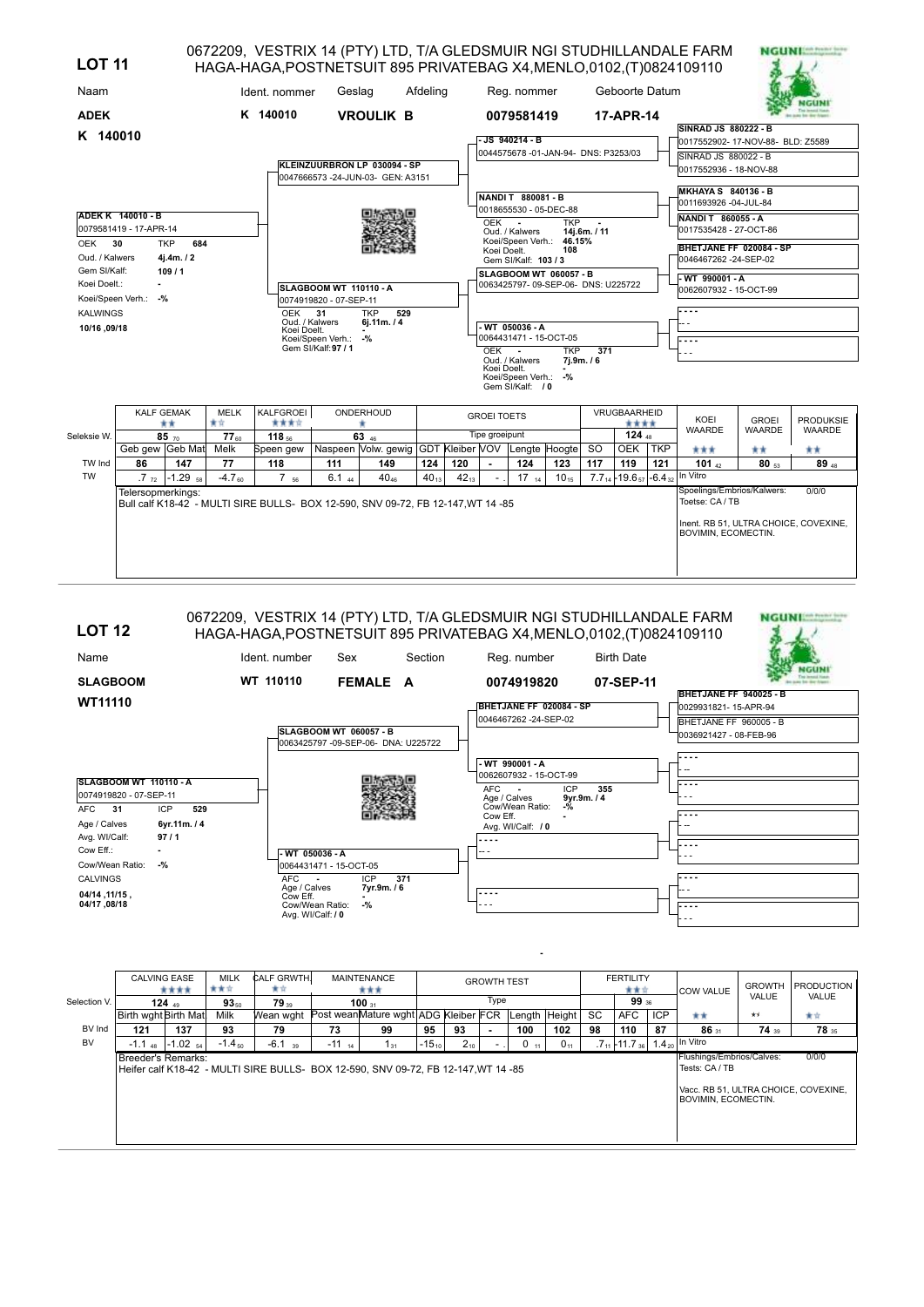| <b>LOT 13</b>                |                                                           |              |                  | 0568737, HERONCLIFF NGUNI STUD, POSBUS 128, PATENSIE, 6335, (T) 042-283                                                |                                                     |                                                   |          | 0640            |                    |                                       |                                                             |                                |                |            |                                                                                          |               | <b>NGUNI</b>     |
|------------------------------|-----------------------------------------------------------|--------------|------------------|------------------------------------------------------------------------------------------------------------------------|-----------------------------------------------------|---------------------------------------------------|----------|-----------------|--------------------|---------------------------------------|-------------------------------------------------------------|--------------------------------|----------------|------------|------------------------------------------------------------------------------------------|---------------|------------------|
| Naam                         |                                                           |              |                  | Ident. nommer                                                                                                          | Geslag                                              |                                                   | Afdeling |                 |                    | Reg. nommer                           |                                                             |                                | Geboorte Datum |            |                                                                                          |               |                  |
| <b>HERONCLIFF</b>            |                                                           |              |                  | HC 150042                                                                                                              |                                                     | <b>VROULIK A</b>                                  |          |                 |                    | 0082408196                            |                                                             |                                | 08-OCT-15      |            |                                                                                          |               |                  |
| HC 150042                    |                                                           |              |                  |                                                                                                                        |                                                     |                                                   |          |                 |                    |                                       |                                                             |                                |                |            | .                                                                                        |               |                  |
|                              |                                                           |              |                  | - - MS                                                                                                                 |                                                     |                                                   |          |                 |                    |                                       |                                                             |                                |                |            |                                                                                          |               |                  |
|                              |                                                           |              |                  |                                                                                                                        | 0135431189 -01-JAN-40                               |                                                   |          |                 |                    |                                       |                                                             |                                |                |            |                                                                                          |               |                  |
|                              |                                                           |              |                  |                                                                                                                        |                                                     |                                                   |          |                 | .                  |                                       |                                                             |                                |                |            |                                                                                          |               |                  |
|                              | <b>HERONCLIFF HC 150042 - A</b><br>0082408196 - 08-OCT-15 |              |                  |                                                                                                                        |                                                     |                                                   |          |                 |                    |                                       |                                                             |                                |                |            |                                                                                          |               |                  |
| OEK 36                       |                                                           | TKP -        |                  |                                                                                                                        |                                                     |                                                   |          |                 |                    |                                       |                                                             |                                |                |            | D.O.A. DOAL881076 - B                                                                    |               |                  |
| Oud. / Kalwers               |                                                           | 2j.11m. / 1  |                  |                                                                                                                        |                                                     |                                                   |          |                 |                    |                                       |                                                             |                                |                |            | 0017407909 -22-SEP-88- BLD: Z63080                                                       |               |                  |
| Gem SI/Kalf:<br>Koei Doelt.: | Koei/Speen Verh.: -%                                      | 10           |                  |                                                                                                                        | HERONCLIFF HC 070002 - SP<br>0064867021 - 05-JUN-07 |                                                   |          |                 |                    |                                       | SNYBERG SB 990033 - B<br>0043220086-11-JUL-99- DNS: U176011 |                                |                |            | NDIBILISHIS NNS 890096 - A<br>0023973290 - 01-JAN-89                                     |               |                  |
| <b>KALWINGS</b><br>10/18     |                                                           |              |                  | <b>OEK</b><br>Oud. / Kalwers<br>Koei Doelt.                                                                            | 31                                                  | 347<br><b>TKP</b><br>10j.2m. / 9                  |          |                 |                    |                                       | KLEINZUURBRON LP 030069 - B                                 |                                |                |            | JS 970268 - B<br>0045782596-01-JAN-97- DNS: P369/04                                      |               |                  |
|                              |                                                           |              |                  |                                                                                                                        | Koei/Speen Verh.:<br>Gem SI/Kalf: / 0               | $-$ %                                             |          |                 | <b>OEK 30</b>      | Oud. / Kalwers                        | 0047711296 - 27-JUN-03<br><b>TKP</b>                        | $\overline{379}$<br>9j.9m. / 8 |                |            | KLEINZUURBRON LP 990337 - A<br>0044751626 - 05-NOV-99                                    |               |                  |
|                              |                                                           |              |                  |                                                                                                                        |                                                     |                                                   |          |                 | Koei Doelt.        | Koei/Speen Verh.:<br>Gem SI/Kalf: / 0 | -%                                                          |                                |                |            |                                                                                          |               |                  |
|                              | <b>KALF GEMAK</b>                                         |              | <b>MELK</b>      | KALFGROEI<br>***                                                                                                       |                                                     | ONDERHOUD                                         |          |                 | <b>GROEI TOETS</b> |                                       |                                                             |                                | VRUGBAARHEID   |            | KOEI                                                                                     | <b>GROEI</b>  | <b>PRODUKSIE</b> |
| Seleksie W.                  |                                                           | 黄黄☆<br>98 36 | 青黄立<br>$91_{16}$ | 101 $15$                                                                                                               |                                                     | ***<br>$103_{11}$                                 |          |                 | Tipe groeipunt     |                                       |                                                             |                                | ***<br>94 27   |            | <b>WAARDE</b>                                                                            | <b>WAARDE</b> | <b>WAARDE</b>    |
|                              | Geb gew Geb Mat                                           |              | Melk             | Speen gew                                                                                                              |                                                     | Naspeen Volw. gewig GDT Kleiber VOV Lengte Hoogte |          |                 |                    |                                       |                                                             | <b>SO</b>                      | <b>OEK</b>     | <b>TKP</b> |                                                                                          |               |                  |
| TW Ind<br><b>TW</b>          | 98                                                        | 102          | 91               | 101                                                                                                                    | 99                                                  | 98                                                | 99       | 99              |                    | 104                                   | 107                                                         | 98                             | 99             | 107        |                                                                                          | ۰.            | ٠.               |
|                              | .1 <sub>37</sub><br>Telersopmerkings:                     | $-.11_{29}$  | $-1.8_{16}$      | $1.5$ <sub>15</sub><br>With bull calf HC18 44 born on 03/10/2018. Running on redwater, hartwater and galsickness veld. | .9 <sub>12</sub>                                    | $0_{11}$                                          | $-78$    | 11 <sub>8</sub> |                    | 3 <sub>9</sub>                        | $2_{10}$                                                    | $.6_{10}$                      |                |            | $-2.8_{31}$ -3.4 <sub>18</sub> In Vitro<br>Spoelings/Embrios/Kalwers:<br>Toetse: CA & TB |               | 0/0/0            |
|                              |                                                           |              |                  |                                                                                                                        |                                                     |                                                   |          |                 |                    |                                       |                                                             |                                |                |            | Inent. -                                                                                 |               |                  |

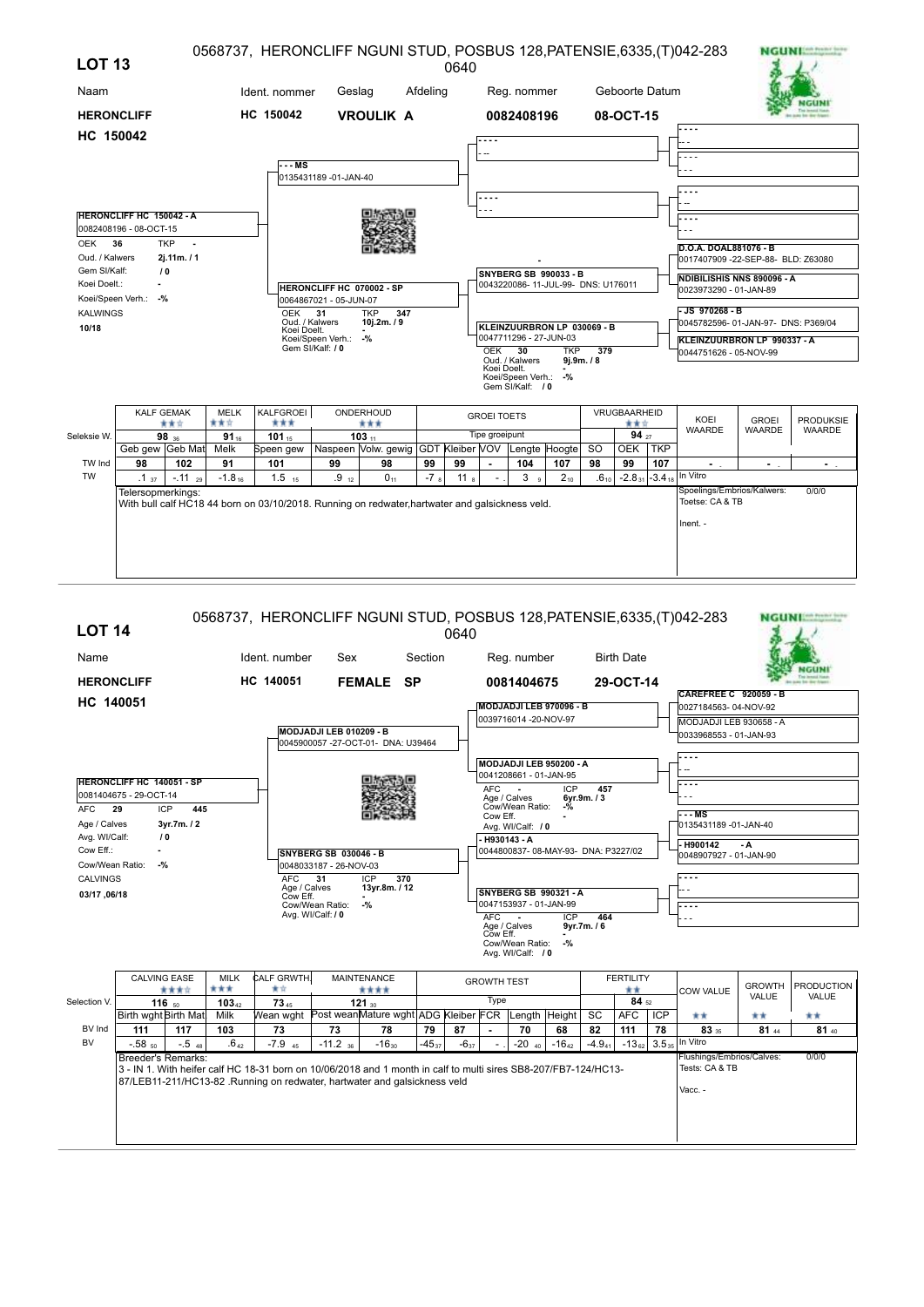| <b>LOT 15</b>   |                                      |                      |                    |                                                                               |                        |                                                                |          | (T)041-581 1603 |                    |                                                               |            |                   |                |                   | 0634746, XHACHA NGUNI STUD, SUITE 35, PRIVATE BAG X40106, WALMER, 6065, |                  | <b>NGUNIAR ROOM</b> |
|-----------------|--------------------------------------|----------------------|--------------------|-------------------------------------------------------------------------------|------------------------|----------------------------------------------------------------|----------|-----------------|--------------------|---------------------------------------------------------------|------------|-------------------|----------------|-------------------|-------------------------------------------------------------------------|------------------|---------------------|
| Naam            |                                      |                      |                    | Ident. nommer                                                                 | Geslag                 |                                                                | Afdeling |                 |                    | Reg. nommer                                                   |            |                   | Geboorte Datum |                   |                                                                         |                  |                     |
| <b>XHACHA</b>   |                                      |                      |                    | XA 150106                                                                     |                        | <b>VROULIK SP</b>                                              |          |                 |                    | 0083197970                                                    |            |                   | 06-DEC-15      |                   |                                                                         |                  |                     |
| XA150106        |                                      |                      |                    |                                                                               |                        |                                                                |          |                 |                    | <b>SLAGBOOM WT 050125 - B</b>                                 |            |                   |                |                   | <b>DOHNE DI 980001 - SP</b>                                             |                  |                     |
|                 |                                      |                      |                    |                                                                               |                        |                                                                |          |                 |                    | 0063883862 - 06-NOV-05- DNS: U179686                          |            |                   |                |                   | 0040838849-31-JUL-98<br>- WT 030013 - A                                 |                  |                     |
|                 |                                      |                      |                    |                                                                               | SLAGBOOM WT 090115 - B |                                                                |          |                 |                    |                                                               |            |                   |                |                   | 0062608161 - 15-OCT-03                                                  |                  |                     |
|                 |                                      |                      |                    |                                                                               |                        | 0070258637-22-DEC-09- DNS: U288206                             |          |                 |                    |                                                               |            |                   |                |                   |                                                                         |                  |                     |
|                 |                                      |                      |                    |                                                                               |                        |                                                                |          |                 |                    | - WT 040001 - A                                               |            |                   |                |                   |                                                                         |                  |                     |
|                 | <b>XHACHA XA 150106 - SP</b>         |                      |                    |                                                                               |                        |                                                                |          |                 |                    | 0062607510 - 15-OCT-04                                        |            |                   |                |                   |                                                                         |                  |                     |
|                 | 0083197970 - 06-DEC-15- DNS: U307330 |                      |                    |                                                                               |                        |                                                                |          |                 | OEK                | $\sim$<br>Oud. / Kalwers                                      | <b>TKP</b> | 396<br>10j.10m./9 |                |                   |                                                                         |                  |                     |
| OEK 31          |                                      | <b>TKP</b><br>$\sim$ |                    |                                                                               |                        |                                                                |          |                 |                    | Koei/Speen Verh.: -%                                          |            |                   |                |                   | QUAGGA FLATS GL 000088 - SP                                             |                  |                     |
| Oud. / Kalwers  |                                      | 2j.7m. / 1           |                    |                                                                               |                        |                                                                |          |                 | Koei Doelt.        | Gem SI/Kalf: / 0                                              |            |                   |                |                   | 0044038701 -02-NOV-00- GEN: A3145                                       |                  |                     |
| Gem SI/Kalf:    |                                      | 10                   |                    |                                                                               |                        |                                                                |          |                 |                    | QUAGGA FLATS GL 050122 - SP                                   |            |                   |                |                   | QUAGGA FLATS GL 000017 - B                                              |                  |                     |
| Koei Doelt.:    | 87                                   |                      |                    |                                                                               |                        | <b>WILLOWFOUNTAIN WFN 110004 - B</b>                           |          |                 |                    | 0061911327-05-DEC-05- DNS: U164081                            |            |                   |                |                   | 0043830058 - 10-JUN-00                                                  |                  |                     |
|                 | Koei/Speen Verh.: 32.49%             |                      |                    |                                                                               | 0073795874 - 04-OCT-11 |                                                                |          |                 |                    |                                                               |            |                   |                |                   |                                                                         |                  |                     |
| <b>KALWINGS</b> |                                      |                      |                    | <b>OEK</b><br>Oud. / Kalwers                                                  | 29                     | 375<br><b>TKP</b><br>5j.6m. / 4                                |          |                 |                    |                                                               |            |                   |                |                   |                                                                         |                  |                     |
| 07/18           |                                      |                      |                    | Koei Doelt.                                                                   | Koei/Speen Verh.:      | $-$ %                                                          |          |                 |                    | QHINA Q 050064 - A<br>0062605720 - 15-OCT-05                  |            |                   |                |                   | l- - - -                                                                |                  |                     |
|                 |                                      |                      |                    |                                                                               | Gem SI/Kalf: 97 / 2    |                                                                |          |                 | $OEK -$            |                                                               | <b>TKP</b> | 378               |                |                   |                                                                         |                  |                     |
|                 |                                      |                      |                    |                                                                               |                        |                                                                |          |                 | Koei Doelt.        | Oud. / Kalwers<br>Koei/Speen Verh.: -%<br>Gem SI/Kalf: 99 / 5 |            | 11i.1m. / 10      |                |                   |                                                                         |                  |                     |
|                 | <b>KALF GEMAK</b>                    |                      | <b>MELK</b>        | KALFGROEI                                                                     |                        | ONDERHOUD                                                      |          |                 | <b>GROEI TOETS</b> |                                                               |            |                   | VRUGBAARHEID   |                   | KOEI                                                                    | <b>GROEI</b>     | <b>PRODUKSIE</b>    |
| Seleksie W.     |                                      | ***                  | ***                | **                                                                            |                        | ***                                                            |          |                 | Tipe groeipunt     |                                                               |            |                   | ***<br>99 34   |                   | <b>WAARDE</b>                                                           | <b>WAARDE</b>    | <b>WAARDE</b>       |
|                 | Geb gew Geb Mat                      | $96$ 66              | $104_{41}$<br>Melk | $81_{68}$<br>Speen gew                                                        |                        | $92_{26}$<br>Naspeen Volw. gewig GDT Kleiber VOV Lengte Hoogte |          |                 |                    |                                                               |            | <b>SO</b>         | <b>OEK</b>     | TKP               | **                                                                      | $\star$          | 青青                  |
| TW Ind          | 92                                   | 116                  | 104                | 81                                                                            | 84                     | 106                                                            | 75       | 74              |                    | 84                                                            | 86         | 76                | 114            | 87                | 86 <sub>33</sub>                                                        | 73 <sub>48</sub> | 78 40               |
| <b>TW</b>       | $.36_{71}$                           | $-.47$ 41            | $1_{41}$           | $-5.4$ 68                                                                     | $-6.1$ <sub>58</sub>   | $6_{26}$                                                       | $-527$   | $-247$          |                    | $-118$                                                        | $-8a$      | $-7.1$ s          | $-15_{36}$     | 1.4 <sub>21</sub> | In Vitro                                                                |                  |                     |
|                 | Telersopmerkings:                    |                      |                    |                                                                               |                        |                                                                |          |                 |                    |                                                               |            |                   |                |                   | Spoelings/Embrios/Kalwers:                                              |                  | 0/0/0               |
|                 |                                      |                      |                    | With heifer calf XA18/31 at foot sired by GA11/152 and running with XA15/1501 |                        |                                                                |          |                 |                    |                                                               |            |                   |                |                   | Toetse: CA & TB                                                         |                  |                     |
|                 |                                      |                      |                    |                                                                               |                        |                                                                |          |                 |                    |                                                               |            |                   |                |                   | Inent. COVEXIN 10 / BOTUTHRAX /<br><b>MULTIMIN</b>                      |                  |                     |
|                 |                                      |                      |                    |                                                                               |                        |                                                                |          |                 |                    |                                                               |            |                   |                |                   |                                                                         |                  |                     |
|                 |                                      |                      |                    |                                                                               |                        |                                                                |          |                 |                    |                                                               |            |                   |                |                   |                                                                         |                  |                     |

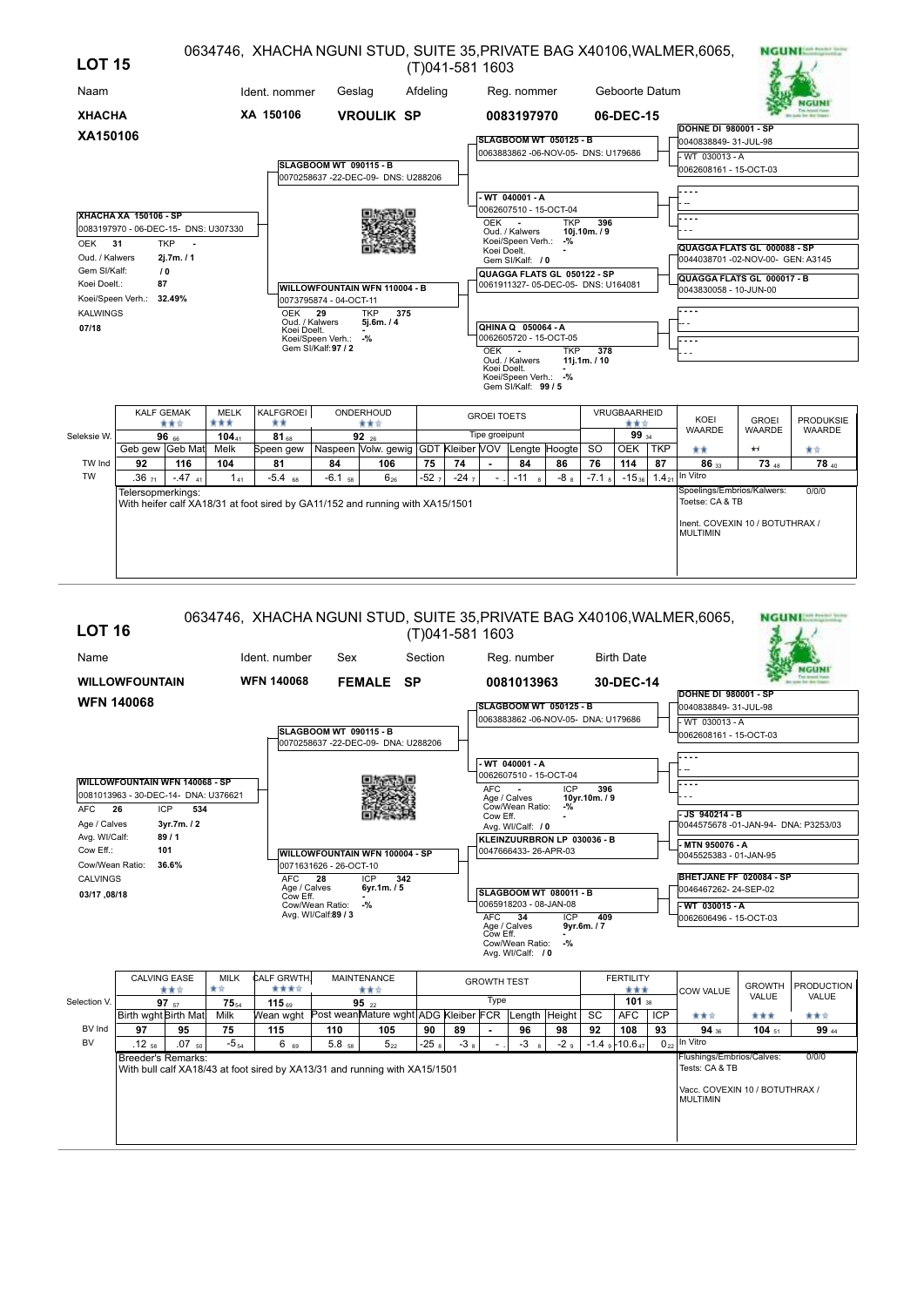| <b>LOT 17</b>    |                                      |                      |                  |                                                                                       |                        |                                     |          |                    |                                    |                                                               |                          |                    |                        | 0610054, CAVALO STABLES, P.O. BOX 2799, EAST LONDON, 5205, (T)043-732 1242               |               |                  |
|------------------|--------------------------------------|----------------------|------------------|---------------------------------------------------------------------------------------|------------------------|-------------------------------------|----------|--------------------|------------------------------------|---------------------------------------------------------------|--------------------------|--------------------|------------------------|------------------------------------------------------------------------------------------|---------------|------------------|
| Naam             |                                      |                      |                  | Ident. nommer                                                                         | Geslag                 |                                     | Afdeling |                    | Reg. nommer                        |                                                               |                          | Geboorte Datum     |                        |                                                                                          |               |                  |
|                  | <b>KRAGGA KAMMA</b>                  |                      |                  | DS 150045                                                                             |                        | <b>VROULIK SP</b>                   |          |                    | 0082739251                         |                                                               |                          | 23-SEP-15          |                        |                                                                                          |               |                  |
| <b>DS 150045</b> |                                      |                      |                  |                                                                                       |                        |                                     |          |                    |                                    |                                                               |                          |                    |                        | <b>DOHNE DI 980001 - SP</b>                                                              |               |                  |
|                  |                                      |                      |                  |                                                                                       |                        |                                     |          |                    |                                    | SLAGBOOM WT 050125 - B<br>0063883862 -06-NOV-05- DNS: U179686 |                          |                    |                        | 0040838849-31-JUL-98                                                                     |               |                  |
|                  |                                      |                      |                  |                                                                                       | SLAGBOOM WT 090115 - B |                                     |          |                    |                                    |                                                               |                          |                    |                        | - WT 030013 - A<br>0062608161 - 15-OCT-03                                                |               |                  |
|                  |                                      |                      |                  |                                                                                       |                        | 0070258637 -22-DEC-09- DNS: U288206 |          |                    |                                    |                                                               |                          |                    |                        |                                                                                          |               |                  |
|                  |                                      |                      |                  |                                                                                       |                        |                                     |          |                    | $-WT$ 040001 - A                   |                                                               |                          |                    |                        |                                                                                          |               |                  |
|                  | KRAGGA KAMMA DS 150045 - SP          |                      |                  |                                                                                       |                        |                                     |          |                    |                                    | 0062607510 - 15-OCT-04                                        |                          |                    |                        |                                                                                          |               |                  |
|                  | 0082739251 - 23-SEP-15- DNS: U341707 |                      |                  |                                                                                       |                        |                                     |          | OEK -              | Oud. / Kalwers                     | <b>TKP</b>                                                    | 396<br>10j.10m./9        |                    |                        |                                                                                          |               |                  |
| OEK -            |                                      | <b>TKP</b><br>$\sim$ |                  |                                                                                       |                        |                                     |          |                    | Koei/Speen Verh.: -%               |                                                               |                          |                    |                        | <b>CIRCLE A BN 010530 - SP</b>                                                           |               |                  |
| Oud. / Kalwers   |                                      | $-1-$                |                  |                                                                                       |                        |                                     |          | Koei Doelt.        | Gem SI/Kalf: / 0                   |                                                               |                          |                    |                        | 0045174091-18-APR-01                                                                     |               |                  |
| Gem SI/Kalf:     |                                      | 10                   |                  |                                                                                       |                        |                                     |          |                    |                                    | AJBLOM AJ 040009 - SP                                         |                          |                    |                        | UNINORTH UNN 980082 - SP                                                                 |               |                  |
| Koei Doelt.:     |                                      |                      |                  | UBUNINZI UN 130004 - SP                                                               |                        |                                     |          |                    | 0049957384-25-OCT-04- DNS: U173091 |                                                               |                          |                    | 0041309634 - 10-DEC-98 |                                                                                          |               |                  |
|                  | Koei/Speen Verh.: -%                 |                      |                  |                                                                                       | 0076880160 - 23-JAN-13 |                                     |          |                    |                                    |                                                               |                          |                    |                        | KLEINZUURBRON LP 030094 - SP                                                             |               |                  |
| <b>KALWINGS</b>  |                                      |                      |                  | <b>OEK</b><br>Oud. / Kalwers                                                          | 32                     | <b>TKP</b><br>575<br>4j.2m./2       |          |                    | QHINA Q 080085 - B                 |                                                               |                          |                    |                        | 0047666573-24-JUN-03- GEN: A3151                                                         |               |                  |
|                  |                                      |                      |                  | Koei Doelt.                                                                           | Koei/Speen Verh.: -%   |                                     |          |                    |                                    | 0067552729 - 30-OCT-08                                        |                          |                    |                        | $-Q$ 970001 - A                                                                          |               |                  |
|                  |                                      |                      |                  |                                                                                       | Gem SI/Kalf: / 0       |                                     |          | $OEK$ $26$         | Oud. / Kalwers                     | <b>TKP</b>                                                    | 397<br>9j.8m. / 8        |                    |                        | 0048774327 - 01-JAN-97                                                                   |               |                  |
|                  |                                      |                      |                  |                                                                                       |                        |                                     |          | Koei Doelt.        | Gem SI/Kalf: 100 / 2               | 92<br>Koei/Speen Verh.: 39.05%                                |                          |                    |                        |                                                                                          |               |                  |
|                  | <b>KALF GEMAK</b>                    |                      | <b>MELK</b>      | KALFGROEI                                                                             |                        | ONDERHOUD                           |          | <b>GROEI TOETS</b> |                                    |                                                               |                          | VRUGBAARHEID       |                        | KOEI                                                                                     | <b>GROEI</b>  | <b>PRODUKSIE</b> |
| Seleksie W.      |                                      | ***<br>92 $67$       | 青青宮<br>$95_{32}$ | ***<br>109 <sub>48</sub>                                                              |                        | 青青<br>$79$ <sub>11</sub>            |          | Tipe groeipunt     |                                    |                                                               |                          | ***<br>109 $_{26}$ |                        | <b>WAARDE</b>                                                                            | <b>WAARDE</b> | <b>WAARDE</b>    |
|                  | Geb gew Geb Mat                      |                      | Melk             | Speen gew   Naspeen   Volw. gewig   GDT   Kleiber   VOV   Lengte   Hoogte             |                        |                                     |          |                    |                                    |                                                               | <b>SO</b>                | OEK TKP            |                        | 青青宮                                                                                      | ***           | ***              |
| TW Ind           | 91                                   | 102                  | 95               | 109                                                                                   | 105                    | 123                                 |          |                    |                                    |                                                               | $\overline{\phantom{a}}$ | 123                | 100                    | $98_{24}$                                                                                | 93 35         | 95 30            |
| <b>TW</b>        | .42 <sub>73</sub>                    | $-.11_{.35}$         | $-1_{32}$        | $4_{48}$                                                                              | $3.2$ <sub>38</sub>    | 19 <sub>11</sub>                    |          |                    |                                    |                                                               |                          |                    |                        | $-22.7_{28}$ -1.7 <sub>11</sub> In Vitro                                                 |               |                  |
|                  | Telersopmerkings:                    |                      |                  | WITH HEIFER CALF CVL 18 - 41 BORN 29/9/2018, SIRE ED 13 - 20, RUNNING WITH ED 13 - 20 |                        |                                     |          |                    |                                    |                                                               |                          |                    |                        | Spoelings/Embrios/Kalwers:<br>Toetse: CA & TB                                            |               | 0/0/0            |
|                  |                                      |                      |                  |                                                                                       |                        |                                     |          |                    |                                    |                                                               |                          |                    |                        | Inent. RIFT VALLEY FEVER, ULTRA<br>CHOICE, BOTUTHRAX, MULTIMIN SE,<br><b>VITAMIN ADE</b> |               |                  |

## **NGUNESS SERVICE** 0610054, CAVALO STABLES, P.O. BOX 2799,EAST LONDON,5205,(T)043-732 1242 **LOT 18** Name Ident. number Sex Section Reg. number Birth Date Sex **NGUNI XHACHA XA 150018 FEMALE SP 0081741977 07-MAY-15 TAFELSIG CS 930055 - B XA150018 MATOTOLAND GMD 030248 - A** 0028671816- 23-SEP-93- DNA: Z0000084374 0061043188 -15-OCT-03- DNA: U97212 - - - - **EDLYN ED 090025 - B** - - - 0068874692 -09-MAY-09- DNA: U147290 **BHETJANE FF 970027 - B TAFELSIG CS 050323 - SP** 0038512372 -09-MAY-97 0061444345 - 06-JUL-05 **XHACHA XA 150018 - SP TAFELSIG CS 020344 - B** ICP 555<br>3yr.10m./2<br>-% 0081741977 - 07-MAY-15- DNA: U269101 AFC Age / Calves **3yr.10m. / 2 28** 0046618468 - 06-OCT-02 **AFC 39 ICP** Cow Eff. **-** Cow/Wean Ratio: **-% TRIPLE STREAMS TC 980014 - B** Age / Calves **3yr.2m. / 1** 0040804601 -29-JUL-98- DNA: P224/03 Avg. WI/Calf: / 0 Avg. WI/Calf:  **/ 0 TRIPLE STREAMS TC 010012 - SP - X 970033 - B** Cow Eff.: **-** 0045798162- 01-SEP-01 **RODS WRA 070091 - SP** 0043382316 - 18-DEC-97 Cow/Wean Ratio: **-%** 0064958374 - 12-AUG-07 **QUAGGA FLATS GL 980114 - B** CALVINGS ICP **424** AFC **36** Age / Calves **8yr.9m. / 6** Cow Eff. **-** 0041214677- 20-NOV-98 **08/18 RODS WRA 020030 - B -%**  $|0046615944 - 18 - JUN - 02|$ **RODS WRA 990046 - A** Cow/Wean Ratio: Avg. WI/Calf: **92 / 4** ICP 463<br>10yr.3m./7 0044670776 - 07-OCT-99 AFC Age / Calves **10yr.3m. / 7 32** ICP Cow Eff. **-** Cow/Wean Ratio: **-%** Avg. WI/Calf:  **/ 0** CALVING EASE MILK CALF GRWTH. MAINTENANCE CALVING TEST THE FERTILITY COW VALUE GROWTH PRODUCTION<br>VALUE VALUE **111 111 111 111 111 111 110 1106 1106 1106 1106 1106 1106 111 111 111 111 111 111 111 111 111 111 111 111 111 111 111 111 111 111 111 111 111 111 111** Type Selection V <u>90 56 26 114 من المسترد المسترد المسترد المسترد المسترد المسترد المسترد المسترد المسترد المسترد المسترد المستر</u><br>10 Birth wght Birth Mat, Milk Wean wght Post weanMature wght ADG Kleiber FCR Length Height SC AFC ICP AFC | ICP  $^{+4}$ BV Ind  $\overline{3934}$   $\overline{9145}$   $\overline{8940}$ **115 88 111 90 99 95 87 88 - 87 92 88 104 71 89 91 89** BV In Vitro  $.26<sub>49</sub>$  $-81$   $74$   $-26$   $49$   $-2.4$   $7$   $-2.3$   $_{55}$   $-7$   $_{47}$   $-3$   $_{26}$   $-31$   $_{12}$   $-4$   $_{12}$   $-1$   $-9$   $_{13}$   $-5$   $_{13}$   $-3$   $_{13}$   $-6.8$   $_{44}$  5 74 | 2013 | 2014 | 2013 | 2014 | 2012 | 17 | 17 | 17 | 17 | 17 | 20 | 20 | 20 | 47 | 47 | 20 | 20 | 47 | 17 | 2 Breeder's Remarks:  $0/0$ Flushings/Embrios/Calves:<br>Tests: CA & TB WITH BULL CALF CVL 18 - 30 BORN 2/8/2018, SIRE ED 13 - 20, RUNNING WITH ED 13 - 20 Vacc. RIFT VALLEY FEVER, ULTRA CHOICE, BOTUTHRAX, MULTIMIN SE,

VITAMIN ADE

MCHIMISM POWER SERVICE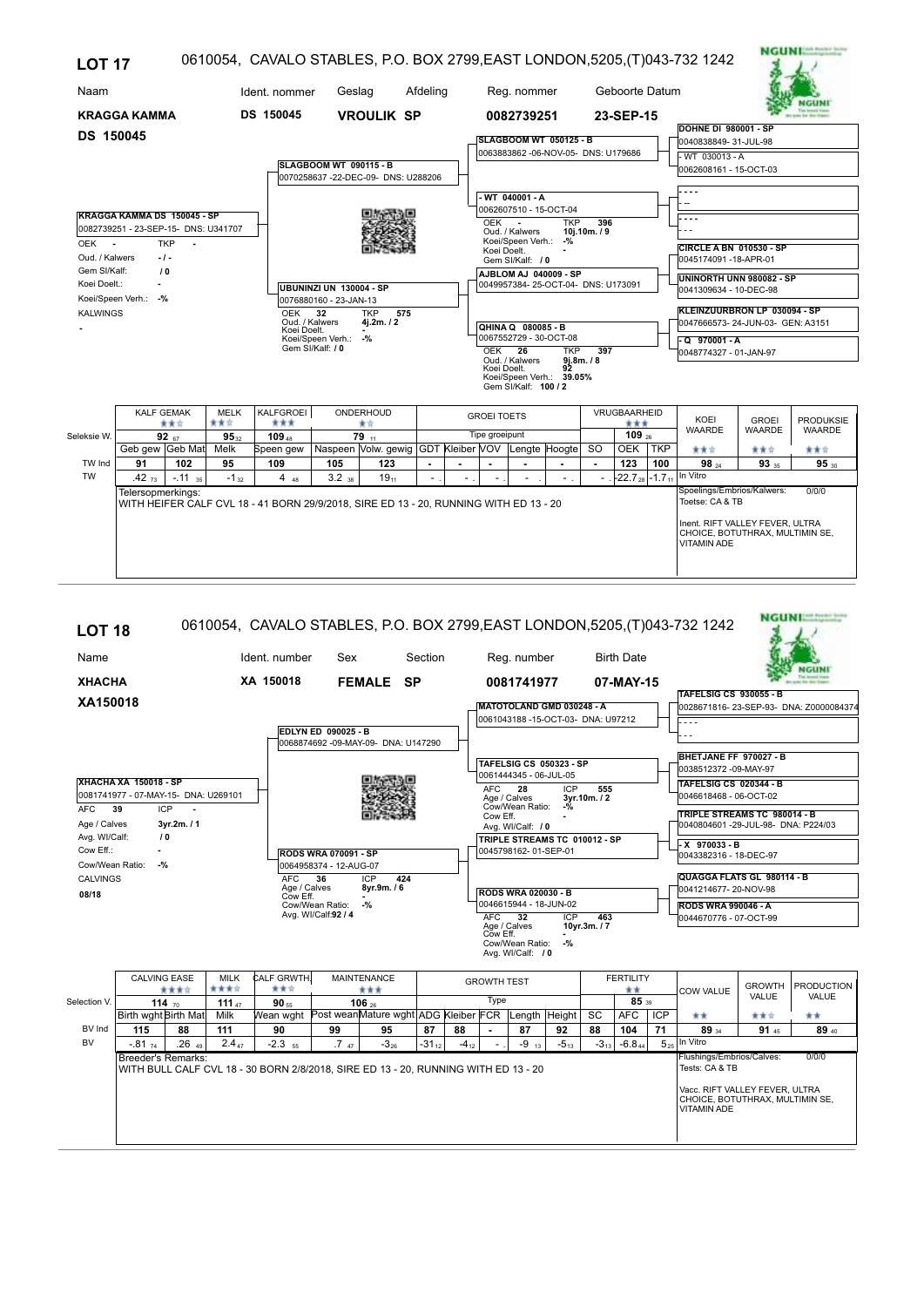| <b>LOT 19</b>                         |                                                     |                                         |                    | HAGA-HAGA, POSTNETSUIT 895 PRIVATEBAG X4, MENLO, 0102, (T) 0824109110                                     |                                                     |                                                              |           |           |                    |                                          |                                     |                     |                         |            | 0672209, VESTRIX 14 (PTY) LTD, T/A GLEDSMUIR NGI STUDHILLANDALE FARM | <b>NGUNI</b>    |                  |
|---------------------------------------|-----------------------------------------------------|-----------------------------------------|--------------------|-----------------------------------------------------------------------------------------------------------|-----------------------------------------------------|--------------------------------------------------------------|-----------|-----------|--------------------|------------------------------------------|-------------------------------------|---------------------|-------------------------|------------|----------------------------------------------------------------------|-----------------|------------------|
| Naam                                  |                                                     |                                         |                    | Ident. nommer                                                                                             | Geslag                                              |                                                              | Afdeling  |           |                    | Reg. nommer                              |                                     |                     | Geboorte Datum          |            |                                                                      |                 |                  |
|                                       | <b>RHUS LANCEA</b>                                  |                                         |                    | JF 110023                                                                                                 |                                                     | <b>VROULIK A</b>                                             |           |           |                    | 0073233835                               |                                     |                     | 16-JUN-11               |            |                                                                      |                 |                  |
| JF110023                              |                                                     |                                         |                    |                                                                                                           |                                                     |                                                              |           |           |                    |                                          |                                     |                     |                         |            |                                                                      |                 |                  |
|                                       |                                                     |                                         |                    |                                                                                                           | 0069014793 -15-OCT-06                               | RHUS LANCEA JF 060060 - FR                                   |           |           |                    |                                          |                                     |                     |                         |            |                                                                      |                 |                  |
|                                       |                                                     |                                         |                    |                                                                                                           |                                                     |                                                              |           |           |                    |                                          |                                     |                     |                         |            |                                                                      |                 |                  |
|                                       | RHUS LANCEA JF 110023 - A<br>0073233835 - 16-JUN-11 |                                         |                    |                                                                                                           |                                                     |                                                              |           |           |                    |                                          |                                     |                     |                         |            |                                                                      |                 |                  |
| OEK<br>Oud. / Kalwers<br>Gem SI/Kalf: | 30                                                  | 434<br><b>TKP</b><br>6j.0m. / 4<br>88/2 |                    |                                                                                                           |                                                     |                                                              |           |           |                    |                                          |                                     |                     |                         |            | MODJADJI LEB 900168 - B<br>0022962112 -16-OCT-90- BLD: Z14830        |                 |                  |
| Koei Doelt.:                          | ÷<br>Koei/Speen Verh.: -%                           |                                         |                    |                                                                                                           | DU PLESSIS DPN 020045 - B<br>0046616454 - 20-AUG-02 |                                                              |           |           |                    | RODDA JR 950001 - B                      | 0033446014-11-FEB-95- DNS: P2138/04 |                     |                         |            | <b>RODDA JR 890001 - A</b><br>0027896406 - 01-JAN-89                 |                 |                  |
| <b>KALWINGS</b><br>12/13 , 12/14 ,    |                                                     |                                         |                    | <b>OEK</b><br>Oud. / Kalwers<br>Koei Doelt.                                                               | 36                                                  | 422<br><b>TKP</b><br>11j.0m. $/8$                            |           |           |                    |                                          | DU PLESSIS DPN 960015 - A           |                     |                         |            |                                                                      |                 |                  |
| 07/16, 07/17                          |                                                     |                                         |                    |                                                                                                           | Koei/Speen Verh.: -%<br>Gem SI/Kalf: 108 / 3        |                                                              |           |           | OEK                | 0043094242 - 01-JAN-96<br>Oud. / Kalwers | <b>TKP</b>                          | 369<br>12j.9m. / 10 |                         |            |                                                                      |                 |                  |
|                                       |                                                     |                                         |                    |                                                                                                           |                                                     |                                                              |           |           | Koei Doelt.        | Koei/Speen Verh.:<br>Gem SI/Kalf: / 0    | $-$ %                               |                     |                         |            |                                                                      |                 |                  |
|                                       | <b>KALF GEMAK</b>                                   | ***                                     | <b>MELK</b><br>青黄☆ | KALFGROEI<br>***                                                                                          |                                                     | ONDERHOUD<br>青青宮                                             |           |           | <b>GROEI TOETS</b> |                                          |                                     |                     | VRUGBAARHEID<br>***     |            | KOEI                                                                 | <b>GROEI</b>    | <b>PRODUKSIE</b> |
| Seleksie W.                           | Geb gew Geb Mat                                     | 101 $61$                                | $94_{62}$<br>Melk  | 109 $70$                                                                                                  |                                                     | 90 $14$<br>Naspeen Volw. gewig GDT Kleiber VOV Lengte Hoogte |           |           | Tipe groeipunt     |                                          |                                     | <b>SO</b>           | 99 37<br><b>OEK</b>     | <b>TKP</b> | <b>WAARDE</b>                                                        | <b>WAARDE</b>   | <b>WAARDE</b>    |
| TW Ind                                | 97                                                  | 129                                     | 94                 | Speen gew<br>109                                                                                          | 101                                                 | 109                                                          | 115       | 111       |                    | 121                                      | 118                                 | 105                 | 100                     | 101        | 青青宮<br>95 36                                                         | ***<br>100 $52$ | 青青宮<br>97 44     |
| <b>TW</b>                             | $.11_{61}$                                          | $-0.8$ 63                               | $-1.162$           | 4 $70$                                                                                                    | $1.8$ <sub>14</sub>                                 | $8_{14}$                                                     | $23_{10}$ | $29_{10}$ |                    | $14_{11}$                                | $7_{12}$                            | $3.3_{12}$          | $-3.9_{37}$ $-1.9_{19}$ |            | In Vitro                                                             |                 |                  |
|                                       | Telersopmerkings:                                   |                                         |                    | CERTIFIED 5 MONTHS IN CALF ON 5 JULY 2018 - MULTI SIRE BULLS- BOX 12-590, SNV 09-72, FB 12-147, WT 14 -85 |                                                     |                                                              |           |           |                    |                                          |                                     |                     |                         |            | Spoelings/Embrios/Kalwers:<br>Toetse: CA / TB                        |                 | 0/0/0            |
|                                       |                                                     |                                         |                    |                                                                                                           |                                                     |                                                              |           |           |                    |                                          |                                     |                     |                         |            | Inent. RB 51. ULTRA CHOICE, COVEXINE.<br>BOVIMIN, ECOMECTIN.         |                 |                  |

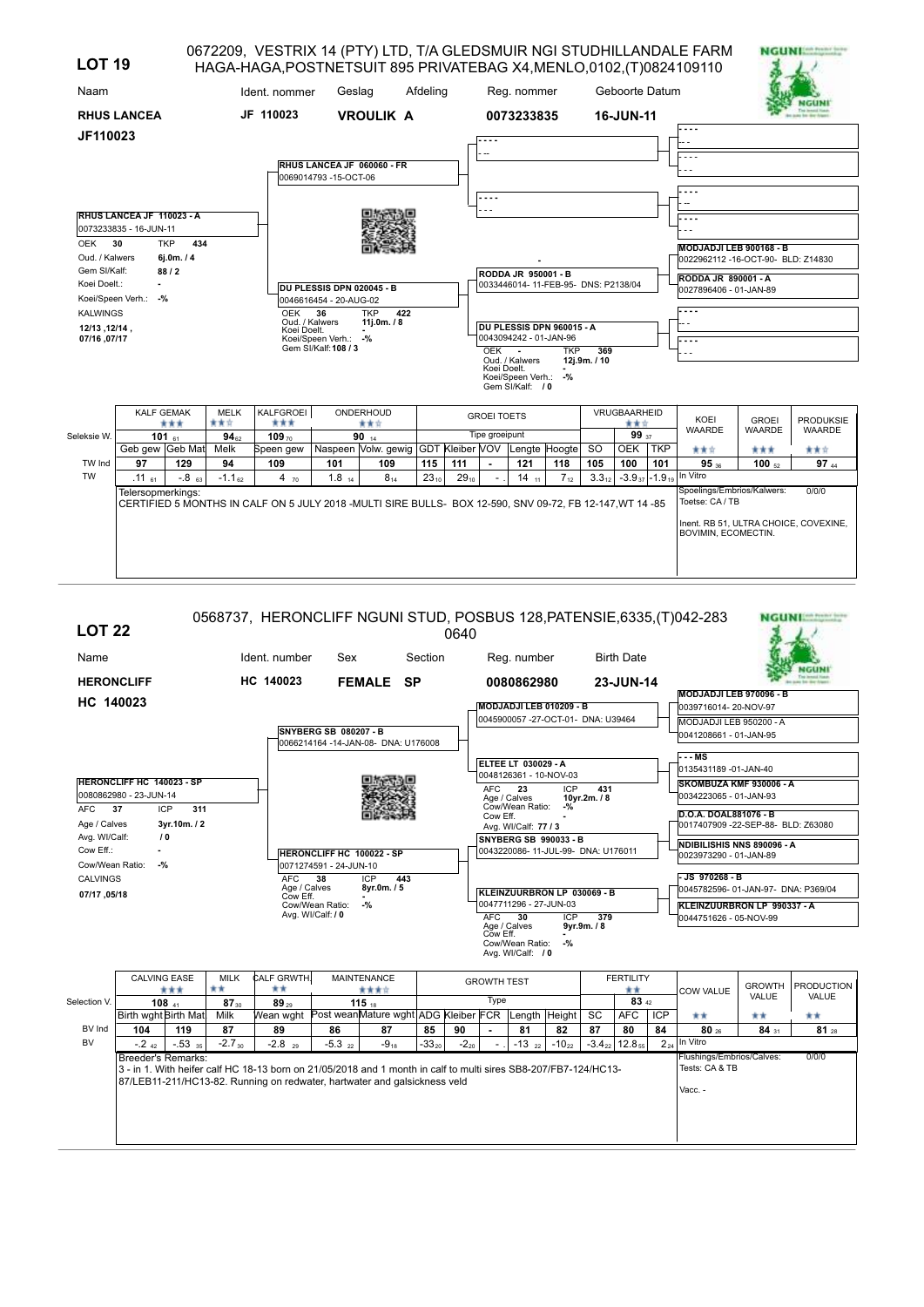| <b>LOT 23</b>                |                                      |                   |                          |                                                                              |                                              |                                                              |           | (T)041-581 1603 |                    |                                                                  |            |                     |                |            | 0634746, XHACHA NGUNI STUD, SUITE 35, PRIVATE BAG X40106, WALMER, 6065, |                               | <b>NGUNI MARK</b>                      |
|------------------------------|--------------------------------------|-------------------|--------------------------|------------------------------------------------------------------------------|----------------------------------------------|--------------------------------------------------------------|-----------|-----------------|--------------------|------------------------------------------------------------------|------------|---------------------|----------------|------------|-------------------------------------------------------------------------|-------------------------------|----------------------------------------|
| Naam                         |                                      |                   |                          | Ident. nommer                                                                | Geslag                                       |                                                              | Afdeling  |                 |                    | Reg. nommer                                                      |            |                     | Geboorte Datum |            |                                                                         |                               |                                        |
| <b>XHACHA</b>                |                                      |                   |                          | XA 130003                                                                    |                                              | <b>VROULIK SP</b>                                            |           |                 |                    | 0076822246                                                       |            |                     | 20-JAN-13      |            |                                                                         |                               |                                        |
| XA130003                     |                                      |                   |                          |                                                                              |                                              |                                                              |           |                 |                    | <b>SAM CP 940049 - B</b>                                         |            |                     |                |            | <b>CAREFREE C 900041 - B</b><br>0023408412-06-NOV-90- BLD: Z25587       |                               |                                        |
|                              |                                      |                   |                          |                                                                              |                                              |                                                              |           |                 |                    | 0033088220 -06-DEC-94                                            |            |                     |                |            | CAREFREE C 890044 - A                                                   |                               |                                        |
|                              |                                      |                   |                          |                                                                              | TAFELSIG CS 070220 - SP                      |                                                              |           |                 |                    |                                                                  |            |                     |                |            | 0024129108 - 01-JAN-89                                                  |                               |                                        |
|                              |                                      |                   |                          |                                                                              |                                              | 0065584179 - 07-NOV-07- DNS: U174223                         |           |                 |                    |                                                                  |            |                     |                |            |                                                                         |                               |                                        |
|                              |                                      |                   |                          |                                                                              |                                              |                                                              |           |                 |                    | <b>TAFELSIG CS 030104 - SP</b>                                   |            |                     |                |            | BHETJANE FF 930060 - B<br>0028422251 -17-JUN-93                         |                               |                                        |
|                              | <b>XHACHA XA 130003 - SP</b>         |                   |                          |                                                                              |                                              |                                                              |           |                 |                    | 0048958839 - 26-AUG-03                                           |            |                     |                |            | TAFELSIG CS 940027 - B                                                  |                               |                                        |
|                              | 0076822246 - 20-JAN-13- DNS: U168329 |                   |                          |                                                                              |                                              |                                                              |           |                 | OEK 27             | Oud. / Kalwers                                                   | <b>TKP</b> | 357<br>14i.0m. / 13 |                |            | 0032301822 - 16-AUG-94                                                  |                               |                                        |
| OEK 26                       |                                      | <b>TKP</b><br>464 |                          |                                                                              |                                              |                                                              |           |                 | Koei Doelt.        | Koei/Speen Verh.: -%                                             |            |                     |                |            | <b>HANSEL HAS 910128 - B</b>                                            |                               |                                        |
| Oud. / Kalwers               |                                      | 4j.8m.73          |                          |                                                                              |                                              |                                                              |           |                 |                    | Gem SI/Kalf: 116 / 8                                             |            |                     |                |            |                                                                         |                               | 0024635708 -22-OCT-91- LID: Z970004486 |
| Gem SI/Kalf:<br>Koei Doelt.: |                                      | 108/2<br>134      |                          |                                                                              | NELGUNI CJ 100087 - SP                       |                                                              |           |                 |                    | QUAGGA FLATS GL 020142 - B<br>0046768354-07-NOV-02- DNS: U174225 |            |                     |                |            | QUAGGA FLATS GL 970125 - A<br>0041305103 - 01-JAN-97                    |                               |                                        |
|                              | Koei/Speen Verh.: 42.62%             |                   |                          |                                                                              | 0071868194 - 17-OCT-10                       |                                                              |           |                 |                    |                                                                  |            |                     |                |            |                                                                         |                               |                                        |
| <b>KALWINGS</b>              |                                      |                   |                          | OEK<br>Oud. / Kalwers                                                        | 27                                           | <b>TKP</b><br>334<br>4j.1m. / 3                              |           |                 |                    |                                                                  |            |                     |                |            | QUAGGA FLATS GL 990118 - B<br>0043138106- 14-NOV-99                     |                               |                                        |
| 03/15, 08/16,<br>10/17       |                                      |                   |                          | Koei Doelt.                                                                  |                                              |                                                              |           |                 |                    | <b>NELGUNI CJ 030077 - B</b><br>0047567748 - 17-AUG-03           |            |                     |                |            |                                                                         |                               |                                        |
|                              |                                      |                   |                          |                                                                              | Koei/Speen Verh.: -%<br>Gem SI/Kalf: 109 / 3 |                                                              |           |                 | OEK 24             |                                                                  | <b>TKP</b> | 380                 |                |            | SNV 990391 - A<br>0044753044 - 27-OCT-99                                |                               |                                        |
|                              |                                      |                   |                          |                                                                              |                                              |                                                              |           |                 | Koei Doelt.        | Oud. / Kalwers                                                   |            | 11j.4m. / 10        |                |            |                                                                         |                               |                                        |
|                              |                                      |                   |                          |                                                                              |                                              |                                                              |           |                 |                    | Koei/Speen Verh.: -%<br>Gem SI/Kalf: / 0                         |            |                     |                |            |                                                                         |                               |                                        |
|                              |                                      |                   |                          |                                                                              |                                              |                                                              |           |                 |                    |                                                                  |            |                     |                |            |                                                                         |                               |                                        |
|                              | <b>KALF GEMAK</b>                    |                   | <b>MELK</b>              | KALFGROEI                                                                    |                                              | ONDERHOUD                                                    |           |                 | <b>GROEI TOETS</b> |                                                                  |            |                     | VRUGBAARHEID   |            |                                                                         |                               |                                        |
| Seleksie W.                  |                                      | **                | 青黄立                      | ****                                                                         |                                              | ***                                                          |           |                 | Tipe groeipunt     |                                                                  |            |                     | **<br>85 49    |            | KOEI<br><b>WAARDE</b>                                                   | <b>GROEI</b><br><b>WAARDE</b> | <b>PRODUKSIE</b><br>WAARDE             |
|                              | Geb gew Geb Mat                      | 86 $73$           | 97 <sub>66</sub><br>Melk | 116 $72$<br>Speen gew                                                        |                                              | 94 $44$<br>Naspeen Volw. gewig GDT Kleiber VOV Lengte Hoogte |           |                 |                    |                                                                  |            | <b>SO</b>           | <b>OEK</b>     | <b>TKP</b> | **                                                                      | ***                           | 青青宮                                    |
| TW Ind                       | 84                                   | 128               | 97                       | 116                                                                          | 107                                          | 104                                                          | 118       | 121             |                    | 109                                                              | 100        | 109                 | 101            | 86         | $87_{45}$                                                               | $105$ 61                      | 96 53                                  |
| <b>TW</b>                    | $.81_{75}$                           | $-78$ 65          | $-6.66$                  | $6.2$ $72$                                                                   | $4.5_{52}$                                   | $4_{44}$                                                     | $30_{17}$ | $44_{17}$       |                    | $6_{19}$                                                         | $-1_{20}$  | $4.9_{19}$          | $-4.4_{58}$    |            | $1.5_{35}$ In Vitro                                                     |                               |                                        |
|                              | Telersopmerkings:                    |                   |                          |                                                                              |                                              |                                                              |           |                 |                    |                                                                  |            |                     |                |            | Spoelings/Embrios/Kalwers:                                              |                               | 0/0/0                                  |
|                              |                                      |                   |                          | With heifer calf XA18/47 at foot sired by XA13/31 and running with XA15/1501 |                                              |                                                              |           |                 |                    |                                                                  |            |                     |                |            | Toetse: CA & TB                                                         |                               |                                        |
|                              |                                      |                   |                          |                                                                              |                                              |                                                              |           |                 |                    |                                                                  |            |                     |                |            | Inent. COVEXIN 10 / BOTUTHRAX /                                         |                               |                                        |
|                              |                                      |                   |                          |                                                                              |                                              |                                                              |           |                 |                    |                                                                  |            |                     |                |            | <b>MULTIMIN</b>                                                         |                               |                                        |
|                              |                                      |                   |                          |                                                                              |                                              |                                                              |           |                 |                    |                                                                  |            |                     |                |            |                                                                         |                               |                                        |
|                              |                                      |                   |                          |                                                                              |                                              |                                                              |           |                 |                    |                                                                  |            |                     |                |            |                                                                         |                               |                                        |

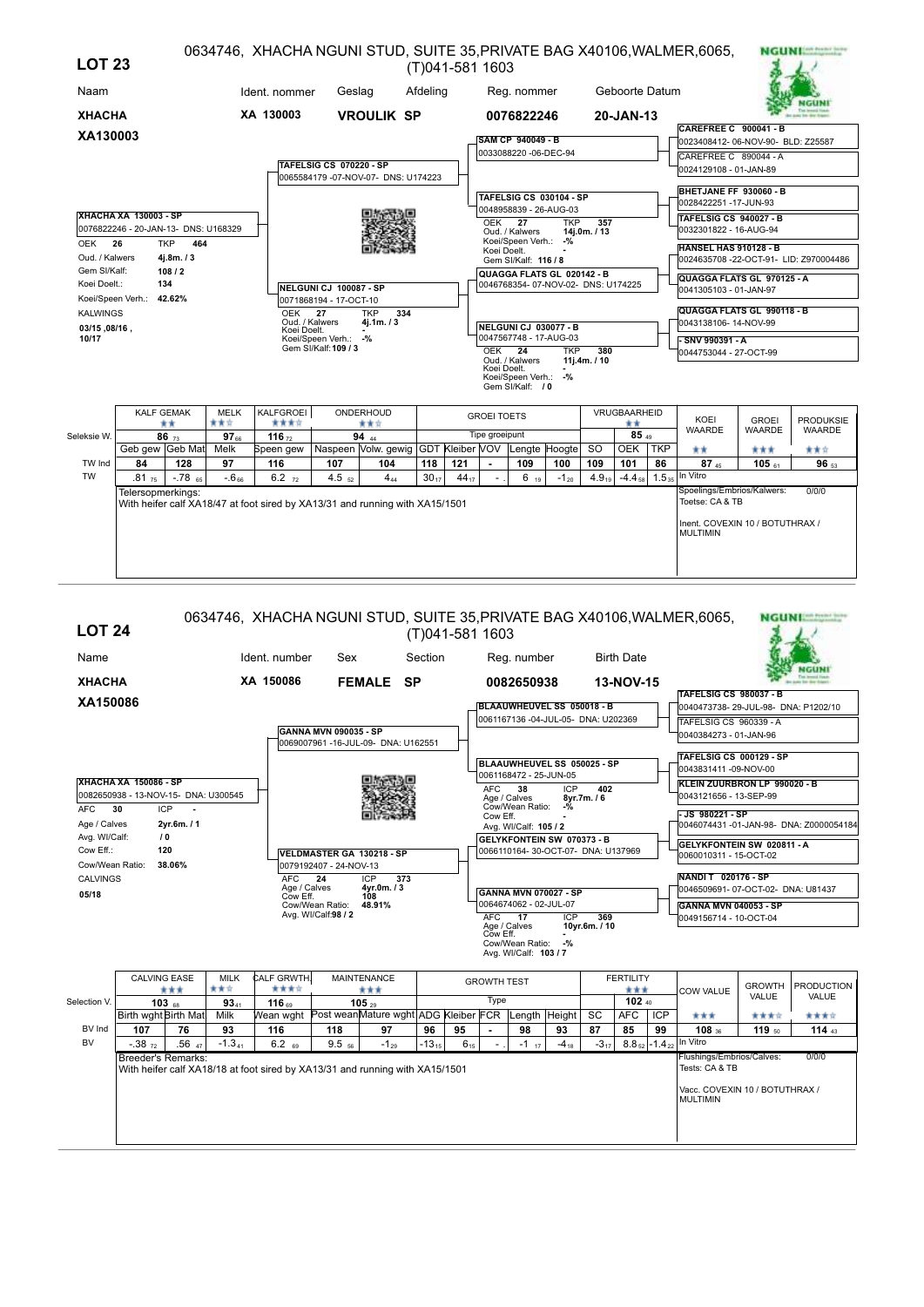| <b>LOT 25</b>                                                                                                                                                                                                                   |                                                                                                                              |                                                                                      |          | 0610054, CAVALO STABLES, P.O. BOX 2799, EAST LONDON, 5205, (T)043-732 1242                                                                                                                      |                     | NGUNE                                                                                                                                    |
|---------------------------------------------------------------------------------------------------------------------------------------------------------------------------------------------------------------------------------|------------------------------------------------------------------------------------------------------------------------------|--------------------------------------------------------------------------------------|----------|-------------------------------------------------------------------------------------------------------------------------------------------------------------------------------------------------|---------------------|------------------------------------------------------------------------------------------------------------------------------------------|
| Naam                                                                                                                                                                                                                            | Ident. nommer                                                                                                                | Geslag                                                                               | Afdeling | Reg. nommer                                                                                                                                                                                     | Geboorte Datum      |                                                                                                                                          |
| <b>QUAGGA FLATS</b><br>GL 130011                                                                                                                                                                                                | GL 130011                                                                                                                    | <b>VROULIK B</b><br>QUAGGA FLATS GL 050108 - SP<br>0062203120 -23-NOV-05- GEN: A3215 |          | 0078445210<br><b>WALT GF 010023 - SP</b><br>0044753317 -16-JUL-01- DNS: U160096                                                                                                                 | 09-SEP-13           | <b>LINZULU BK 890060 - B</b><br>0021550686-31-DEC-89-BLD: Z4722<br>WALT GF 950013 - B<br>0036512234 - 14-NOV-95<br>HANSEL HAS 910128 - B |
| QUAGGA FLATS GL 130011 - B<br>0078445210 - 09-SEP-13<br>634<br>OEK<br>38<br><b>TKP</b><br>4j.10m./2<br>Oud. / Kalwers<br>Gem SI/Kalf:<br>10<br>Koei Doelt.:<br>88<br>Koei/Speen Verh.: 46.31%<br><b>KALWINGS</b><br>10/16.07/18 | 0038123055 - 01-JAN-95<br><b>OEK</b><br>$\sim$<br>Oud. / Kalwers<br>Koei Doelt.<br>Koei/Speen Verh.:<br>Gem SI/Kalf: 100 / 6 | QUAGGA FLATS GL 950101 - A<br><b>TKP</b><br>19j.10m./17<br>$-$ %                     | 390      | QUAGGA FLATS GL 970141 - B<br>0039702287 - 09-DEC-97<br><b>TKP</b><br>31<br>OEK<br>Oud. / Kalwers<br>Koei/Speen Verh.:<br>$-$ %<br>Koei Doelt.<br>Gem SI/Kalf: 106 / 5<br>$\sim$ $\sim$<br>---- | 407<br>16i.0m. / 13 | 0024635708-22-OCT-91- LID: Z970004486<br><b>HANSEL HAS 940108 - A</b><br>0035665397 - 25-APR-94<br>$- - -$<br>$- - -$                    |

|             | <b>KALF GEMAK</b>    | 含食食食      | <b>MELK</b><br>*** | KALFGROEI<br>**                                                                     |                      | ONDERHOUD<br>含食食食                   |            |          | <b>GROEI TOETS</b> |               |           |             | VRUGBAARHEID<br>** |            | KOEI                                                                                                                                      | <b>GROEI</b> | <b>PRODUKSIE</b> |
|-------------|----------------------|-----------|--------------------|-------------------------------------------------------------------------------------|----------------------|-------------------------------------|------------|----------|--------------------|---------------|-----------|-------------|--------------------|------------|-------------------------------------------------------------------------------------------------------------------------------------------|--------------|------------------|
| Seleksie W. |                      | 118 $71$  | $101_{57}$         | $87_{72}$                                                                           |                      | 117 $33$                            |            |          | Tipe groeipunt     |               |           |             | 85a                |            | <b>WAARDE</b>                                                                                                                             | WAARDE       | <b>WAARDE</b>    |
|             | Geb gew Geb Mat      |           | Melk               | Speen gew                                                                           |                      | Naspeen Volw. gewig GDT Kleiber VOV |            |          |                    | Lengte Hoogte |           | <b>SO</b>   | <b>OEK</b>         | <b>TKP</b> | **                                                                                                                                        | 青黄☆          | 青青宮              |
| TW Ind      | 129                  | 99        | 101                | 87                                                                                  | 91                   | 84                                  | 90         | 95       |                    | 85            | 82        | 87          | 93                 | 75         | $88_{42}$                                                                                                                                 | $93_{57}$    | 90 $_{50}$       |
| <b>TW</b>   | $-1.5$ <sub>74</sub> | $-.04$ 55 | $.2_{57}$          | $-3.4$ $_{72}$                                                                      | $-2.8$ <sub>31</sub> | $-11_{33}$                          | $-24_{12}$ | $6_{12}$ |                    | $-11$<br>14   | $-9_{15}$ | $-3.3_{14}$ | $2.2_{52}$         |            | $4_{33}$ In Vitro                                                                                                                         |              |                  |
|             | Telersopmerkings:    |           |                    | WITH BULL CALF CVL 18 - 26 BORN 27/7/2018. SIRE ED 13 - 20. RUNNING WITH ED 13 - 20 |                      |                                     |            |          |                    |               |           |             |                    |            | Spoelings/Embrios/Kalwers:<br>Toetse: CA & TB<br>Inent. RIFT VALLEY FEVER. ULTRA<br>CHOICE, BOTUTHRAX, MULTIMIN SE.<br><b>VITAMIN ADE</b> |              | 0/0/0            |

| <b>LOT 26</b>                                 |                                                                             |                    |                                                              |                                        |                                     |                |                    |                                                                 |                         |                             |                         |                   | 0610054, CAVALO STABLES, P.O. BOX 2799, EAST LONDON, 5205, (T)043-732 1242              |                        | <b>NGUNI</b> <sup>ton</sup> Pears' first |
|-----------------------------------------------|-----------------------------------------------------------------------------|--------------------|--------------------------------------------------------------|----------------------------------------|-------------------------------------|----------------|--------------------|-----------------------------------------------------------------|-------------------------|-----------------------------|-------------------------|-------------------|-----------------------------------------------------------------------------------------|------------------------|------------------------------------------|
| Name                                          |                                                                             |                    | Ident. number                                                | Sex                                    |                                     | Section        |                    | Reg. number                                                     |                         |                             | <b>Birth Date</b>       |                   |                                                                                         |                        |                                          |
| <b>INKONJANE</b>                              |                                                                             |                    | <b>SHE 150006</b>                                            |                                        | <b>FEMALE SP</b>                    |                |                    | 0082977216                                                      |                         |                             | 23-SEP-15               |                   |                                                                                         |                        |                                          |
| <b>CALICO</b>                                 |                                                                             |                    |                                                              |                                        |                                     |                |                    | <b>ROUS HW 020131 - B</b>                                       |                         |                             |                         |                   | <b>MKHAYA S 995071 - A</b>                                                              |                        | 0043324755-07-DEC-99-DNA: ZSTB336756     |
|                                               |                                                                             |                    |                                                              |                                        |                                     |                |                    | 0047077821-07-NOV-02- DNA: U184174                              |                         |                             |                         |                   | ROUS HW 000011 - B                                                                      |                        |                                          |
|                                               |                                                                             |                    |                                                              | <b>EDLYN ED 080023 - SP</b>            | 0066917097 -29-JUN-08- DNA: U219158 |                |                    |                                                                 |                         |                             |                         |                   | 0043886241 - 29-AUG-00                                                                  |                        |                                          |
|                                               |                                                                             |                    |                                                              |                                        |                                     |                |                    | QUAGGA FLATS GL 050159 - SP<br>0061905055 - 29-DEC-05           |                         |                             |                         |                   | <b>WALT GF 010023 - SP</b><br>0044753317 -16-JUL-01- DNA: U160096                       |                        |                                          |
|                                               | <b>INKONJANE SHE 150006 - SP</b><br>0082977216 - 23-SEP-15                  |                    |                                                              |                                        |                                     |                | AFC                | 30<br>Age / Calves                                              | <b>ICP</b>              | 2yr.6m./1                   |                         |                   | QUAGGA FLATS GL 970077 - B<br>0039257449 - 25-AUG-97                                    |                        |                                          |
| AFC<br>$\sim$<br>Age / Calves                 | ICP<br>$\blacksquare$<br>$-1-$                                              |                    |                                                              |                                        |                                     |                | Cow Eff.           | Cow/Wean Ratio:<br>Avg. WI/Calf: / 0                            | $-$ %<br>$\blacksquare$ |                             |                         |                   | <b>HANSEL HAS 910128 - B</b>                                                            |                        | 0024635708 -22-OCT-91- LID: Z970004486   |
| Avg. WI/Calf:<br>Cow Eff.:<br>Cow/Wean Ratio: | 10<br>$\sim$<br>$-9/2$                                                      |                    |                                                              |                                        | QUAGGA FLATS GL 040109 - B          |                |                    | QUAGGA FLATS GL 000088 - SP<br>0044038701-02-NOV-00- GEN: A3145 |                         |                             |                         |                   | HANSEL HAS 890004 - B<br>0021243340 - 14-OCT-89                                         |                        |                                          |
| <b>CALVINGS</b>                               |                                                                             |                    | AFC                                                          | 0049627300 - 01-DEC-04<br>31           | ICP<br>422                          |                |                    |                                                                 |                         |                             |                         |                   | .                                                                                       |                        |                                          |
|                                               |                                                                             |                    | Age / Calves<br>Cow Eff.                                     |                                        | 12yr.11m. / 10                      |                |                    | QUAGGA FLATS GL 930051 - A                                      |                         |                             |                         |                   |                                                                                         |                        |                                          |
|                                               |                                                                             |                    |                                                              | Cow/Wean Ratio:<br>Avg. WI/Calf:96 / 2 | $-$ %                               |                | <b>AFC</b>         | 0041305053 - 01-JAN-93<br>$\sim$                                | <b>ICP</b>              | 415                         |                         |                   | <b>Expertise</b>                                                                        |                        |                                          |
|                                               |                                                                             |                    |                                                              |                                        |                                     |                |                    | Age / Calves<br>Cow Eff.                                        |                         | 16yr.2m. / 11               |                         |                   |                                                                                         |                        |                                          |
|                                               |                                                                             |                    |                                                              |                                        |                                     |                |                    | Cow/Wean Ratio:<br>Avg. WI/Calf: / 0                            | $-$ %                   |                             |                         |                   |                                                                                         |                        |                                          |
|                                               | <b>CALVING EASE</b><br>含食症                                                  | <b>MILK</b><br>*** | CALF GRWTH.<br>***                                           |                                        | <b>MAINTENANCE</b><br>***           |                | <b>GROWTH TEST</b> |                                                                 |                         |                             | <b>FERTILITY</b><br>青青宮 |                   | COW VALUE                                                                               | <b>GROWTH</b><br>VALUE | <b>PRODUCTION</b><br>VALUE               |
| Selection V.                                  | 92.40                                                                       | $102_{41}$         | $101_{40}$<br>Wean wght Post weanMature wght ADG Kleiber FCR |                                        | 101 $_{21}$                         |                | Type               |                                                                 |                         |                             | 98 39                   |                   |                                                                                         |                        |                                          |
| BV Ind                                        | Birth wght Birth Mat.<br>94<br>91                                           | Milk<br>102        | 101                                                          | 102                                    | 99                                  | $\blacksquare$ | $\blacksquare$     | Length Height                                                   |                         | <b>SC</b><br>$\blacksquare$ | <b>AFC</b><br>99        | <b>ICP</b><br>104 | ***<br>98 29                                                                            | ***<br>$101_{.37}$     | ***<br>99 33                             |
| <b>BV</b>                                     | $.27_{.40}$<br>$.19 \text{ }$                                               | .541               | $1.4_{40}$                                                   | $2.1_{26}$                             | $0_{21}$                            |                |                    |                                                                 |                         |                             |                         |                   | $-2.5_{45}$ -2.5 <sub>23</sub> In Vitro                                                 |                        |                                          |
|                                               | <b>Breeder's Remarks:</b><br>7 MONTHS IN CALF ON 10/9/2018, SIRE ED 13 - 20 |                    |                                                              |                                        |                                     |                |                    |                                                                 |                         |                             |                         |                   | Flushings/Embrios/Calves:<br>Tests: CA & TB                                             |                        | 0/0/0                                    |
|                                               |                                                                             |                    |                                                              |                                        |                                     |                |                    |                                                                 |                         |                             |                         |                   | Vacc. RIFT VALLEY FEVER. ULTRA<br>CHOICE, BOTUTHRAX, MULTIMIN SE,<br><b>VITAMIN ADE</b> |                        |                                          |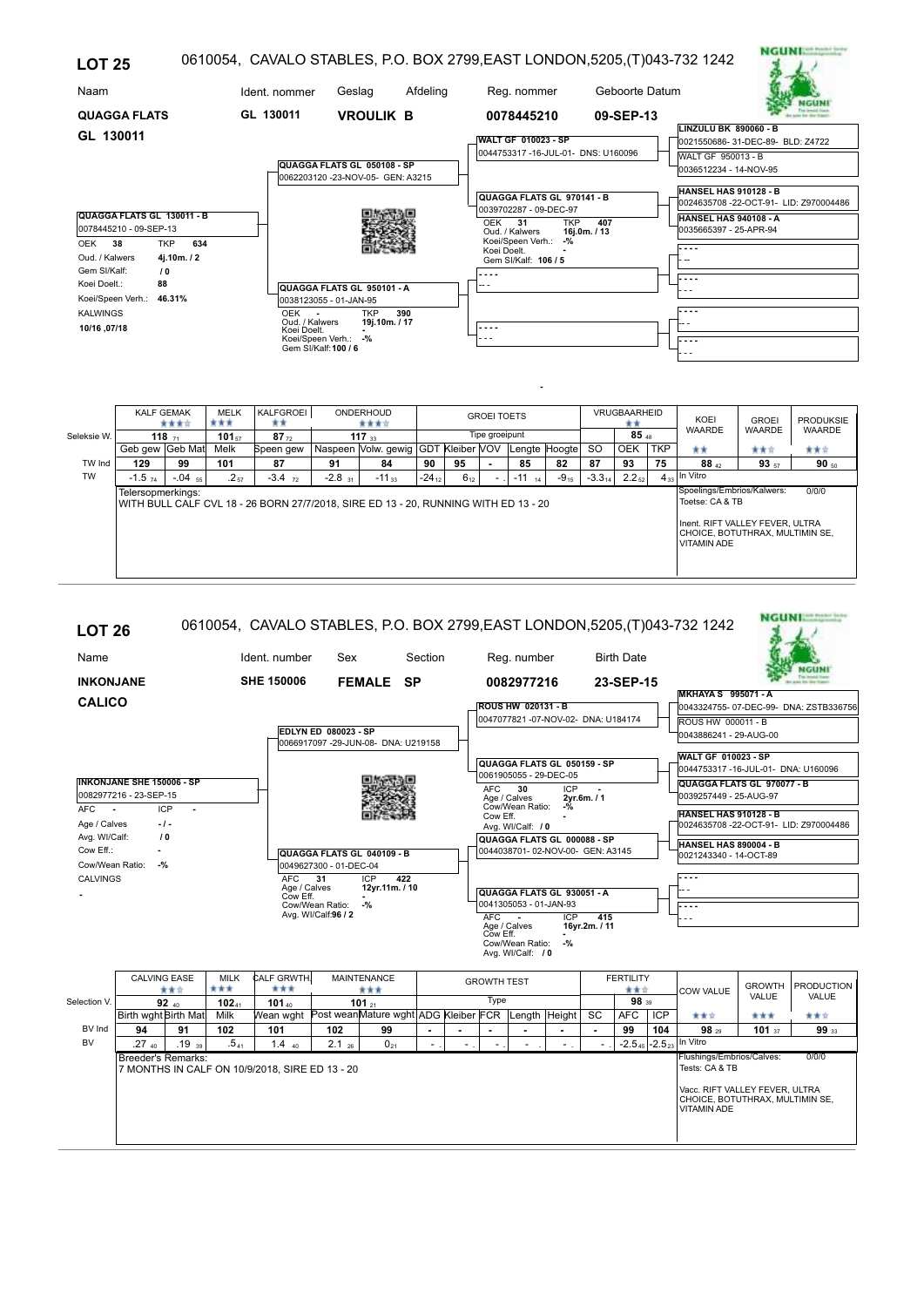| <b>LOT 27</b>                                                                                                                   |     |                                                                                                                                               |                                                                  |          | 0672209, VESTRIX 14 (PTY) LTD, T/A GLEDSMUIR NGI STUDHILLANDALE FARM<br>HAGA-HAGA, POSTNETSUIT 895 PRIVATEBAG X4, MENLO, 0102, (T) 0824109110 |                                                       |                                                                               | <b>NGUNI</b> |
|---------------------------------------------------------------------------------------------------------------------------------|-----|-----------------------------------------------------------------------------------------------------------------------------------------------|------------------------------------------------------------------|----------|-----------------------------------------------------------------------------------------------------------------------------------------------|-------------------------------------------------------|-------------------------------------------------------------------------------|--------------|
| Naam                                                                                                                            |     | Ident. nommer                                                                                                                                 | Geslag                                                           | Afdeling | Reg. nommer                                                                                                                                   | Geboorte Datum                                        |                                                                               |              |
| <b>ADEK</b><br>K 130002                                                                                                         |     | K 130002                                                                                                                                      | <b>VROULIK B</b>                                                 |          | 0081411290<br>JS 940214 - B                                                                                                                   | 29-MAY-13                                             | <b>SINRAD JS 880222 - B</b><br>0017552902-17-NOV-88- BLD: Z5589               |              |
|                                                                                                                                 |     |                                                                                                                                               | KLEINZUURBRON LP 030094 - SP<br>0047666573-24-JUN-03- GEN: A3151 |          | 0044575678-01-JAN-94- DNS: P3253/03<br>NANDIT 880081-B                                                                                        |                                                       | SINRAD JS 880022 - B<br>10017552936 - 18-NOV-88<br><b>MKHAYA S 840136 - B</b> |              |
| ADEK K 130002 - B<br>0081411290 - 29-MAY-13<br>OEK<br><b>TKP</b><br>29<br>Oud. / Kalwers<br>5j.4m. / 3<br>Gem SI/Kalf:<br>106/2 | 536 |                                                                                                                                               |                                                                  |          | 0018655530 - 05-DEC-88<br>OEK -<br>Oud. / Kalwers<br>Koei/Speen Verh.:<br>Koei Doelt.<br>Gem SI/Kalf: 103 / 3                                 | <b>TKP</b><br>$\sim$<br>14j.6m. / 11<br>46.15%<br>108 | 0011693926 -04-JUL-84<br><b>NANDIT 860055 - A</b><br>0017535428 - 27-OCT-86   |              |
| Koei Doelt.:<br>Koei/Speen Verh.: -%<br><b>KALWINGS</b><br>11/15,04/17,<br>10/18                                                |     | <b>TRENPARK U 020138 - A</b><br>0048238372 - 06-NOV-02<br>OEK<br>Oud. / Kalwers<br>Koei Doelt.<br>Koei/Speen Verh.: -%<br>Gem SI/Kalf: 80 / 1 | <b>TKP</b><br>14j.3m./10                                         | 459      | -- -<br>.                                                                                                                                     |                                                       | ---<br>$- - -$                                                                |              |
|                                                                                                                                 |     |                                                                                                                                               |                                                                  |          |                                                                                                                                               |                                                       |                                                                               |              |

|             | <b>KALF GEMAK</b>  | 宣宣         | <b>MELK</b><br>** | KALFGROEI<br>****                                                                                |             | ONDERHOUD<br>食宜                     |           |           | <b>GROEI TOETS</b>       |               |           |               | VRUGBAARHEID<br>***** |            | KOEI                                                                                                                 | <b>GROEI</b> | <b>PRODUKSIE</b> |
|-------------|--------------------|------------|-------------------|--------------------------------------------------------------------------------------------------|-------------|-------------------------------------|-----------|-----------|--------------------------|---------------|-----------|---------------|-----------------------|------------|----------------------------------------------------------------------------------------------------------------------|--------------|------------------|
| Seleksie W. |                    | $76_{61}$  | $80_{67}$         | 126m                                                                                             |             | 70 <sub>44</sub>                    |           |           | Tipe groeipunt           |               |           |               | 138 49                |            | <b>WAARDE</b>                                                                                                        | WAARDE       | <b>WAARDE</b>    |
|             | Geb gew Geb Mat    |            | Melk              | Speen gew                                                                                        |             | Naspeen Volw. gewig GDT Kleiber VOV |           |           |                          | Lengte Hoogte |           | <sub>SO</sub> | <b>OEK</b>            | <b>TKP</b> | ****                                                                                                                 | ***          | 食食食食             |
| TW Ind      | 75                 | 134        | 80                | 126                                                                                              | 121         | 137                                 | 124       | 119       | $\overline{\phantom{a}}$ | 128           | 125       | 115           | 136                   | 133        | $121_{43}$                                                                                                           | $107$ ss     | 114 $49$         |
| <b>TW</b>   | 1.25 <sub>61</sub> | $-0.94$ 61 | $-4.167$          | 9.8 <sub>60</sub>                                                                                | $10.6$ $43$ | $30_{44}$                           | $41_{12}$ | $42_{12}$ |                          | $19_{13}$     | $11_{14}$ |               |                       |            | $6.9_{13}$ - 33.7 $_{55}$ - 9.2 $_{35}$ In Vitro                                                                     |              |                  |
|             | Telersopmerkings:  |            |                   | WITH HEIFER CALF K18 52 BORN 17/10/2018 FROM MULTI SIRES BOX12 590, SNV9 72, FB12 147 & WT14 85. |             |                                     |           |           |                          |               |           |               |                       |            | Spoelings/Embrios/Kalwers:<br>Toetse: CA & TB<br>Inent. RB 51. ULTRA CHOICE. COVEXINE.<br><b>BOVIMIN, ECOMECTIN.</b> |              | 0/0/0            |

| Reg. number<br><b>Birth Date</b><br>Name<br>Ident. number<br>Sex<br>Section<br>K 090002<br><b>SP</b><br><b>ADEK</b><br><b>FEMALE</b><br>0067890921<br>06-JAN-09<br>MODJADJI LEB 930526 - SP<br>K090002<br>MODJADJI LEB 960892 - SP<br>0029364643-06-NOV-93<br>0037869252 -29-NOV-96- DNA: P2178/05<br>MODJADJI LEB 920482 - B<br>MODJADJI LEB 000115 - B<br>0027499755 - 20-NOV-92<br>0044585099 -12-OCT-00<br>MODJADJI LEB 950109 - A<br>0041208497 - 01-JAN-95<br>ADEK K 090002 - SP<br>AFC.<br>ICP<br>375<br>0067890921 - 06-JAN-09<br>Age / Calves<br>6vr.9m. / 3<br>Cow/Wean Ratio:<br>$-9/6$<br><b>ICP</b><br><b>AFC</b><br>31<br>428<br>Cow Eff.<br>Age / Calves<br>8yr.5m. / 6<br>Avg. WI/Calf: 107 / 1<br>Avg. WI/Calf:<br>115/2<br><b>MORGAN AZ 980311 - A</b><br>Cow Eff.:<br>$\overline{\phantom{a}}$<br>0044563310-01-JAN-98<br>BUSHKLOOF RV 020007 - B<br>Cow/Wean Ratio:<br>$-$ %<br>0046509568 - 12-SEP-02<br>MORGAN AZ 970064 - SP<br>AFC<br><b>ICP</b><br>452<br><b>CALVINGS</b><br>31<br>Age / Calves<br>8yr.9m. / 6<br>0039148226-04-NOV-97<br><b>MORGAN AZ 990092 - SP</b><br>07/11, 07/12,<br>Cow Eff.<br>0043139922 - 19-NOV-99<br>06/13, 07/14,<br>Cow/Wean Ratio:<br>$-$ %<br><b>MORGAN AZ 970055 - B</b><br>12/15, 06/17<br>Avg. WI/Calf: / 0<br><b>AFC</b><br>34<br><b>ICP</b><br>468<br>0039148093 - 31-OCT-97<br>Age / Calves<br>13yr.0m./9<br>Cow Eff.<br>71<br>Cow/Wean Ratio:<br>30.43%<br>Avg. WI/Calf: / 0<br>CALF GRWTH.<br><b>CALVING EASE</b><br><b>MAINTENANCE</b><br><b>FERTILITY</b><br>MILK<br><b>GROWTH TEST</b><br><b>GROWTH</b><br>青青宮<br>***<br>黄黄黄京<br>青青宮<br>**<br><b>COW VALUE</b><br>VALUE<br>Type<br>89 55<br>$95 - 40$<br>Selection V.<br>115,71<br>95 <sub>57</sub><br>$106 \text{ m}$<br>Wean wght Post wean Mature wght ADG Kleiber FCR<br><b>AFC</b><br>Birth wght Birth Mat<br>Length Height<br>SC<br><b>ICP</b><br>Milk<br>青青宮<br>**<br>BV Ind<br>110<br>88<br>107<br>119<br>95<br>106<br>106<br>103<br>114<br>113<br>118<br>108<br>117<br>88 45<br>97 58<br>٠<br>6.1 60 -3.2 45 In Vitro<br><b>BV</b><br>$-.54$ 70<br>$-0.967$<br>$32_{43}$<br>$12_{44}$<br>7.945<br>$-0.53$ <sub>71</sub><br>362<br>$3.6 \n40$<br>$4_{40}$<br>$21_{43}$<br>$3_{45}$<br>Flushings/Embrios/Calves:<br><b>Breeder's Remarks:</b><br>Tests: RB 51, ULTRA CHOICE,<br>CERTIFIED 5 MONTHS IN CALF ON 5 JULY 2018 - MULTI SIRE BULLS- BOX 12-590, SNV 09-72, FB 12-147, WT 14 -85<br>COVEXINE, BOVIMIN, ECOMECTIN.<br>Vacc. RB 51, ULTRA CHOICE, COVEXINE,<br>BOVIMIN, ECOMECTIN. | <b>LOT 28</b> |  |  |  | HAGA-HAGA, POSTNETSUIT 895 PRIVATEBAG X4, MENLO, 0102, (T) 0824109110 |  |  |  |  |  |  |  |  |  | 0672209, VESTRIX 14 (PTY) LTD, T/A GLEDSMUIR NGI STUDHILLANDALE FARM | NGUNI. |                   |
|----------------------------------------------------------------------------------------------------------------------------------------------------------------------------------------------------------------------------------------------------------------------------------------------------------------------------------------------------------------------------------------------------------------------------------------------------------------------------------------------------------------------------------------------------------------------------------------------------------------------------------------------------------------------------------------------------------------------------------------------------------------------------------------------------------------------------------------------------------------------------------------------------------------------------------------------------------------------------------------------------------------------------------------------------------------------------------------------------------------------------------------------------------------------------------------------------------------------------------------------------------------------------------------------------------------------------------------------------------------------------------------------------------------------------------------------------------------------------------------------------------------------------------------------------------------------------------------------------------------------------------------------------------------------------------------------------------------------------------------------------------------------------------------------------------------------------------------------------------------------------------------------------------------------------------------------------------------------------------------------------------------------------------------------------------------------------------------------------------------------------------------------------------------------------------------------------------------------------------------------------------------------------------------------------------------------------------------------------------------------------------------------------------------------------------------------------------------------------------------------------------------------|---------------|--|--|--|-----------------------------------------------------------------------|--|--|--|--|--|--|--|--|--|----------------------------------------------------------------------|--------|-------------------|
|                                                                                                                                                                                                                                                                                                                                                                                                                                                                                                                                                                                                                                                                                                                                                                                                                                                                                                                                                                                                                                                                                                                                                                                                                                                                                                                                                                                                                                                                                                                                                                                                                                                                                                                                                                                                                                                                                                                                                                                                                                                                                                                                                                                                                                                                                                                                                                                                                                                                                                                      |               |  |  |  |                                                                       |  |  |  |  |  |  |  |  |  |                                                                      |        |                   |
|                                                                                                                                                                                                                                                                                                                                                                                                                                                                                                                                                                                                                                                                                                                                                                                                                                                                                                                                                                                                                                                                                                                                                                                                                                                                                                                                                                                                                                                                                                                                                                                                                                                                                                                                                                                                                                                                                                                                                                                                                                                                                                                                                                                                                                                                                                                                                                                                                                                                                                                      |               |  |  |  |                                                                       |  |  |  |  |  |  |  |  |  |                                                                      |        |                   |
|                                                                                                                                                                                                                                                                                                                                                                                                                                                                                                                                                                                                                                                                                                                                                                                                                                                                                                                                                                                                                                                                                                                                                                                                                                                                                                                                                                                                                                                                                                                                                                                                                                                                                                                                                                                                                                                                                                                                                                                                                                                                                                                                                                                                                                                                                                                                                                                                                                                                                                                      |               |  |  |  |                                                                       |  |  |  |  |  |  |  |  |  |                                                                      |        |                   |
|                                                                                                                                                                                                                                                                                                                                                                                                                                                                                                                                                                                                                                                                                                                                                                                                                                                                                                                                                                                                                                                                                                                                                                                                                                                                                                                                                                                                                                                                                                                                                                                                                                                                                                                                                                                                                                                                                                                                                                                                                                                                                                                                                                                                                                                                                                                                                                                                                                                                                                                      |               |  |  |  |                                                                       |  |  |  |  |  |  |  |  |  |                                                                      |        |                   |
|                                                                                                                                                                                                                                                                                                                                                                                                                                                                                                                                                                                                                                                                                                                                                                                                                                                                                                                                                                                                                                                                                                                                                                                                                                                                                                                                                                                                                                                                                                                                                                                                                                                                                                                                                                                                                                                                                                                                                                                                                                                                                                                                                                                                                                                                                                                                                                                                                                                                                                                      |               |  |  |  |                                                                       |  |  |  |  |  |  |  |  |  |                                                                      |        |                   |
|                                                                                                                                                                                                                                                                                                                                                                                                                                                                                                                                                                                                                                                                                                                                                                                                                                                                                                                                                                                                                                                                                                                                                                                                                                                                                                                                                                                                                                                                                                                                                                                                                                                                                                                                                                                                                                                                                                                                                                                                                                                                                                                                                                                                                                                                                                                                                                                                                                                                                                                      |               |  |  |  |                                                                       |  |  |  |  |  |  |  |  |  |                                                                      |        |                   |
|                                                                                                                                                                                                                                                                                                                                                                                                                                                                                                                                                                                                                                                                                                                                                                                                                                                                                                                                                                                                                                                                                                                                                                                                                                                                                                                                                                                                                                                                                                                                                                                                                                                                                                                                                                                                                                                                                                                                                                                                                                                                                                                                                                                                                                                                                                                                                                                                                                                                                                                      |               |  |  |  |                                                                       |  |  |  |  |  |  |  |  |  |                                                                      |        |                   |
|                                                                                                                                                                                                                                                                                                                                                                                                                                                                                                                                                                                                                                                                                                                                                                                                                                                                                                                                                                                                                                                                                                                                                                                                                                                                                                                                                                                                                                                                                                                                                                                                                                                                                                                                                                                                                                                                                                                                                                                                                                                                                                                                                                                                                                                                                                                                                                                                                                                                                                                      |               |  |  |  |                                                                       |  |  |  |  |  |  |  |  |  |                                                                      |        |                   |
|                                                                                                                                                                                                                                                                                                                                                                                                                                                                                                                                                                                                                                                                                                                                                                                                                                                                                                                                                                                                                                                                                                                                                                                                                                                                                                                                                                                                                                                                                                                                                                                                                                                                                                                                                                                                                                                                                                                                                                                                                                                                                                                                                                                                                                                                                                                                                                                                                                                                                                                      |               |  |  |  |                                                                       |  |  |  |  |  |  |  |  |  |                                                                      |        |                   |
|                                                                                                                                                                                                                                                                                                                                                                                                                                                                                                                                                                                                                                                                                                                                                                                                                                                                                                                                                                                                                                                                                                                                                                                                                                                                                                                                                                                                                                                                                                                                                                                                                                                                                                                                                                                                                                                                                                                                                                                                                                                                                                                                                                                                                                                                                                                                                                                                                                                                                                                      |               |  |  |  |                                                                       |  |  |  |  |  |  |  |  |  |                                                                      |        |                   |
|                                                                                                                                                                                                                                                                                                                                                                                                                                                                                                                                                                                                                                                                                                                                                                                                                                                                                                                                                                                                                                                                                                                                                                                                                                                                                                                                                                                                                                                                                                                                                                                                                                                                                                                                                                                                                                                                                                                                                                                                                                                                                                                                                                                                                                                                                                                                                                                                                                                                                                                      |               |  |  |  |                                                                       |  |  |  |  |  |  |  |  |  |                                                                      |        |                   |
|                                                                                                                                                                                                                                                                                                                                                                                                                                                                                                                                                                                                                                                                                                                                                                                                                                                                                                                                                                                                                                                                                                                                                                                                                                                                                                                                                                                                                                                                                                                                                                                                                                                                                                                                                                                                                                                                                                                                                                                                                                                                                                                                                                                                                                                                                                                                                                                                                                                                                                                      |               |  |  |  |                                                                       |  |  |  |  |  |  |  |  |  |                                                                      |        |                   |
|                                                                                                                                                                                                                                                                                                                                                                                                                                                                                                                                                                                                                                                                                                                                                                                                                                                                                                                                                                                                                                                                                                                                                                                                                                                                                                                                                                                                                                                                                                                                                                                                                                                                                                                                                                                                                                                                                                                                                                                                                                                                                                                                                                                                                                                                                                                                                                                                                                                                                                                      |               |  |  |  |                                                                       |  |  |  |  |  |  |  |  |  |                                                                      |        |                   |
|                                                                                                                                                                                                                                                                                                                                                                                                                                                                                                                                                                                                                                                                                                                                                                                                                                                                                                                                                                                                                                                                                                                                                                                                                                                                                                                                                                                                                                                                                                                                                                                                                                                                                                                                                                                                                                                                                                                                                                                                                                                                                                                                                                                                                                                                                                                                                                                                                                                                                                                      |               |  |  |  |                                                                       |  |  |  |  |  |  |  |  |  |                                                                      |        |                   |
|                                                                                                                                                                                                                                                                                                                                                                                                                                                                                                                                                                                                                                                                                                                                                                                                                                                                                                                                                                                                                                                                                                                                                                                                                                                                                                                                                                                                                                                                                                                                                                                                                                                                                                                                                                                                                                                                                                                                                                                                                                                                                                                                                                                                                                                                                                                                                                                                                                                                                                                      |               |  |  |  |                                                                       |  |  |  |  |  |  |  |  |  |                                                                      |        |                   |
|                                                                                                                                                                                                                                                                                                                                                                                                                                                                                                                                                                                                                                                                                                                                                                                                                                                                                                                                                                                                                                                                                                                                                                                                                                                                                                                                                                                                                                                                                                                                                                                                                                                                                                                                                                                                                                                                                                                                                                                                                                                                                                                                                                                                                                                                                                                                                                                                                                                                                                                      |               |  |  |  |                                                                       |  |  |  |  |  |  |  |  |  |                                                                      |        |                   |
|                                                                                                                                                                                                                                                                                                                                                                                                                                                                                                                                                                                                                                                                                                                                                                                                                                                                                                                                                                                                                                                                                                                                                                                                                                                                                                                                                                                                                                                                                                                                                                                                                                                                                                                                                                                                                                                                                                                                                                                                                                                                                                                                                                                                                                                                                                                                                                                                                                                                                                                      |               |  |  |  |                                                                       |  |  |  |  |  |  |  |  |  |                                                                      |        |                   |
|                                                                                                                                                                                                                                                                                                                                                                                                                                                                                                                                                                                                                                                                                                                                                                                                                                                                                                                                                                                                                                                                                                                                                                                                                                                                                                                                                                                                                                                                                                                                                                                                                                                                                                                                                                                                                                                                                                                                                                                                                                                                                                                                                                                                                                                                                                                                                                                                                                                                                                                      |               |  |  |  |                                                                       |  |  |  |  |  |  |  |  |  |                                                                      |        |                   |
|                                                                                                                                                                                                                                                                                                                                                                                                                                                                                                                                                                                                                                                                                                                                                                                                                                                                                                                                                                                                                                                                                                                                                                                                                                                                                                                                                                                                                                                                                                                                                                                                                                                                                                                                                                                                                                                                                                                                                                                                                                                                                                                                                                                                                                                                                                                                                                                                                                                                                                                      |               |  |  |  |                                                                       |  |  |  |  |  |  |  |  |  |                                                                      |        | <b>PRODUCTION</b> |
|                                                                                                                                                                                                                                                                                                                                                                                                                                                                                                                                                                                                                                                                                                                                                                                                                                                                                                                                                                                                                                                                                                                                                                                                                                                                                                                                                                                                                                                                                                                                                                                                                                                                                                                                                                                                                                                                                                                                                                                                                                                                                                                                                                                                                                                                                                                                                                                                                                                                                                                      |               |  |  |  |                                                                       |  |  |  |  |  |  |  |  |  |                                                                      |        | <b>VALUE</b>      |
|                                                                                                                                                                                                                                                                                                                                                                                                                                                                                                                                                                                                                                                                                                                                                                                                                                                                                                                                                                                                                                                                                                                                                                                                                                                                                                                                                                                                                                                                                                                                                                                                                                                                                                                                                                                                                                                                                                                                                                                                                                                                                                                                                                                                                                                                                                                                                                                                                                                                                                                      |               |  |  |  |                                                                       |  |  |  |  |  |  |  |  |  |                                                                      |        | 青青宮               |
|                                                                                                                                                                                                                                                                                                                                                                                                                                                                                                                                                                                                                                                                                                                                                                                                                                                                                                                                                                                                                                                                                                                                                                                                                                                                                                                                                                                                                                                                                                                                                                                                                                                                                                                                                                                                                                                                                                                                                                                                                                                                                                                                                                                                                                                                                                                                                                                                                                                                                                                      |               |  |  |  |                                                                       |  |  |  |  |  |  |  |  |  |                                                                      |        | $92_{52}$         |
|                                                                                                                                                                                                                                                                                                                                                                                                                                                                                                                                                                                                                                                                                                                                                                                                                                                                                                                                                                                                                                                                                                                                                                                                                                                                                                                                                                                                                                                                                                                                                                                                                                                                                                                                                                                                                                                                                                                                                                                                                                                                                                                                                                                                                                                                                                                                                                                                                                                                                                                      |               |  |  |  |                                                                       |  |  |  |  |  |  |  |  |  |                                                                      |        |                   |
|                                                                                                                                                                                                                                                                                                                                                                                                                                                                                                                                                                                                                                                                                                                                                                                                                                                                                                                                                                                                                                                                                                                                                                                                                                                                                                                                                                                                                                                                                                                                                                                                                                                                                                                                                                                                                                                                                                                                                                                                                                                                                                                                                                                                                                                                                                                                                                                                                                                                                                                      |               |  |  |  |                                                                       |  |  |  |  |  |  |  |  |  |                                                                      |        | 0/0/0             |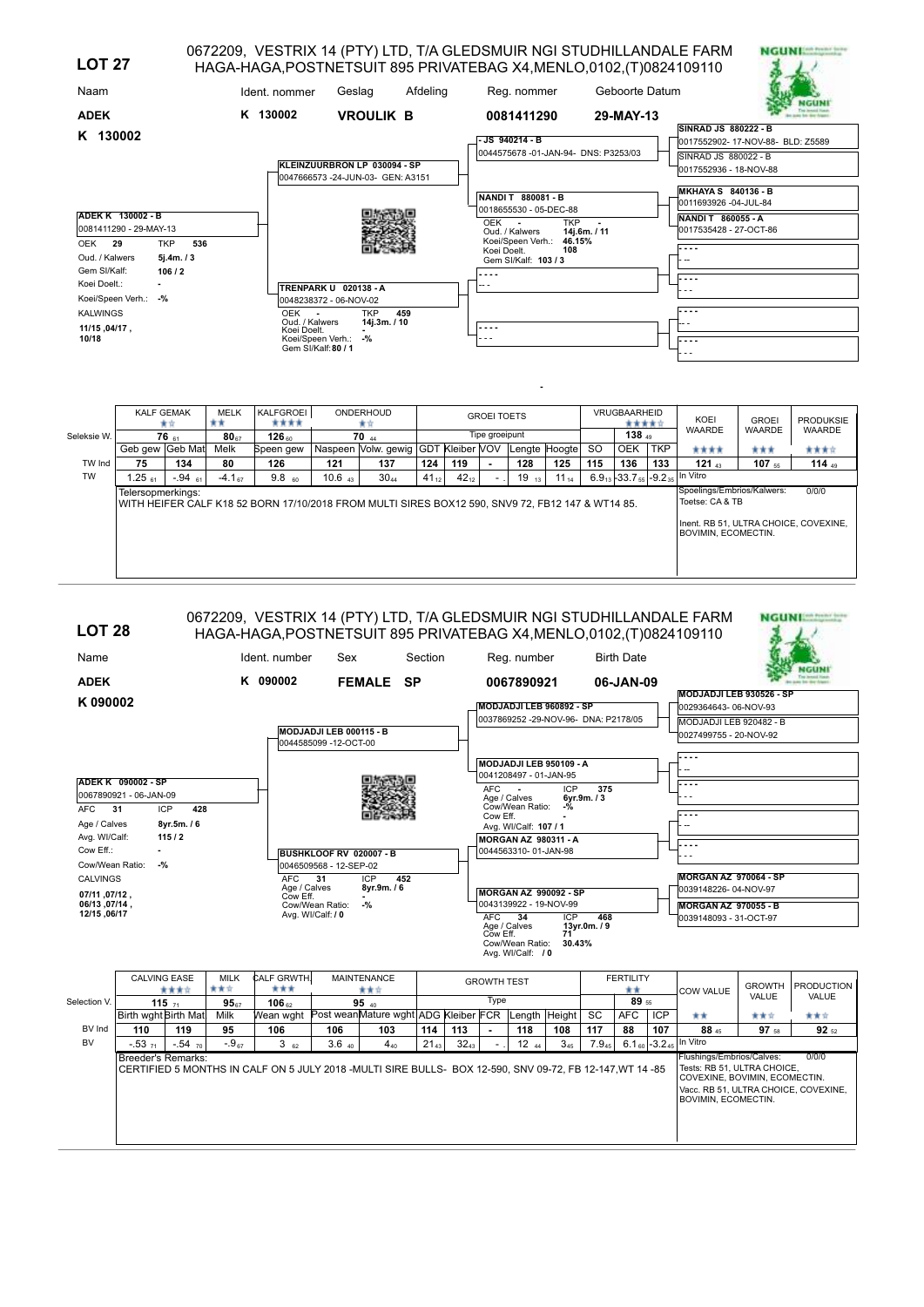| Geboorte Datum<br>Ident. nommer<br>Geslag<br>Afdeling<br>Naam<br>Reg. nommer<br>HC 140001<br><b>HERONCLIFF</b><br><b>VROULIK SP</b><br>21-MAR-14<br>0079651469<br>D.O.A. DOAL850603 - B<br>HC 140001<br>D.O.A. DOAL881076 - B<br>0011540945-05-OCT-85<br>0017407909 -22-SEP-88- BLD: Z63080<br>DOA DOAL830375 - B<br>SNYBERG SB 990033 - B<br>0011104809 - 31-OCT-83<br>0043220086 -11-JUL-99- DNS: U176011<br>NDIBILISHIS NNS 890096 - A<br>0023973290 - 01-JAN-89<br><b>HERONCLIFF HC 140001 - SP</b><br>441<br>OEK -<br><b>TKP</b><br>0079651469 - 21-MAR-14<br>Oud. / Kalwers<br>17j.4m. / 13<br>Koei/Speen Verh.: -%<br>34<br><b>TKP</b><br>373<br>OEK<br><b>CAREFREE C 870072 - A</b><br>Koei Doelt.<br>Oud. / Kalwers<br>3j.10m. / 2<br>0019827419 -29-NOV-87- BLD: Z63075<br>Gem SI/Kalf: 98 / 2<br>Gem SI/Kalf:<br>10<br><b>CAREFREE C 920153 - B</b><br>CAREFREE C 890032 - A<br>Koei Doelt.:<br>0027264191-30-NOV-92<br>MORGAN AZ 980004 - SP<br>0024129074 - 01-JAN-89<br>Koei/Speen Verh.: -%<br>0039716683 - 11-JAN-98<br><b>CAREFREE C 910104 - B</b><br><b>OEK</b><br><b>TKP</b><br>369<br><b>KALWINGS</b><br>-24<br>Oud. / Kalwers<br>16j.2m. / 15<br>0024871808-10-NOV-91- BLD: Z26067<br><b>MORGAN AZ 950056 - B</b><br>01/17, 01/18<br>Koei Doelt.<br>0034863878 - 25-NOV-95<br>Koei/Speen Verh.: -%<br>AZAZ 930017-B<br>Gem SI/Kalf: / 0<br>OEK <sub>26</sub><br><b>TKP</b><br>430<br>0029052271 - 01-NOV-93<br>Oud. / Kalwers<br>5j.7m. / 4<br>73<br>Koei Doelt.<br>Koei/Speen Verh.: 31.94%<br>Gem SI/Kalf: 110 / 2<br>KALFGROEI<br><b>KALF GEMAK</b><br><b>MELK</b><br>ONDERHOUD<br><b>VRUGBAARHEID</b><br><b>GROEI TOETS</b><br>KOEI<br><b>GROEI</b><br>黄青<br>青黄立<br>****<br>****<br>***<br><b>WAARDE</b><br>WAARDE<br><b>WAARDE</b><br>Tipe groeipunt<br>106 <sub>52</sub><br>9541<br>Seleksie W.<br>119 $57$<br>$74_{43}$<br>113 $25$<br>Naspeen Volw. gewig GDT Kleiber VOV<br><b>OEK</b><br>Geb gew Geb Mat<br>Melk<br>Speen gew<br>Lengte Hoogte<br><b>SO</b><br>TKP<br>青青宮<br>含食食<br>***<br>TW Ind<br>74<br>92<br>96<br>116<br>111<br>95<br>90<br>90<br>90<br>91<br>95<br>87<br>115<br>99 34<br>96x2<br>In Vitro<br><b>TW</b><br>$-0.83$ <sub>58</sub><br>$-.3354$<br>$-5.4_{43}$<br>$-.5$ <sub>41</sub><br>$-3.4$ 30<br>$-6_{25}$<br>$-258$<br>$-4_{61}$ -5.2 <sub>35</sub><br>$-6$ $_{14}$<br>$-3_{16}$<br>$-3.3_{15}$<br>1 <sub>8</sub><br>Spoelings/Embrios/Kalwers:<br>0/0/0<br>Telersopmerkings:<br>Toetse: CA & TB<br>6 MONTHS IN CALF ON 16/10/2018 TO MULTI SIRES (SB8-207/FB7-124/HC13-87/LEB11-211/HC13-82). Running on<br>redwater, hartwater and galsick veld<br>Inent. - | <b>LOT 29</b> |  |  |  |  | 0640 |  |  |  | 0568737, HERONCLIFF NGUNI STUD, POSBUS 128, PATENSIE, 6335, (T) 042-283 | <b>NGUNITER PORTER</b> |
|-----------------------------------------------------------------------------------------------------------------------------------------------------------------------------------------------------------------------------------------------------------------------------------------------------------------------------------------------------------------------------------------------------------------------------------------------------------------------------------------------------------------------------------------------------------------------------------------------------------------------------------------------------------------------------------------------------------------------------------------------------------------------------------------------------------------------------------------------------------------------------------------------------------------------------------------------------------------------------------------------------------------------------------------------------------------------------------------------------------------------------------------------------------------------------------------------------------------------------------------------------------------------------------------------------------------------------------------------------------------------------------------------------------------------------------------------------------------------------------------------------------------------------------------------------------------------------------------------------------------------------------------------------------------------------------------------------------------------------------------------------------------------------------------------------------------------------------------------------------------------------------------------------------------------------------------------------------------------------------------------------------------------------------------------------------------------------------------------------------------------------------------------------------------------------------------------------------------------------------------------------------------------------------------------------------------------------------------------------------------------------------------------------------------------------------------------------------------------------------------------------------------------------------------------------------------------------------------------------------------------|---------------|--|--|--|--|------|--|--|--|-------------------------------------------------------------------------|------------------------|
|                                                                                                                                                                                                                                                                                                                                                                                                                                                                                                                                                                                                                                                                                                                                                                                                                                                                                                                                                                                                                                                                                                                                                                                                                                                                                                                                                                                                                                                                                                                                                                                                                                                                                                                                                                                                                                                                                                                                                                                                                                                                                                                                                                                                                                                                                                                                                                                                                                                                                                                                                                                                                       |               |  |  |  |  |      |  |  |  |                                                                         |                        |
|                                                                                                                                                                                                                                                                                                                                                                                                                                                                                                                                                                                                                                                                                                                                                                                                                                                                                                                                                                                                                                                                                                                                                                                                                                                                                                                                                                                                                                                                                                                                                                                                                                                                                                                                                                                                                                                                                                                                                                                                                                                                                                                                                                                                                                                                                                                                                                                                                                                                                                                                                                                                                       |               |  |  |  |  |      |  |  |  |                                                                         |                        |
|                                                                                                                                                                                                                                                                                                                                                                                                                                                                                                                                                                                                                                                                                                                                                                                                                                                                                                                                                                                                                                                                                                                                                                                                                                                                                                                                                                                                                                                                                                                                                                                                                                                                                                                                                                                                                                                                                                                                                                                                                                                                                                                                                                                                                                                                                                                                                                                                                                                                                                                                                                                                                       |               |  |  |  |  |      |  |  |  |                                                                         |                        |
|                                                                                                                                                                                                                                                                                                                                                                                                                                                                                                                                                                                                                                                                                                                                                                                                                                                                                                                                                                                                                                                                                                                                                                                                                                                                                                                                                                                                                                                                                                                                                                                                                                                                                                                                                                                                                                                                                                                                                                                                                                                                                                                                                                                                                                                                                                                                                                                                                                                                                                                                                                                                                       |               |  |  |  |  |      |  |  |  |                                                                         |                        |
|                                                                                                                                                                                                                                                                                                                                                                                                                                                                                                                                                                                                                                                                                                                                                                                                                                                                                                                                                                                                                                                                                                                                                                                                                                                                                                                                                                                                                                                                                                                                                                                                                                                                                                                                                                                                                                                                                                                                                                                                                                                                                                                                                                                                                                                                                                                                                                                                                                                                                                                                                                                                                       |               |  |  |  |  |      |  |  |  |                                                                         |                        |
|                                                                                                                                                                                                                                                                                                                                                                                                                                                                                                                                                                                                                                                                                                                                                                                                                                                                                                                                                                                                                                                                                                                                                                                                                                                                                                                                                                                                                                                                                                                                                                                                                                                                                                                                                                                                                                                                                                                                                                                                                                                                                                                                                                                                                                                                                                                                                                                                                                                                                                                                                                                                                       |               |  |  |  |  |      |  |  |  |                                                                         |                        |
|                                                                                                                                                                                                                                                                                                                                                                                                                                                                                                                                                                                                                                                                                                                                                                                                                                                                                                                                                                                                                                                                                                                                                                                                                                                                                                                                                                                                                                                                                                                                                                                                                                                                                                                                                                                                                                                                                                                                                                                                                                                                                                                                                                                                                                                                                                                                                                                                                                                                                                                                                                                                                       |               |  |  |  |  |      |  |  |  |                                                                         |                        |
|                                                                                                                                                                                                                                                                                                                                                                                                                                                                                                                                                                                                                                                                                                                                                                                                                                                                                                                                                                                                                                                                                                                                                                                                                                                                                                                                                                                                                                                                                                                                                                                                                                                                                                                                                                                                                                                                                                                                                                                                                                                                                                                                                                                                                                                                                                                                                                                                                                                                                                                                                                                                                       |               |  |  |  |  |      |  |  |  |                                                                         |                        |
|                                                                                                                                                                                                                                                                                                                                                                                                                                                                                                                                                                                                                                                                                                                                                                                                                                                                                                                                                                                                                                                                                                                                                                                                                                                                                                                                                                                                                                                                                                                                                                                                                                                                                                                                                                                                                                                                                                                                                                                                                                                                                                                                                                                                                                                                                                                                                                                                                                                                                                                                                                                                                       |               |  |  |  |  |      |  |  |  |                                                                         |                        |
|                                                                                                                                                                                                                                                                                                                                                                                                                                                                                                                                                                                                                                                                                                                                                                                                                                                                                                                                                                                                                                                                                                                                                                                                                                                                                                                                                                                                                                                                                                                                                                                                                                                                                                                                                                                                                                                                                                                                                                                                                                                                                                                                                                                                                                                                                                                                                                                                                                                                                                                                                                                                                       |               |  |  |  |  |      |  |  |  |                                                                         |                        |
|                                                                                                                                                                                                                                                                                                                                                                                                                                                                                                                                                                                                                                                                                                                                                                                                                                                                                                                                                                                                                                                                                                                                                                                                                                                                                                                                                                                                                                                                                                                                                                                                                                                                                                                                                                                                                                                                                                                                                                                                                                                                                                                                                                                                                                                                                                                                                                                                                                                                                                                                                                                                                       |               |  |  |  |  |      |  |  |  |                                                                         |                        |
|                                                                                                                                                                                                                                                                                                                                                                                                                                                                                                                                                                                                                                                                                                                                                                                                                                                                                                                                                                                                                                                                                                                                                                                                                                                                                                                                                                                                                                                                                                                                                                                                                                                                                                                                                                                                                                                                                                                                                                                                                                                                                                                                                                                                                                                                                                                                                                                                                                                                                                                                                                                                                       |               |  |  |  |  |      |  |  |  |                                                                         | <b>PRODUKSIE</b>       |
|                                                                                                                                                                                                                                                                                                                                                                                                                                                                                                                                                                                                                                                                                                                                                                                                                                                                                                                                                                                                                                                                                                                                                                                                                                                                                                                                                                                                                                                                                                                                                                                                                                                                                                                                                                                                                                                                                                                                                                                                                                                                                                                                                                                                                                                                                                                                                                                                                                                                                                                                                                                                                       |               |  |  |  |  |      |  |  |  |                                                                         |                        |
|                                                                                                                                                                                                                                                                                                                                                                                                                                                                                                                                                                                                                                                                                                                                                                                                                                                                                                                                                                                                                                                                                                                                                                                                                                                                                                                                                                                                                                                                                                                                                                                                                                                                                                                                                                                                                                                                                                                                                                                                                                                                                                                                                                                                                                                                                                                                                                                                                                                                                                                                                                                                                       |               |  |  |  |  |      |  |  |  |                                                                         | 97 <sub>38</sub>       |
|                                                                                                                                                                                                                                                                                                                                                                                                                                                                                                                                                                                                                                                                                                                                                                                                                                                                                                                                                                                                                                                                                                                                                                                                                                                                                                                                                                                                                                                                                                                                                                                                                                                                                                                                                                                                                                                                                                                                                                                                                                                                                                                                                                                                                                                                                                                                                                                                                                                                                                                                                                                                                       |               |  |  |  |  |      |  |  |  |                                                                         |                        |
|                                                                                                                                                                                                                                                                                                                                                                                                                                                                                                                                                                                                                                                                                                                                                                                                                                                                                                                                                                                                                                                                                                                                                                                                                                                                                                                                                                                                                                                                                                                                                                                                                                                                                                                                                                                                                                                                                                                                                                                                                                                                                                                                                                                                                                                                                                                                                                                                                                                                                                                                                                                                                       |               |  |  |  |  |      |  |  |  |                                                                         |                        |

| <b>LOT 30</b>                        |                                                                                      |                                                                                                                                                                    |                                                                                                   |                                                                        |                                            |                                                                                                                                                                                              |                                                                                       |                                         |                                                                                             |                                                                                                                  |                                                                                                                                                                                                                                                                                                                  |                                                                 |                                                                                                                                          |                                                                                 |                                                                                                                | <b>NGUNIAREM</b>                                                                                                                                                            |
|--------------------------------------|--------------------------------------------------------------------------------------|--------------------------------------------------------------------------------------------------------------------------------------------------------------------|---------------------------------------------------------------------------------------------------|------------------------------------------------------------------------|--------------------------------------------|----------------------------------------------------------------------------------------------------------------------------------------------------------------------------------------------|---------------------------------------------------------------------------------------|-----------------------------------------|---------------------------------------------------------------------------------------------|------------------------------------------------------------------------------------------------------------------|------------------------------------------------------------------------------------------------------------------------------------------------------------------------------------------------------------------------------------------------------------------------------------------------------------------|-----------------------------------------------------------------|------------------------------------------------------------------------------------------------------------------------------------------|---------------------------------------------------------------------------------|----------------------------------------------------------------------------------------------------------------|-----------------------------------------------------------------------------------------------------------------------------------------------------------------------------|
|                                      |                                                                                      |                                                                                                                                                                    |                                                                                                   |                                                                        |                                            |                                                                                                                                                                                              |                                                                                       |                                         |                                                                                             |                                                                                                                  |                                                                                                                                                                                                                                                                                                                  |                                                                 |                                                                                                                                          |                                                                                 |                                                                                                                |                                                                                                                                                                             |
|                                      |                                                                                      |                                                                                                                                                                    |                                                                                                   |                                                                        |                                            |                                                                                                                                                                                              |                                                                                       |                                         |                                                                                             |                                                                                                                  |                                                                                                                                                                                                                                                                                                                  |                                                                 |                                                                                                                                          |                                                                                 |                                                                                                                |                                                                                                                                                                             |
| T 130145                             |                                                                                      |                                                                                                                                                                    |                                                                                                   |                                                                        |                                            |                                                                                                                                                                                              |                                                                                       |                                         |                                                                                             |                                                                                                                  |                                                                                                                                                                                                                                                                                                                  |                                                                 |                                                                                                                                          |                                                                                 |                                                                                                                |                                                                                                                                                                             |
|                                      |                                                                                      |                                                                                                                                                                    |                                                                                                   |                                                                        |                                            |                                                                                                                                                                                              |                                                                                       |                                         |                                                                                             |                                                                                                                  |                                                                                                                                                                                                                                                                                                                  |                                                                 |                                                                                                                                          |                                                                                 |                                                                                                                |                                                                                                                                                                             |
|                                      |                                                                                      |                                                                                                                                                                    |                                                                                                   |                                                                        |                                            |                                                                                                                                                                                              |                                                                                       |                                         |                                                                                             |                                                                                                                  |                                                                                                                                                                                                                                                                                                                  |                                                                 |                                                                                                                                          |                                                                                 |                                                                                                                |                                                                                                                                                                             |
|                                      |                                                                                      |                                                                                                                                                                    |                                                                                                   |                                                                        |                                            |                                                                                                                                                                                              |                                                                                       |                                         |                                                                                             |                                                                                                                  |                                                                                                                                                                                                                                                                                                                  |                                                                 |                                                                                                                                          |                                                                                 |                                                                                                                |                                                                                                                                                                             |
|                                      |                                                                                      |                                                                                                                                                                    |                                                                                                   |                                                                        |                                            |                                                                                                                                                                                              |                                                                                       |                                         |                                                                                             |                                                                                                                  |                                                                                                                                                                                                                                                                                                                  |                                                                 |                                                                                                                                          |                                                                                 |                                                                                                                |                                                                                                                                                                             |
|                                      |                                                                                      |                                                                                                                                                                    |                                                                                                   |                                                                        |                                            |                                                                                                                                                                                              |                                                                                       |                                         |                                                                                             |                                                                                                                  |                                                                                                                                                                                                                                                                                                                  |                                                                 |                                                                                                                                          |                                                                                 |                                                                                                                |                                                                                                                                                                             |
|                                      |                                                                                      |                                                                                                                                                                    |                                                                                                   |                                                                        |                                            |                                                                                                                                                                                              |                                                                                       |                                         |                                                                                             |                                                                                                                  |                                                                                                                                                                                                                                                                                                                  |                                                                 |                                                                                                                                          |                                                                                 |                                                                                                                |                                                                                                                                                                             |
| 35                                   |                                                                                      |                                                                                                                                                                    |                                                                                                   |                                                                        |                                            |                                                                                                                                                                                              |                                                                                       |                                         |                                                                                             | $-9/6$                                                                                                           |                                                                                                                                                                                                                                                                                                                  |                                                                 |                                                                                                                                          |                                                                                 |                                                                                                                |                                                                                                                                                                             |
| Age / Calves                         |                                                                                      |                                                                                                                                                                    |                                                                                                   |                                                                        |                                            |                                                                                                                                                                                              |                                                                                       |                                         |                                                                                             |                                                                                                                  |                                                                                                                                                                                                                                                                                                                  |                                                                 |                                                                                                                                          |                                                                                 |                                                                                                                |                                                                                                                                                                             |
|                                      |                                                                                      |                                                                                                                                                                    |                                                                                                   |                                                                        |                                            |                                                                                                                                                                                              |                                                                                       |                                         |                                                                                             |                                                                                                                  |                                                                                                                                                                                                                                                                                                                  |                                                                 |                                                                                                                                          |                                                                                 |                                                                                                                |                                                                                                                                                                             |
|                                      |                                                                                      |                                                                                                                                                                    |                                                                                                   |                                                                        |                                            |                                                                                                                                                                                              |                                                                                       |                                         |                                                                                             |                                                                                                                  |                                                                                                                                                                                                                                                                                                                  |                                                                 |                                                                                                                                          |                                                                                 |                                                                                                                |                                                                                                                                                                             |
|                                      |                                                                                      |                                                                                                                                                                    |                                                                                                   |                                                                        |                                            |                                                                                                                                                                                              |                                                                                       |                                         |                                                                                             |                                                                                                                  |                                                                                                                                                                                                                                                                                                                  |                                                                 |                                                                                                                                          |                                                                                 |                                                                                                                |                                                                                                                                                                             |
|                                      |                                                                                      |                                                                                                                                                                    |                                                                                                   |                                                                        |                                            |                                                                                                                                                                                              |                                                                                       |                                         |                                                                                             |                                                                                                                  |                                                                                                                                                                                                                                                                                                                  |                                                                 |                                                                                                                                          |                                                                                 |                                                                                                                |                                                                                                                                                                             |
|                                      |                                                                                      |                                                                                                                                                                    |                                                                                                   |                                                                        |                                            |                                                                                                                                                                                              |                                                                                       |                                         |                                                                                             |                                                                                                                  |                                                                                                                                                                                                                                                                                                                  |                                                                 |                                                                                                                                          | $\sim$ $\sim$ $\sim$                                                            |                                                                                                                |                                                                                                                                                                             |
|                                      |                                                                                      |                                                                                                                                                                    |                                                                                                   |                                                                        |                                            |                                                                                                                                                                                              |                                                                                       |                                         |                                                                                             |                                                                                                                  |                                                                                                                                                                                                                                                                                                                  |                                                                 |                                                                                                                                          |                                                                                 |                                                                                                                |                                                                                                                                                                             |
|                                      |                                                                                      |                                                                                                                                                                    |                                                                                                   |                                                                        |                                            |                                                                                                                                                                                              |                                                                                       |                                         |                                                                                             | $-$ %                                                                                                            |                                                                                                                                                                                                                                                                                                                  |                                                                 |                                                                                                                                          |                                                                                 |                                                                                                                |                                                                                                                                                                             |
|                                      |                                                                                      | <b>MILK</b>                                                                                                                                                        |                                                                                                   |                                                                        |                                            |                                                                                                                                                                                              |                                                                                       |                                         |                                                                                             |                                                                                                                  |                                                                                                                                                                                                                                                                                                                  |                                                                 |                                                                                                                                          |                                                                                 |                                                                                                                | <b>PRODUCTION</b>                                                                                                                                                           |
|                                      |                                                                                      |                                                                                                                                                                    |                                                                                                   |                                                                        |                                            |                                                                                                                                                                                              |                                                                                       |                                         |                                                                                             |                                                                                                                  |                                                                                                                                                                                                                                                                                                                  |                                                                 |                                                                                                                                          |                                                                                 | VALUE                                                                                                          | VALUE                                                                                                                                                                       |
| Selection V.                         |                                                                                      |                                                                                                                                                                    |                                                                                                   |                                                                        |                                            |                                                                                                                                                                                              |                                                                                       |                                         |                                                                                             |                                                                                                                  |                                                                                                                                                                                                                                                                                                                  | <b>AFC</b>                                                      | <b>ICP</b>                                                                                                                               | 青青宮                                                                             | ***                                                                                                            | 青青宮                                                                                                                                                                         |
| 101                                  | 79                                                                                   | 106                                                                                                                                                                | 100                                                                                               | 103                                                                    | 103                                        | 101                                                                                                                                                                                          | 101                                                                                   | 97                                      | 94 33                                                                                       | 98 43                                                                                                            | 95 38                                                                                                                                                                                                                                                                                                            |                                                                 |                                                                                                                                          |                                                                                 |                                                                                                                |                                                                                                                                                                             |
| $-0.06$ 25                           | 2.8 <sub>51</sub>                                                                    | $2_{20}$                                                                                                                                                           |                                                                                                   | 2 <sub>18</sub>                                                        | $0_{19}$                                   | $1.8_{19}$                                                                                                                                                                                   |                                                                                       |                                         | In Vitro                                                                                    |                                                                                                                  |                                                                                                                                                                                                                                                                                                                  |                                                                 |                                                                                                                                          |                                                                                 |                                                                                                                |                                                                                                                                                                             |
|                                      |                                                                                      |                                                                                                                                                                    |                                                                                                   |                                                                        |                                            |                                                                                                                                                                                              |                                                                                       |                                         |                                                                                             |                                                                                                                  |                                                                                                                                                                                                                                                                                                                  |                                                                 |                                                                                                                                          |                                                                                 |                                                                                                                | 0/0/0                                                                                                                                                                       |
| redwater, hartwater and galsick veld |                                                                                      |                                                                                                                                                                    |                                                                                                   |                                                                        |                                            |                                                                                                                                                                                              |                                                                                       |                                         |                                                                                             |                                                                                                                  |                                                                                                                                                                                                                                                                                                                  |                                                                 |                                                                                                                                          |                                                                                 |                                                                                                                |                                                                                                                                                                             |
|                                      |                                                                                      |                                                                                                                                                                    |                                                                                                   |                                                                        |                                            |                                                                                                                                                                                              |                                                                                       |                                         |                                                                                             |                                                                                                                  |                                                                                                                                                                                                                                                                                                                  |                                                                 |                                                                                                                                          | Vacc. -                                                                         |                                                                                                                |                                                                                                                                                                             |
|                                      |                                                                                      |                                                                                                                                                                    |                                                                                                   |                                                                        |                                            |                                                                                                                                                                                              |                                                                                       |                                         |                                                                                             |                                                                                                                  |                                                                                                                                                                                                                                                                                                                  |                                                                 |                                                                                                                                          |                                                                                 |                                                                                                                |                                                                                                                                                                             |
|                                      |                                                                                      |                                                                                                                                                                    |                                                                                                   |                                                                        |                                            |                                                                                                                                                                                              |                                                                                       |                                         |                                                                                             |                                                                                                                  |                                                                                                                                                                                                                                                                                                                  |                                                                 |                                                                                                                                          |                                                                                 |                                                                                                                |                                                                                                                                                                             |
|                                      |                                                                                      |                                                                                                                                                                    |                                                                                                   |                                                                        |                                            |                                                                                                                                                                                              |                                                                                       |                                         |                                                                                             |                                                                                                                  |                                                                                                                                                                                                                                                                                                                  |                                                                 |                                                                                                                                          |                                                                                 |                                                                                                                |                                                                                                                                                                             |
|                                      | Avg. WI/Calf:<br>$\blacksquare$<br>Cow/Wean Ratio:<br><b>CALVINGS</b><br>07/16,09/17 | <b>NANDIT 130145 - SP</b><br>0078038007 - 25-AUG-13<br><b>ICP</b><br>4yr.1m./2<br>10<br>$-$ %<br>CALVING EASE<br>***<br>$102_{24}$<br>105<br>$-0.19$ <sub>22</sub> | 440<br>食宜<br><b>7938</b><br>Birth wght Birth Mat<br>Milk<br>$-4.338$<br><b>Breeder's Remarks:</b> | Ident. number<br>T 130145<br><b>AFC</b><br>CALF GRWTH.<br>***<br>10651 | 25<br>Age / Calves<br>Cow Eff.<br>$1_{16}$ | Sex<br><b>INYUMBA IM 020031 - B</b><br>NANDI T 050227 - B<br>0062028014 - 20-OCT-05<br><b>ICP</b><br>Cow/Wean Ratio: -%<br>Avg. WI/Calf:101 / 2<br><b>MAINTENANCE</b><br>★★☆<br>99 20<br>101 | <b>FEMALE SP</b><br>0046529277 -13-SEP-02- DNA: U182487<br>357<br>12yr.9m. / 12<br>99 | Section<br>98<br>$-7_{15}$<br>$10_{15}$ | 0640<br><b>AFC</b><br><b>AFC</b><br>Type<br>Wean wght Post wean Mature wght ADG Kleiber FCR | $\sim$<br>Age / Calves<br>Cow Eff.<br>$\overline{\phantom{a}}$<br>Age / Calves<br>Cow Eff.<br><b>GROWTH TEST</b> | Reg. number<br>0078038007<br><b>SINRAD JS 900206 - B</b><br>0024196719 -23-APR-90<br>INYUMBA IM 990052 - A<br>0044603512 - 01-JAN-99<br><b>ICP</b><br>Cow/Wean Ratio:<br>Avg. WI/Calf: / 0<br>NANDIT 000070-A<br>NANDIT 980039-A<br>0048784367 - 01-JAN-98<br><b>ICP</b><br>Cow/Wean Ratio:<br>Avg. WI/Calf: / 0 | 481<br>8yr.11m. / 5<br>427<br>13yr.5m./7<br>Length Height<br>SC | 0048787220-15-OCT-00- DNA: U182788<br>7 MONTHS IN CALF ON 16/10/2018 MULTI SIRES (SB8-207/FB7-124/HC13-87/LEB11-211/HC13-82). Running on | <b>Birth Date</b><br>25-AUG-13<br><b>FERTILITY</b><br>***<br>101 $50$<br>$-455$ | 0568737, HERONCLIFF NGUNI STUD, POSBUS 128, PATENSIE, 6335, (T) 042-283<br>E<br><b>COW VALUE</b><br>$-.9_{36}$ | SINRAD JS 840306 - B<br>0015653165-20-DEC-84- BLD: Z43814<br>SINRAD JS 850166 - A<br>0024173247 - 01-JAN-85<br><b>GROWTH</b><br>Flushings/Embrios/Calves:<br>Tests: CA & TB |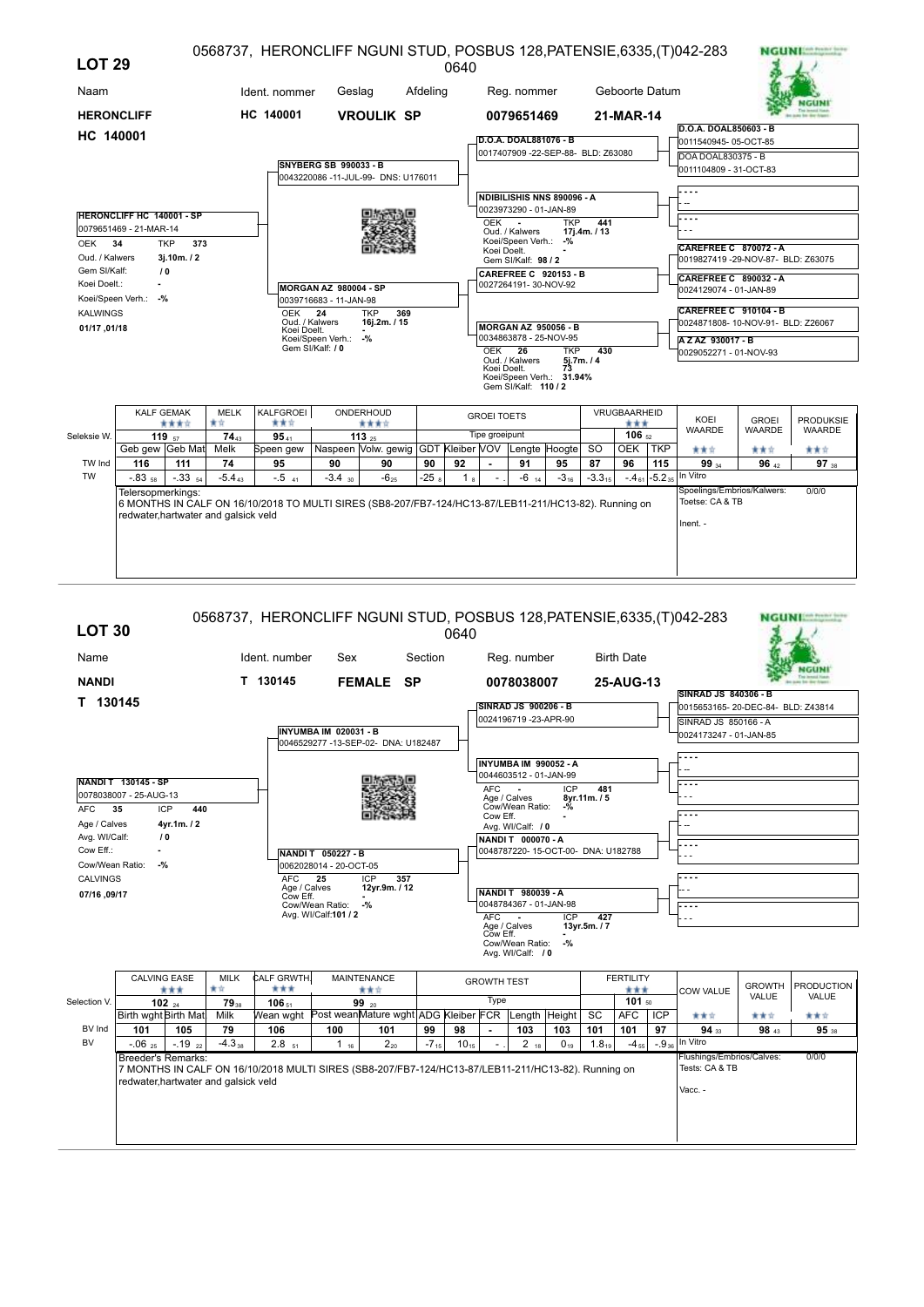| <b>LOT 31</b>                        |                                                                       |                                 |                        |                                                     |                                              |                                                   |            | (T)041-581 1603 |                    |                                        |                                      |            |                                        |            | 0634746, XHACHA NGUNI STUD, SUITE 35, PRIVATE BAG X40106, WALMER, 6065, |               | <b>NGUNIMANT</b> |
|--------------------------------------|-----------------------------------------------------------------------|---------------------------------|------------------------|-----------------------------------------------------|----------------------------------------------|---------------------------------------------------|------------|-----------------|--------------------|----------------------------------------|--------------------------------------|------------|----------------------------------------|------------|-------------------------------------------------------------------------|---------------|------------------|
| Naam                                 |                                                                       |                                 |                        | Ident. nommer                                       | Geslag                                       |                                                   | Afdeling   |                 |                    | Reg. nommer                            |                                      |            | Geboorte Datum                         |            |                                                                         |               |                  |
| <b>TAFELSIG</b>                      |                                                                       |                                 |                        | CS 120267                                           |                                              | <b>VROULIK B</b>                                  |            |                 |                    | 0075648832                             |                                      |            | 18-AUG-12                              |            |                                                                         |               |                  |
|                                      | <b>RAKA CS120267</b>                                                  |                                 |                        |                                                     |                                              |                                                   |            |                 |                    |                                        |                                      |            |                                        |            | .                                                                       |               |                  |
|                                      |                                                                       |                                 |                        |                                                     | LCK 040002 - A                               |                                                   |            |                 |                    |                                        |                                      |            |                                        |            |                                                                         |               |                  |
|                                      |                                                                       |                                 |                        |                                                     |                                              | 0064134414 -15-OCT-04- DNS: U152265               |            |                 |                    |                                        |                                      |            |                                        |            |                                                                         |               |                  |
|                                      |                                                                       |                                 |                        |                                                     |                                              |                                                   |            |                 | .                  |                                        |                                      |            |                                        |            |                                                                         |               |                  |
|                                      | <b>TAFELSIG CS 120267 - B</b><br>0075648832 - 18-AUG-12- DNS: U239320 |                                 |                        |                                                     |                                              |                                                   |            |                 |                    |                                        |                                      |            |                                        |            |                                                                         |               |                  |
| OEK <sub>24</sub><br>Oud. / Kalwers  |                                                                       | <b>TKP</b><br>386<br>5j.2m. / 4 |                        |                                                     |                                              |                                                   |            |                 |                    |                                        |                                      |            |                                        |            | BHETJANE FF 920031 - B<br>0026153882 -19-APR-92                         |               |                  |
| Gem SI/Kalf:<br>Koei Doelt.:         |                                                                       | 85/4<br>119                     |                        |                                                     | TAFELSIG CS 010106 - SP                      |                                                   |            |                 |                    | 0033609264-06-APR-95                   | BHETJANE FF 950014 - SP              |            |                                        |            | BHETJANE FF 930005 - B<br>0027897388 - 10-FEB-93                        |               |                  |
| Koei/Speen Verh.:<br><b>KALWINGS</b> |                                                                       | 35%                             |                        | <b>OEK</b>                                          | 0045409125 - 04-NOV-01<br>35                 | <b>TKP</b><br>358                                 |            |                 |                    |                                        |                                      |            |                                        |            | BHETJANE FF 940038 - B                                                  |               |                  |
| 08/14, 11/15,                        |                                                                       |                                 |                        | Oud. / Kalwers<br>Koei Doelt.                       |                                              | 12j.8m. / 11                                      |            |                 |                    |                                        | TAFELSIG CS 980054 - SP              |            |                                        |            | 0029931979-04-MAY-94                                                    |               |                  |
| 11/16, 11/17                         |                                                                       |                                 |                        |                                                     | Koei/Speen Verh.: -%<br>Gem SI/Kalf: 133 / 2 |                                                   |            |                 | OEK 28             |                                        | 0040526899 - 13-AUG-98<br><b>TKP</b> | 348        |                                        |            | <b>TAFELSIG CS 960053 - B</b><br>0036668028 - 19-AUG-96                 |               |                  |
|                                      |                                                                       |                                 |                        |                                                     |                                              |                                                   |            |                 | Koei Doelt.        | Oud. / Kalwers<br>Gem SI/Kalf: 100 / 5 | 133<br>Koei/Speen Verh.: 49.06%      | 13j.8m./13 |                                        |            |                                                                         |               |                  |
|                                      |                                                                       | <b>KALF GEMAK</b>               | <b>MELK</b>            | KALFGROEI                                           |                                              | ONDERHOUD                                         |            |                 | <b>GROEI TOETS</b> |                                        |                                      |            | VRUGBAARHEID                           |            | KOEI                                                                    | <b>GROEI</b>  | <b>PRODUKSIE</b> |
| Seleksie W.                          |                                                                       | ***<br>$109_{60}$               | 青青<br>72 <sub>77</sub> | 含食<br>71 <sub>77</sub>                              |                                              | ****<br>118 $53$                                  |            |                 | Tipe groeipunt     |                                        |                                      |            | *****<br>134 56                        |            | <b>WAARDE</b>                                                           | <b>WAARDE</b> | <b>WAARDE</b>    |
|                                      | Geb gew Geb Mat                                                       |                                 | Melk                   | Speen gew                                           |                                              | Naspeen Volw. gewig GDT Kleiber VOV Lengte Hoogte |            |                 |                    |                                        |                                      | <b>SO</b>  | <b>OEK</b>                             | <b>TKP</b> | 含食食食                                                                    | **            | ***              |
| TW Ind                               | 141                                                                   | 125                             | 72                     | 71                                                  | 74                                           | 84                                                | 77         | 79              | $\blacksquare$     | 79                                     | 87                                   | 81         | 141                                    | 119        | 114 $51$                                                                | $88_{57}$     | $100_{59}$       |
| <b>TW</b>                            | $-2.14$ <sub>59</sub>                                                 | $-.71$ 63                       | $-5.777$               | $-8.6$ $77$                                         | $-10.7$ <sub>50</sub>                        | $-11_{53}$                                        | $-49_{15}$ | $-17_{15}$      |                    | $-14$ <sub>17</sub>                    | $-7.7$                               |            | $-5.3_{17}$ -37.8 $_{64}$ -6.1 $_{42}$ |            | In Vitro<br>Spoelings/Embrios/Kalwers:                                  |               | 0/0/0            |
|                                      | Telersopmerkings:                                                     |                                 |                        | With heifer calf XA180051 at foot sired by GA11/152 |                                              |                                                   |            |                 |                    |                                        |                                      |            |                                        |            | Toetse: CA & TB                                                         |               |                  |
|                                      |                                                                       |                                 |                        |                                                     |                                              |                                                   |            |                 |                    |                                        |                                      |            |                                        |            | Inent. COVEXIN 10 / BOTUTHRAX /<br><b>MULTIMIN</b>                      |               |                  |
|                                      |                                                                       |                                 |                        |                                                     |                                              |                                                   |            |                 |                    |                                        |                                      |            |                                        |            |                                                                         |               |                  |

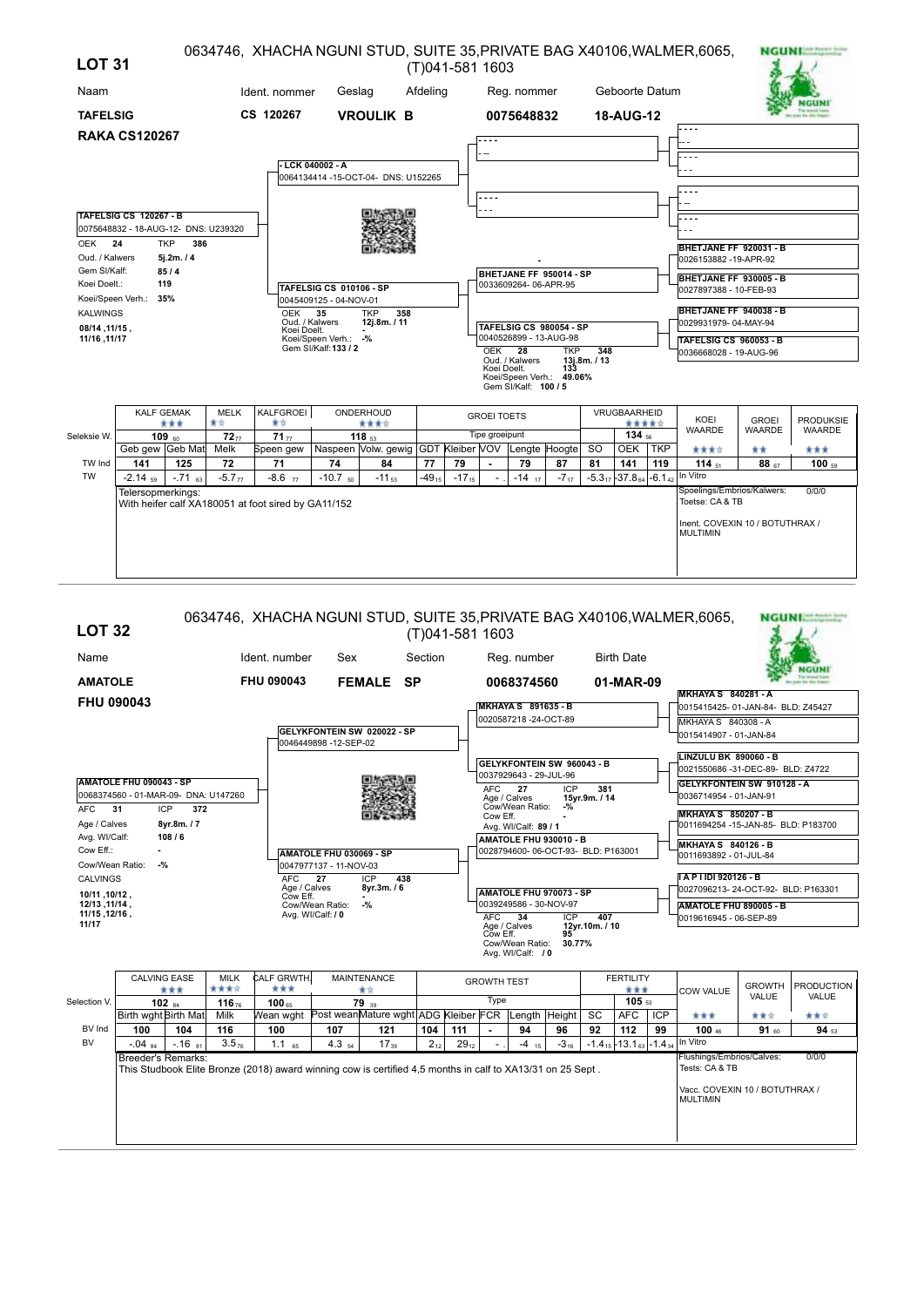| <b>LOT 33</b>                |                                              |                               |                    | HAGA-HAGA, POSTNETSUIT 895 PRIVATEBAG X4, MENLO, 0102, (T) 0824109110                                    |                                                                        |                                           |            |            |                    |                                                              |            |                                  |                          |                  | 0672209, VESTRIX 14 (PTY) LTD, T/A GLEDSMUIR NGI STUDHILLANDALE FARM |                  | <b>NGUNIER</b> NAME IN STR                     |
|------------------------------|----------------------------------------------|-------------------------------|--------------------|----------------------------------------------------------------------------------------------------------|------------------------------------------------------------------------|-------------------------------------------|------------|------------|--------------------|--------------------------------------------------------------|------------|----------------------------------|--------------------------|------------------|----------------------------------------------------------------------|------------------|------------------------------------------------|
| Naam                         |                                              |                               |                    | Ident. nommer                                                                                            | Geslag                                                                 |                                           | Afdeling   |            |                    | Reg. nommer                                                  |            |                                  | Geboorte Datum           |                  |                                                                      |                  |                                                |
| <b>BHETJANE</b>              |                                              |                               |                    | FF 110258                                                                                                |                                                                        | <b>VROULIK SP</b>                         |            |            |                    | 0074080235                                                   |            |                                  | 15-NOV-11                |                  |                                                                      |                  |                                                |
|                              | <b>ANGA FF 11-258</b>                        |                               |                    |                                                                                                          |                                                                        |                                           |            |            |                    | BHETJANE FF 940025 - B                                       |            |                                  |                          |                  | BHETJANE FF 900003 - B<br>0021830153-02-MAR-90- BLD: Z15341          |                  |                                                |
|                              |                                              |                               |                    |                                                                                                          | BHETJANE FF 020127 - SP                                                | 0046856944 -22-OCT-02- DNS: P843/07       |            |            |                    | 0029931821-15-APR-94                                         |            |                                  |                          |                  | BHETJANE FF 900060 - A<br>0026145870 - 01-JAN-90                     |                  |                                                |
|                              | BHETJANE FF 110258 - SP                      |                               |                    |                                                                                                          |                                                                        |                                           |            |            |                    | BHETJANE FF 980111 - B<br>0040473621 - 26-JUL-98             |            |                                  |                          |                  | <b>MKHAYA S 840136 - B</b><br>0011693926 -04-JUL-84                  |                  |                                                |
|                              | 0074080235 - 15-NOV-11                       |                               |                    |                                                                                                          |                                                                        |                                           |            |            | OEK 27             | Oud. / Kalwers<br>Koei/Speen Verh.: 40%                      | <b>TKP</b> | 366<br>16i.3m. / 15              |                          |                  | BHETJANE FF 930079 - A<br>0036513265 - 29-JUL-93                     |                  |                                                |
| <b>OEK</b><br>Oud. / Kalwers | 38                                           | <b>TKP</b><br>450<br>5j.8m./3 |                    |                                                                                                          |                                                                        |                                           |            |            | Koei Doelt.        | Gem SI/Kalf: 96 / 14                                         | 94         |                                  |                          |                  | <b>MKHAYA S 840136 - B</b><br>0011693926 -04-JUL-84                  |                  |                                                |
| Gem SI/Kalf:<br>Koei Doelt.: |                                              | 98/1<br>112                   |                    |                                                                                                          | BHETJANE FF 020015 - B<br>0046466439 - 22-AUG-02                       |                                           |            |            |                    | BHETJANE FF 980005 - B<br>0040655896-31-MAR-98- DNS: P838/07 |            |                                  |                          |                  | GF 910006 - A<br>0035833441 - 01-JAN-91                              |                  |                                                |
| <b>KALWINGS</b><br>07/17     | Koei/Speen Verh.:<br>48.39%<br>01/15, 12/15, |                               |                    |                                                                                                          | OEK<br>26<br>Oud. / Kalwers<br>Koei Doelt.<br>Koei/Speen Verh.: 55.48% | <b>TKP</b><br>367<br>11i.3m. / 10<br>98   |            |            |                    | BHETJANE FF 000029 - A<br>0043325679 - 01-MAY-00             |            |                                  |                          |                  | --- MS<br>0135431189- 01-JAN-40                                      |                  |                                                |
|                              |                                              |                               |                    |                                                                                                          | Gem SI/Kalf: 95 / 10                                                   |                                           |            |            | OEK                | $\overline{28}$<br>Oud. / Kalwers                            | <b>TKP</b> | $\overline{371}$<br>14j.6m. / 13 |                          |                  | BHETJANE FF 900032 - B<br>0023805195 - 19-OCT-90                     |                  |                                                |
|                              |                                              |                               |                    |                                                                                                          |                                                                        |                                           |            |            | Koei Doelt.        | Koei/Speen Verh.: 37.13%<br>Gem SI/Kalf: 109 / 12            | 100        |                                  |                          |                  |                                                                      |                  |                                                |
|                              | <b>KALF GEMAK</b>                            | ****                          | <b>MELK</b><br>*** | KALFGROEI<br>含食                                                                                          |                                                                        | ONDERHOUD<br>****                         |            |            | <b>GROEI TOETS</b> |                                                              |            |                                  | VRUGBAARHEID<br>★☆       |                  | KOEI                                                                 | <b>GROEI</b>     | <b>PRODUKSIE</b>                               |
| Seleksie W.                  |                                              | 120 $56$                      | 107 $_{67}$        | 79 <sub>76</sub>                                                                                         |                                                                        | $124_{50}$                                |            |            | Tipe groeipunt     |                                                              |            |                                  | 79 57                    |                  | <b>WAARDE</b>                                                        | <b>WAARDE</b>    | <b>WAARDE</b>                                  |
| TW Ind                       | Geb gew Geb Mat<br>116                       | 110                           | Melk<br>107        | Speen gew<br>79                                                                                          | 74                                                                     | Naspeen Volw. gewig GDT Kleiber VOV<br>74 | 71         | 65         |                    | Lengte Hoogte<br>89                                          | 108        | <sub>SO</sub><br>88              | <b>OEK</b><br>79         | <b>TKP</b><br>89 | **<br>85A                                                            | ***<br>$91_{65}$ | **<br>87 57                                    |
| <b>TW</b>                    | $-0.85$ <sub>57</sub>                        | $-.32$ 54                     | $1.6_{67}$         | $-5.8$ <sub>76</sub>                                                                                     | $-10.4$ <sub>38</sub>                                                  | $-19_{50}$                                | $-61_{46}$ | $-38_{46}$ |                    | $-8$ 49                                                      | $3_{50}$   |                                  | $-2.9_{49}$ 14.1 $_{64}$ | .8 <sub>44</sub> | In Vitro                                                             |                  |                                                |
|                              | Telersopmerkings:                            |                               |                    | CERTIFIED 5 MONTHS IN CALF ON 5 JULY 2018 -MULTI SIRE BULLS- BOX 12-590, SNV 09-72, FB 12-147, WT 14 -85 |                                                                        |                                           |            |            |                    |                                                              |            |                                  |                          |                  | Spoelings/Embrios/Kalwers:<br>Toetse: CA / TB<br>BOVIMIN, ECOMECTIN. |                  | 0/0/0<br>Inent. RB 51, ULTRA CHOICE, COVEXINE, |

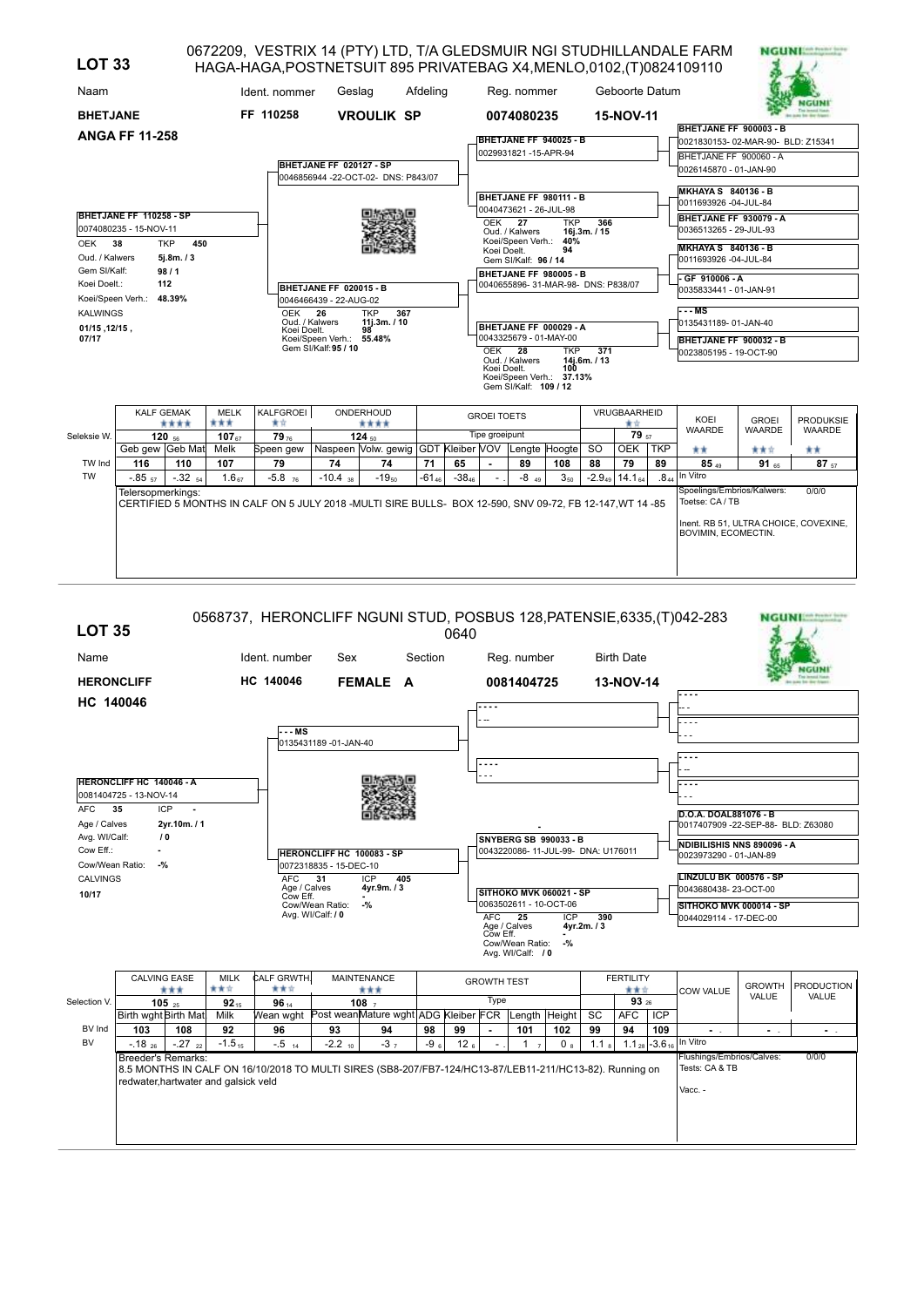| <b>LOT 36</b>                  |                                  |                   |                 | 0568737, HERONCLIFF NGUNI STUD, POSBUS 128, PATENSIE, 6335, (T) 042-283                            |                              |                                     |           | 0640      |                    |                                                            |            |                     |                          |                               |                                               |               | <b>NGUNIAN PORT WAY</b> |
|--------------------------------|----------------------------------|-------------------|-----------------|----------------------------------------------------------------------------------------------------|------------------------------|-------------------------------------|-----------|-----------|--------------------|------------------------------------------------------------|------------|---------------------|--------------------------|-------------------------------|-----------------------------------------------|---------------|-------------------------|
| Naam                           |                                  |                   |                 | Ident. nommer                                                                                      | Geslag                       |                                     | Afdeling  |           |                    | Reg. nommer                                                |            |                     | Geboorte Datum           |                               |                                               |               |                         |
| <b>HERONCLIFF</b>              |                                  |                   |                 | HC 100022                                                                                          |                              | <b>VROULIK SP</b>                   |           |           |                    | 0071274591                                                 |            |                     | 24-JUN-10                |                               |                                               |               |                         |
| <b>HC1022</b>                  |                                  |                   |                 |                                                                                                    |                              |                                     |           |           |                    | D.O.A. DOAL881076 - B                                      |            |                     |                          |                               | D.O.A. DOAL850603 - B<br>0011540945-05-OCT-85 |               |                         |
|                                |                                  |                   |                 |                                                                                                    |                              |                                     |           |           |                    | 0017407909 -22-SEP-88- BLD: Z63080                         |            |                     |                          |                               | DOA DOAL830375 - B                            |               |                         |
|                                |                                  |                   |                 |                                                                                                    | <b>SNYBERG SB 990033 - B</b> |                                     |           |           |                    |                                                            |            |                     |                          |                               | 0011104809 - 31-OCT-83                        |               |                         |
|                                |                                  |                   |                 |                                                                                                    |                              | 0043220086 -11-JUL-99- DNS: U176011 |           |           |                    |                                                            |            |                     |                          |                               |                                               |               |                         |
|                                |                                  |                   |                 |                                                                                                    |                              |                                     |           |           |                    | NDIBILISHIS NNS 890096 - A                                 |            |                     |                          |                               |                                               |               |                         |
|                                | <b>HERONCLIFF HC 100022 - SP</b> |                   |                 |                                                                                                    |                              |                                     |           |           |                    | 0023973290 - 01-JAN-89                                     |            |                     |                          |                               |                                               |               |                         |
|                                | 0071274591 - 24-JUN-10           |                   |                 |                                                                                                    |                              |                                     |           |           | OEK                | $\sim$<br>Oud. / Kalwers                                   | <b>TKP</b> | 441<br>17j.4m. / 13 |                          |                               |                                               |               |                         |
| OEK 38                         |                                  | <b>TKP</b><br>443 |                 |                                                                                                    |                              |                                     |           |           |                    | Koei/Speen Verh.: -%                                       |            |                     |                          |                               | SINRAD JS 930226 - B                          |               |                         |
| Oud. / Kalwers                 |                                  | 8j.0m. / 5        |                 |                                                                                                    |                              |                                     |           |           | Koei Doelt.        | Gem SI/Kalf: 98 / 2                                        |            |                     |                          |                               | 0028298933 -17-MAY-93                         |               |                         |
| Gem SI/Kalf:                   |                                  | 10                |                 |                                                                                                    |                              |                                     |           |           |                    | JS 970268 - B                                              |            |                     |                          |                               | - JS 940128 - A                               |               |                         |
| Koei Doelt.:                   |                                  |                   |                 |                                                                                                    |                              | KLEINZUURBRON LP 030069 - B         |           |           |                    | 0045782596-01-JAN-97- DNS: P369/04                         |            |                     |                          |                               | 0045782422 - 01-JAN-94                        |               |                         |
|                                | Koei/Speen Verh.: -%             |                   |                 |                                                                                                    | 0047711296 - 27-JUN-03       |                                     |           |           |                    |                                                            |            |                     |                          |                               |                                               |               |                         |
| <b>KALWINGS</b>                |                                  |                   |                 | OEK<br>Oud. / Kalwers                                                                              | 30                           | <b>TKP</b><br>379<br>9j.9m. / 8     |           |           |                    |                                                            |            |                     |                          |                               |                                               |               |                         |
| 08/13, 06/14,<br>02/16, 09/17, |                                  |                   |                 | Koei Doelt.                                                                                        | Koei/Speen Verh.:            | $-$ %                               |           |           |                    | KLEINZUURBRON LP 990337 - A<br>0044751626 - 05-NOV-99      |            |                     |                          |                               |                                               |               |                         |
| 06/18                          |                                  |                   |                 |                                                                                                    | Gem SI/Kalf: / 0             |                                     |           |           | OEK -              |                                                            | <b>TKP</b> | 367                 |                          |                               |                                               |               |                         |
|                                |                                  |                   |                 |                                                                                                    |                              |                                     |           |           | Koei Doelt.        | Oud. / Kalwers<br>Koei/Speen Verh.: -%<br>Gem SI/Kalf: / 0 |            | 13j.8m. / 12        |                          |                               |                                               |               |                         |
|                                | <b>KALF GEMAK</b>                |                   | MELK            | KALFGROEI                                                                                          |                              | ONDERHOUD                           |           |           | <b>GROEI TOETS</b> |                                                            |            |                     | VRUGBAARHEID             |                               | KOEI                                          | <b>GROEI</b>  | <b>PRODUKSIE</b>        |
| Seleksie W.                    |                                  | ***<br>$100_{58}$ | **<br>$85_{32}$ | ***<br>109                                                                                         |                              | ***<br>99 $21$                      |           |           | Tipe groeipunt     |                                                            |            |                     | ***<br>102 <sub>53</sub> |                               | <b>WAARDE</b>                                 | <b>WAARDE</b> | <b>WAARDE</b>           |
|                                | Geb gew Geb Mat                  |                   | Melk            | Speen gew   Naspeen   Volw. gewig   GDT   Kleiber   VOV   Lengte   Hoogte                          |                              |                                     |           |           |                    |                                                            |            | <b>SO</b>           | OEK TKP                  |                               | ★★☆                                           | ***           | ***                     |
| TW Ind                         | 100                              | 100               | 85              | 109                                                                                                | 106                          | 100                                 | 100       | 99        |                    | 102                                                        | 102        | 96                  | 88                       | 107                           | 98                                            | 104 $36$      | 101 $_{34}$             |
| <b>TW</b>                      | $-0.02$ <sub>59</sub>            | $-.0651$          | $-3.132$        | 3.9 <sub>31</sub>                                                                                  | 3.9 <sub>24</sub>            | $1_{21}$                            | $-6_{17}$ | $13_{17}$ |                    | 1 <sub>19</sub>                                            | $0_{20}$   | $.1_{19}$           |                          | $6.7_{61}$ -3.2 <sub>37</sub> | In Vitro                                      |               |                         |
|                                | Telersopmerkings:                |                   |                 | With heifer calf HC 18-28 born on 30/06/2018. Running on redwater, hartwater and galsickness veld. |                              |                                     |           |           |                    |                                                            |            |                     |                          |                               | Spoelings/Embrios/Kalwers:<br>Toetse: -       |               | 0/0/0                   |
|                                |                                  |                   |                 |                                                                                                    |                              |                                     |           |           |                    |                                                            |            |                     |                          |                               | Inent. -                                      |               |                         |
|                                |                                  |                   |                 |                                                                                                    |                              |                                     |           |           |                    |                                                            |            |                     |                          |                               |                                               |               |                         |
|                                |                                  |                   |                 |                                                                                                    |                              |                                     |           |           |                    |                                                            |            |                     |                          |                               |                                               |               |                         |
|                                |                                  |                   |                 |                                                                                                    |                              |                                     |           |           |                    |                                                            |            |                     |                          |                               |                                               |               |                         |

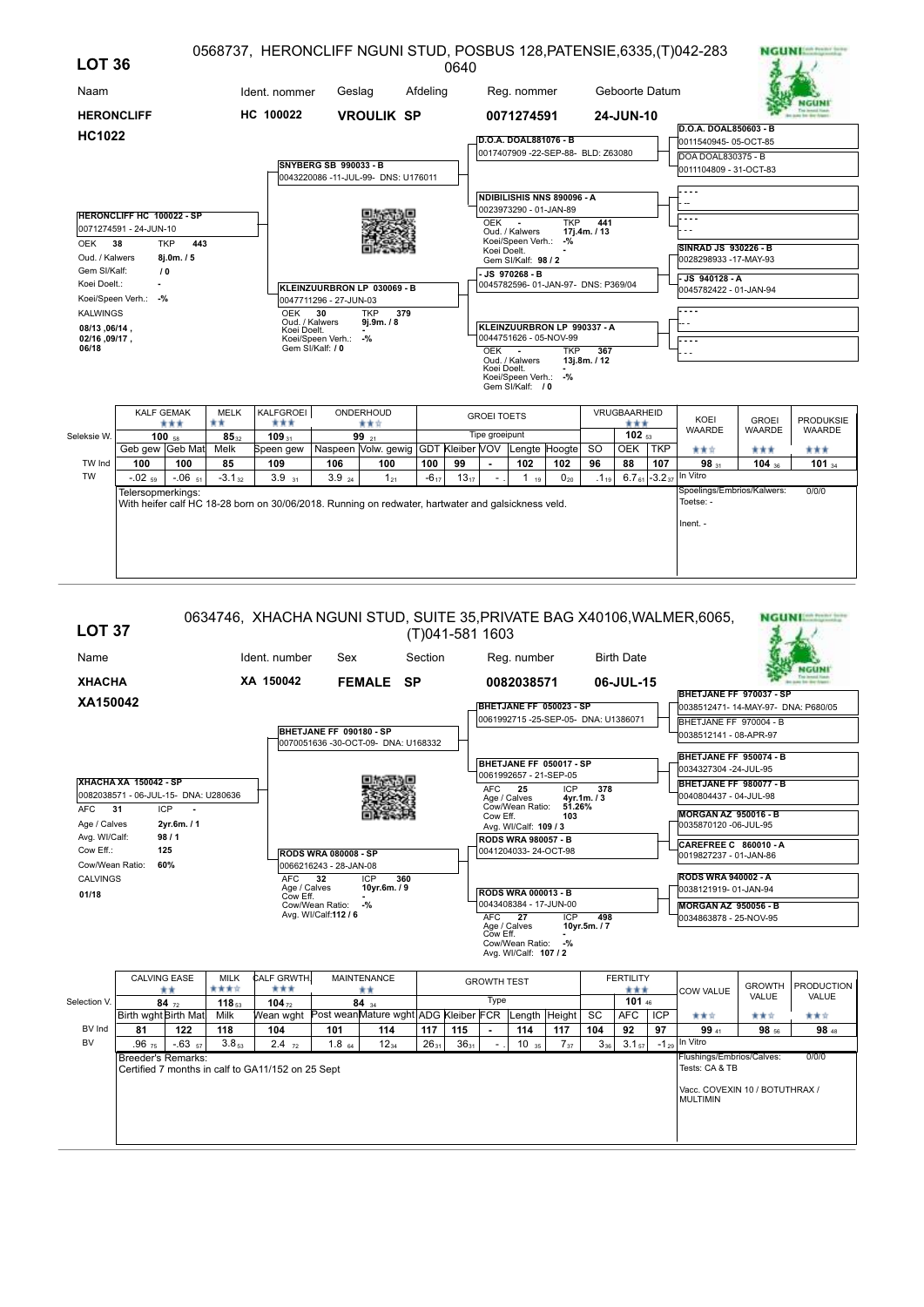| Geboorte Datum<br>Naam<br>Ident. nommer<br>Afdeling<br>Geslag<br>Reg. nommer<br>XA 160035<br><b>XHACHA</b><br><b>VROULIK SP</b><br>0084062124<br>29-JUL-16<br>MODJADJI LEB 000115 - B<br>XA160035<br><b>BUSHKLOOF RV 070031 - SP</b><br>0044585099-12-OCT-00<br>0064785611 -01-JUL-07- DNS: U166223<br>MORGAN AZ 990097 - SP<br><b>XHACHA XA 120005 - SP</b><br>0043341718 - 28-NOV-99<br>0075479980 -02-AUG-12- DNS: U147294<br>KLEINZUURBRON LP 060107 - SP<br>KRAGGA KAMMA DS 100008 - SP<br>0063271365-13-SEP-06- DNS: U166221<br>0071330096 - 20-AUG-10<br><b>XHACHA XA 160035 - SP</b><br><b>RODS WRA 070144 - SP</b><br>424<br>OEK 23<br><b>TKP</b> |                  |
|------------------------------------------------------------------------------------------------------------------------------------------------------------------------------------------------------------------------------------------------------------------------------------------------------------------------------------------------------------------------------------------------------------------------------------------------------------------------------------------------------------------------------------------------------------------------------------------------------------------------------------------------------------|------------------|
|                                                                                                                                                                                                                                                                                                                                                                                                                                                                                                                                                                                                                                                            |                  |
|                                                                                                                                                                                                                                                                                                                                                                                                                                                                                                                                                                                                                                                            |                  |
|                                                                                                                                                                                                                                                                                                                                                                                                                                                                                                                                                                                                                                                            |                  |
|                                                                                                                                                                                                                                                                                                                                                                                                                                                                                                                                                                                                                                                            |                  |
|                                                                                                                                                                                                                                                                                                                                                                                                                                                                                                                                                                                                                                                            |                  |
|                                                                                                                                                                                                                                                                                                                                                                                                                                                                                                                                                                                                                                                            |                  |
| 0084062124 - 29-JUL-16- DNS: U335721<br>0065499709 - 31-OCT-07<br>Oud. / Kalwers<br>7i.9m./6                                                                                                                                                                                                                                                                                                                                                                                                                                                                                                                                                               |                  |
| Koei/Speen Verh.: -%<br>OEK -<br><b>TKP</b><br>$\blacksquare$<br>AMATOLE FHU 960022 - SP<br>Koei Doelt.<br>$-1-$<br>Oud. / Kalwers<br>0037123841 -08-OCT-96<br>Gem SI/Kalf: 94 / 5<br>Gem SI/Kalf:                                                                                                                                                                                                                                                                                                                                                                                                                                                         |                  |
| 10<br>AMATOLE FHU 040056 - SP<br>AMATOLE FHU 980041 - SP<br>91<br>Koei Doelt.:<br>0048975379-14-OCT-04<br>AMATOLE FHU 100029 - SP<br>0040474017 - 10-AUG-98<br>Koei/Speen Verh.: 46.96%                                                                                                                                                                                                                                                                                                                                                                                                                                                                    |                  |
| 0071171474 - 29-JUL-10<br>TRIPLE STREAMS TC 000011 - B<br><b>KALWINGS</b><br><b>OEK</b><br>37<br><b>TKP</b><br>362<br>Oud. / Kalwers<br>7j.11m./6<br>0043913110- 10-OCT-00<br>AMATOLE FHU 060051 - SP<br>Koei Doelt.                                                                                                                                                                                                                                                                                                                                                                                                                                       |                  |
| 0063821243 - 29-NOV-06<br>Koei/Speen Verh.: -%<br>AMATOLE FHU 960005 - SP<br>Gem SI/Kalf: 110 / 5<br>$OEK$ 30<br><b>TKP</b><br>360<br>0035379247 - 16-FEB-96<br>Oud. / Kalwers<br>$11i.4m.$ / 10                                                                                                                                                                                                                                                                                                                                                                                                                                                           |                  |
| Koei Doelt.<br>Koei/Speen Verh.: -%<br>Gem SI/Kalf: / 0                                                                                                                                                                                                                                                                                                                                                                                                                                                                                                                                                                                                    |                  |
| <b>KALFGROEI</b><br>ONDERHOUD<br><b>KALF GEMAK</b><br><b>MELK</b><br><b>VRUGBAARHEID</b><br><b>GROEI TOETS</b><br><b>GROEI</b><br>KOEI<br>***<br>*****<br>青青<br>★☆<br>***                                                                                                                                                                                                                                                                                                                                                                                                                                                                                  | <b>PRODUKSIE</b> |
| <b>WAARDE</b><br><b>WAARDE</b><br>Tipe groeipunt<br>106 31<br>Seleksie W.<br>$72$ $69$<br>9044<br>134 $_{69}$<br>$79_{27}$                                                                                                                                                                                                                                                                                                                                                                                                                                                                                                                                 | <b>WAARDE</b>    |
| Naspeen Volw. gewig GDT Kleiber VOV Lengte Hoogte<br><b>OEK</b><br>Geb gew Geb Mat<br><b>SO</b><br><b>TKP</b><br>Melk<br>Speen gew<br>****<br>***                                                                                                                                                                                                                                                                                                                                                                                                                                                                                                          | ****             |
| TW Ind<br>73<br>99<br>90<br>134<br>118<br>123<br>135<br>135<br>127<br>123<br>124<br>94<br>116<br>104 $33$<br>116 $49$<br>$\blacksquare$                                                                                                                                                                                                                                                                                                                                                                                                                                                                                                                    | 110 41           |
| $1.2_{32}$ -5.3 <sub>20</sub> In Vitro<br><b>TW</b><br>1.33 <sub>74</sub><br>$-.04$ 44<br>$12.3$ 69<br>$9.4_{58}$<br>62 <sub>a</sub><br>65 s<br>$10.2_{10}$<br>$-2.1_{44}$<br>$19_{27}$<br>$19_{10}$<br>$10_{10}$                                                                                                                                                                                                                                                                                                                                                                                                                                          |                  |
| Spoelings/Embrios/Kalwers:<br>Telersopmerkings:<br>Toetse: CA & TB<br>Certified 7,5 months in calf to GA11/152 on 25 Sept                                                                                                                                                                                                                                                                                                                                                                                                                                                                                                                                  | 0/0/0            |
| Inent. COVEXIN 10 / BOTUTHRAX /<br><b>MULTIMIN</b>                                                                                                                                                                                                                                                                                                                                                                                                                                                                                                                                                                                                         |                  |

## 0672209, VESTRIX 14 (PTY) LTD, T/A GLEDSMUIR NGI STUDHILLANDALE FARM **NGUNESS SERVICE LOT 39** HAGA-HAGA,POSTNETSUIT 895 PRIVATEBAG X4,MENLO,0102,(T)0824109110 Name Ident. number Sex Section Reg. number Birth Date Sex **NGUNI K 140041 FEMALE B 0079831491 08-JUL-14 ADEK MKHAYA S 891635 - B K 140041 TRIPLE STREAMS TC 000011 - B** 0020587218- 24-OCT-89 0043913110 -10-OCT-00  $\overline{\times 970033 - B}$ **AMATOLE FHU 060024 - SP** 0043382316 - 18-DEC-97 0062437553 -07-FEB-06- DNA: U213802 **I A P I IDI 920126 - B AMATOLE FHU 990043 - SP** 0027096213 -24-OCT-92- BLD: P163301 0043119932 - 31-AUG-99 **ADEK K 140041 - B MPEKWENI UL 890100 - B** or **379**<br>**9yr.3m.** / 7<br>-% 0079831491 - 08-JUL-14 AFC Age / Calves **9yr.3m. / 7 37** 0020724118 - 02-NOV-89 **AFC 29 ICP** Cow Eff. **-** Cow/Wean Ratio: **-% MKHAYA S 850337 - B** 0013821327 -21-OCT-85- BLD: Z16641 Age / Calves **2yr.5m. / 1** Avg. WI/Calf: / 0 Avg. WI/Calf: **100 / 1 AMATOLE FHU 940008 - B** 0032946402- 17-SEP-94- BLD: P162701 **AMATOLE FHU 900003 - SP** Cow Eff.: **- QHINA Q 040031 - A** 0022111553 - 25-AUG-90 Cow/Wean Ratio: **-%** 0062606058 - 15-OCT-04 CALVINGS ICP **508 - - - -** AFC **-** Age / Calves **12yr.7m. / 8** Cow Eff. **- 12/16**  -- - **- - - - -% - - - -** - - - Cow/Wean Ratio: Avg. WI/Calf: **/ 0** - - -

|              | <b>CALVING EASE</b>  |                   | <b>MILK</b><br>含食食食 | <b>CALF GRWTH.</b><br>含食食食 |                   | <b>MAINTENANCE</b><br>含食物                                                                                |                  |                 | <b>GROWTH TEST</b> |                    |               |           | <b>FERTILITY</b><br>青青宮                   |          | <b>COW VALUE</b>                                                                                                | <b>GROWTH</b>   | <b>PRODUCTION</b> |
|--------------|----------------------|-------------------|---------------------|----------------------------|-------------------|----------------------------------------------------------------------------------------------------------|------------------|-----------------|--------------------|--------------------|---------------|-----------|-------------------------------------------|----------|-----------------------------------------------------------------------------------------------------------------|-----------------|-------------------|
| Selection V. |                      | 69.72             | $111_{33}$          | $118_{43}$                 |                   | $92_{16}$                                                                                                |                  |                 | Type               |                    |               |           | 97 $_{42}$                                |          |                                                                                                                 | VALUE           | <b>VALUE</b>      |
|              | Birth wght Birth Mat |                   | Milk                |                            |                   | Wean wght Post weanMature wght ADG Kleiber FCR                                                           |                  |                 |                    |                    | Length Height | <b>SC</b> | AFC                                       | ICP      | ***                                                                                                             | 食食食食            | 青青青宮              |
| BV Ind       | 77                   | 67                | 111                 | 118                        | 118               | 105                                                                                                      | 103              | 107             | $\blacksquare$     | 99                 | 102           | 92        | 106                                       | 89       | $102 - 8$                                                                                                       | $116 \text{ m}$ | 110 $34$          |
| <b>BV</b>    | $1.17 \t{75}$        | .81 <sub>58</sub> | $2.4_{33}$          | 6.9 <sub>43</sub>          | 9.3 <sub>24</sub> | $5_{16}$                                                                                                 | $6 \overline{6}$ | 24 <sub>6</sub> |                    | -1<br>$\mathbf{a}$ | 0 s           |           | $-1.3$ $\frac{1}{9}$ $-8.4$ $\frac{5}{3}$ | $1_{22}$ | In Vitro                                                                                                        |                 |                   |
|              | Breeder's Remarks:   |                   |                     |                            |                   | CERTIFIED 5 MONTHS IN CALF ON 5 JULY 2018 -MULTI SIRE BULLS- BOX 12-590, SNV 09-72, FB 12-147, WT 14 -85 |                  |                 |                    |                    |               |           |                                           |          | Flushings/Embrios/Calves:<br>Tests: CA/TB<br>Vacc, RB 51, ULTRA CHOICE, COVEXINE.<br><b>BOVIMIN, ECOMECTIN,</b> |                 | 0/0/0             |
|              |                      |                   |                     |                            |                   |                                                                                                          |                  |                 |                    |                    |               |           |                                           |          |                                                                                                                 |                 |                   |

**-**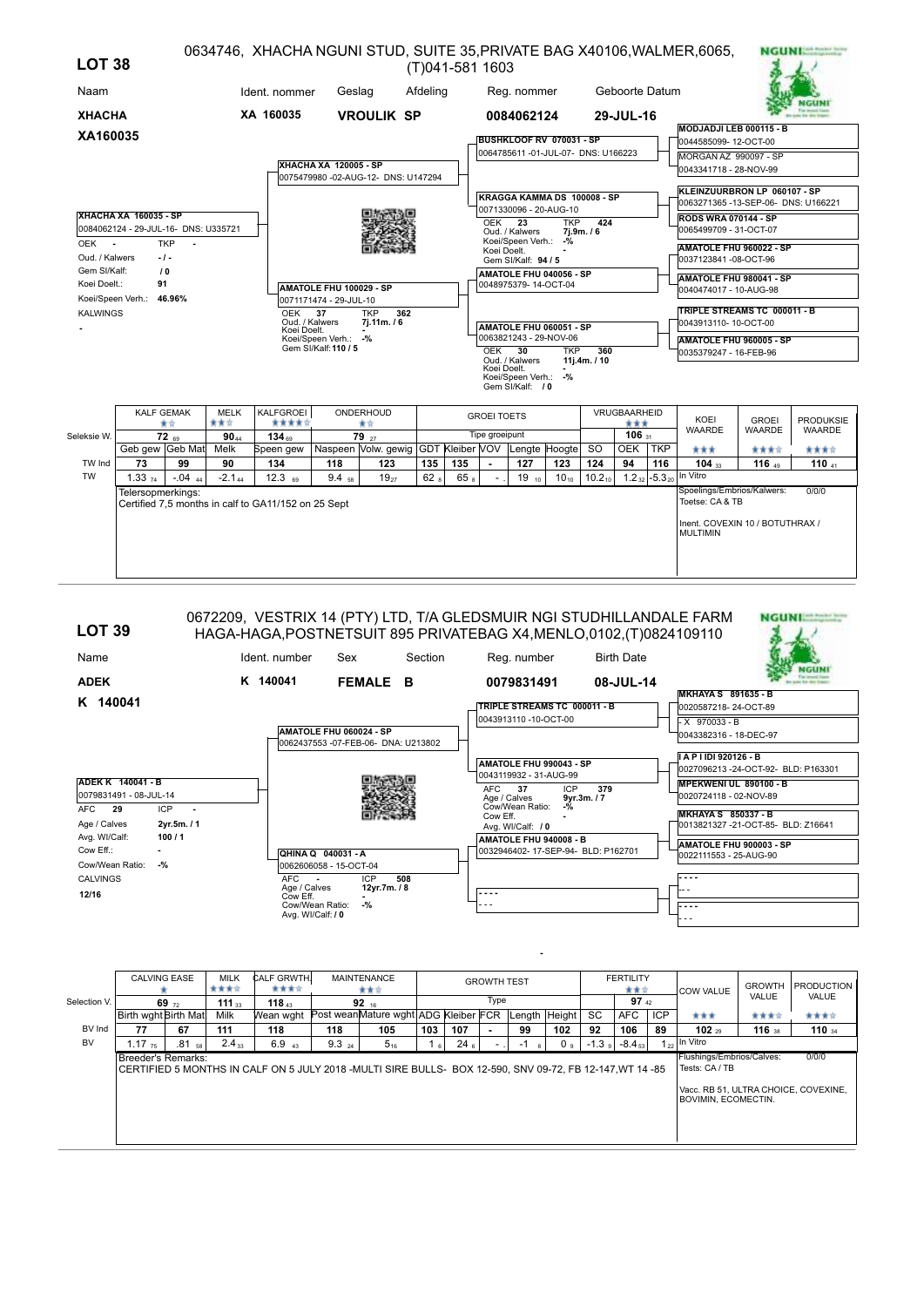| <b>LOT 40</b>     |                                                            |                   |                   | 0568737, HERONCLIFF NGUNI STUD, POSBUS 128, PATENSIE, 6335, (T) 042-283                                                                                                                         |                                          |                                                                 |            | 0640      |                    |                                             |                                    |                     |                 |     |                                                    | <b>NGUNI:</b>                 |                                   |
|-------------------|------------------------------------------------------------|-------------------|-------------------|-------------------------------------------------------------------------------------------------------------------------------------------------------------------------------------------------|------------------------------------------|-----------------------------------------------------------------|------------|-----------|--------------------|---------------------------------------------|------------------------------------|---------------------|-----------------|-----|----------------------------------------------------|-------------------------------|-----------------------------------|
| Naam              |                                                            |                   |                   | Ident. nommer                                                                                                                                                                                   | Geslag                                   |                                                                 | Afdeling   |           |                    | Reg. nommer                                 |                                    |                     | Geboorte Datum  |     |                                                    |                               |                                   |
| <b>HERONCLIFF</b> |                                                            |                   |                   | HC 140016                                                                                                                                                                                       |                                          | <b>VROULIK SP</b>                                               |            |           |                    | 0080862923                                  |                                    |                     | 08-SEP-14       |     |                                                    |                               |                                   |
| HC 140016         |                                                            |                   |                   |                                                                                                                                                                                                 |                                          |                                                                 |            |           |                    |                                             |                                    |                     |                 |     | D.O.A. DOAL850603 - B                              |                               |                                   |
|                   |                                                            |                   |                   |                                                                                                                                                                                                 |                                          |                                                                 |            |           |                    | D.O.A. DOAL881076 - B                       | 0017407909 -22-SEP-88- BLD: Z63080 |                     |                 |     | 0011540945-05-OCT-85                               |                               |                                   |
|                   |                                                            |                   |                   |                                                                                                                                                                                                 | <b>SNYBERG SB 990033 - B</b>             |                                                                 |            |           |                    |                                             |                                    |                     |                 |     | DOA DOAL830375 - B                                 |                               |                                   |
|                   |                                                            |                   |                   |                                                                                                                                                                                                 |                                          | 0043220086 -11-JUL-99- DNS: U176011                             |            |           |                    |                                             |                                    |                     |                 |     | 0011104809 - 31-OCT-83                             |                               |                                   |
|                   |                                                            |                   |                   |                                                                                                                                                                                                 |                                          |                                                                 |            |           |                    |                                             | NDIBILISHIS NNS 890096 - A         |                     |                 |     |                                                    |                               |                                   |
|                   |                                                            |                   |                   |                                                                                                                                                                                                 |                                          |                                                                 |            |           |                    | 0023973290 - 01-JAN-89                      |                                    |                     |                 |     |                                                    |                               |                                   |
|                   | <b>HERONCLIFF HC 140016 - SP</b><br>0080862923 - 08-SEP-14 |                   |                   |                                                                                                                                                                                                 |                                          |                                                                 |            |           | OEK                |                                             | <b>TKP</b>                         | 441                 |                 |     |                                                    |                               |                                   |
| OEK 31            |                                                            | <b>TKP</b><br>430 |                   |                                                                                                                                                                                                 |                                          |                                                                 |            |           |                    | Oud. / Kalwers<br>Koei/Speen Verh.: -%      |                                    | 17j.4m. / 13        |                 |     |                                                    |                               |                                   |
| Oud. / Kalwers    |                                                            | 3j.9m. / 2        |                   |                                                                                                                                                                                                 |                                          |                                                                 |            |           | Koei Doelt.        |                                             |                                    |                     |                 |     | <b>COZE NI 940205 - B</b><br>0032549313 -02-OCT-94 |                               |                                   |
| Gem SI/Kalf:      |                                                            | 10                |                   |                                                                                                                                                                                                 |                                          |                                                                 |            |           |                    | Gem SI/Kalf: 98 / 2<br>COZE NI 000483 - SP  |                                    |                     |                 |     |                                                    |                               |                                   |
| Koei Doelt.:      |                                                            |                   |                   |                                                                                                                                                                                                 | MODJADJI LEB 050545 - SP                 |                                                                 |            |           |                    | 0043675412-11-OCT-00                        |                                    |                     |                 |     | COZE NI 900002 - B<br>0021315098 - 28-FEB-90       |                               |                                   |
|                   | Koei/Speen Verh.: -%                                       |                   |                   |                                                                                                                                                                                                 | 0061993663 - 02-OCT-05                   |                                                                 |            |           |                    |                                             |                                    |                     |                 |     |                                                    |                               |                                   |
| <b>KALWINGS</b>   |                                                            |                   |                   | <b>OEK</b>                                                                                                                                                                                      | 25                                       | <b>TKP</b><br>395                                               |            |           |                    |                                             |                                    |                     |                 |     | DRAKENSOETO HA 940173 - B                          |                               |                                   |
| 04/17,06/18       |                                                            |                   |                   | Oud. / Kalwers<br>Koei Doelt.                                                                                                                                                                   |                                          | 12j.11m. / 11                                                   |            |           |                    | <b>TANGA TTT 970005 - SP</b>                |                                    |                     |                 |     | 0037708344-22-AUG-94                               |                               |                                   |
|                   |                                                            |                   |                   |                                                                                                                                                                                                 | Koei/Speen Verh.: -%<br>Gem SI/Kalf: / 0 |                                                                 |            |           |                    | 0040231607 - 03-DEC-97                      |                                    |                     |                 |     | <b>TANGA TTT 930010 - B</b>                        |                               |                                   |
|                   |                                                            |                   |                   |                                                                                                                                                                                                 |                                          |                                                                 |            |           | <b>OEK</b>         | 34<br>Oud. / Kalwers                        | <b>TKP</b>                         | 364<br>17j.9m. / 16 |                 |     | 0029616505 - 27-DEC-93                             |                               |                                   |
|                   |                                                            |                   |                   |                                                                                                                                                                                                 |                                          |                                                                 |            |           | Koei Doelt.        | Koei/Speen Verh.: -%<br>Gem SI/Kalf: 98 / 1 |                                    |                     |                 |     |                                                    |                               |                                   |
|                   | <b>KALF GEMAK</b>                                          |                   | <b>MELK</b>       | KALFGROEI                                                                                                                                                                                       |                                          | ONDERHOUD                                                       |            |           | <b>GROEI TOETS</b> |                                             |                                    |                     | VRUGBAARHEID    |     |                                                    |                               |                                   |
|                   |                                                            | ***               | 青黄☆               | ***                                                                                                                                                                                             |                                          | 青青宮                                                             |            |           | Tipe groeipunt     |                                             |                                    |                     | ***<br>104 $49$ |     | KOEI<br><b>WAARDE</b>                              | <b>GROEI</b><br><b>WAARDE</b> | <b>PRODUKSIE</b><br><b>WAARDE</b> |
| Seleksie W.       | Geb gew Geb Mat                                            | $106_{53}$        | $92_{36}$<br>Melk | 98 36<br>Speen gew                                                                                                                                                                              |                                          | 97 $_{23}$<br>Naspeen Volw. gewig GDT Kleiber VOV Lengte Hoogte |            |           |                    |                                             |                                    | <sub>SO</sub>       | OEK TKP         |     | 青青宮                                                | 青青宮                           | 青素女                               |
| TW Ind            | 104                                                        | 108               | 92                | 98                                                                                                                                                                                              | 91                                       | 102                                                             | 89         | 87        |                    | 91                                          | 86                                 | 100                 | 96              | 115 | 97 31                                              | 94 38                         | 95 34                             |
| <b>TW</b>         | $-.2154$                                                   | $-.27$ 47         | $-1.6_{36}$       | $.4_{36}$                                                                                                                                                                                       | $-2.8$ <sub>28</sub>                     | $3_{23}$                                                        | $-26_{28}$ | $-6_{28}$ |                    | $-6$ 30                                     | $-8_{31}$                          | $1.6_{30}$          | $-0.359$        |     | $-5_{33}$ In Vitro                                 |                               |                                   |
|                   | Telersopmerkings:                                          |                   |                   |                                                                                                                                                                                                 |                                          |                                                                 |            |           |                    |                                             |                                    |                     |                 |     | Spoelings/Embrios/Kalwers:<br>Toetse: CA & TB      |                               | 0/0/0                             |
|                   |                                                            |                   |                   | 3 - IN 1. With heifer calf HC 18-27 born on 18/06/2018 and 1 month in calf to multi sires(SB8-207/FB7-124/HC13-<br>87/LEB11-211/HC13-82). . Running on redwater, hartwater and galsickness veld |                                          |                                                                 |            |           |                    |                                             |                                    |                     |                 |     |                                                    |                               |                                   |
|                   |                                                            |                   |                   |                                                                                                                                                                                                 |                                          |                                                                 |            |           |                    |                                             |                                    |                     |                 |     | Inent. -                                           |                               |                                   |
|                   |                                                            |                   |                   |                                                                                                                                                                                                 |                                          |                                                                 |            |           |                    |                                             |                                    |                     |                 |     |                                                    |                               |                                   |
|                   |                                                            |                   |                   |                                                                                                                                                                                                 |                                          |                                                                 |            |           |                    |                                             |                                    |                     |                 |     |                                                    |                               |                                   |
|                   |                                                            |                   |                   |                                                                                                                                                                                                 |                                          |                                                                 |            |           |                    |                                             |                                    |                     |                 |     |                                                    |                               |                                   |

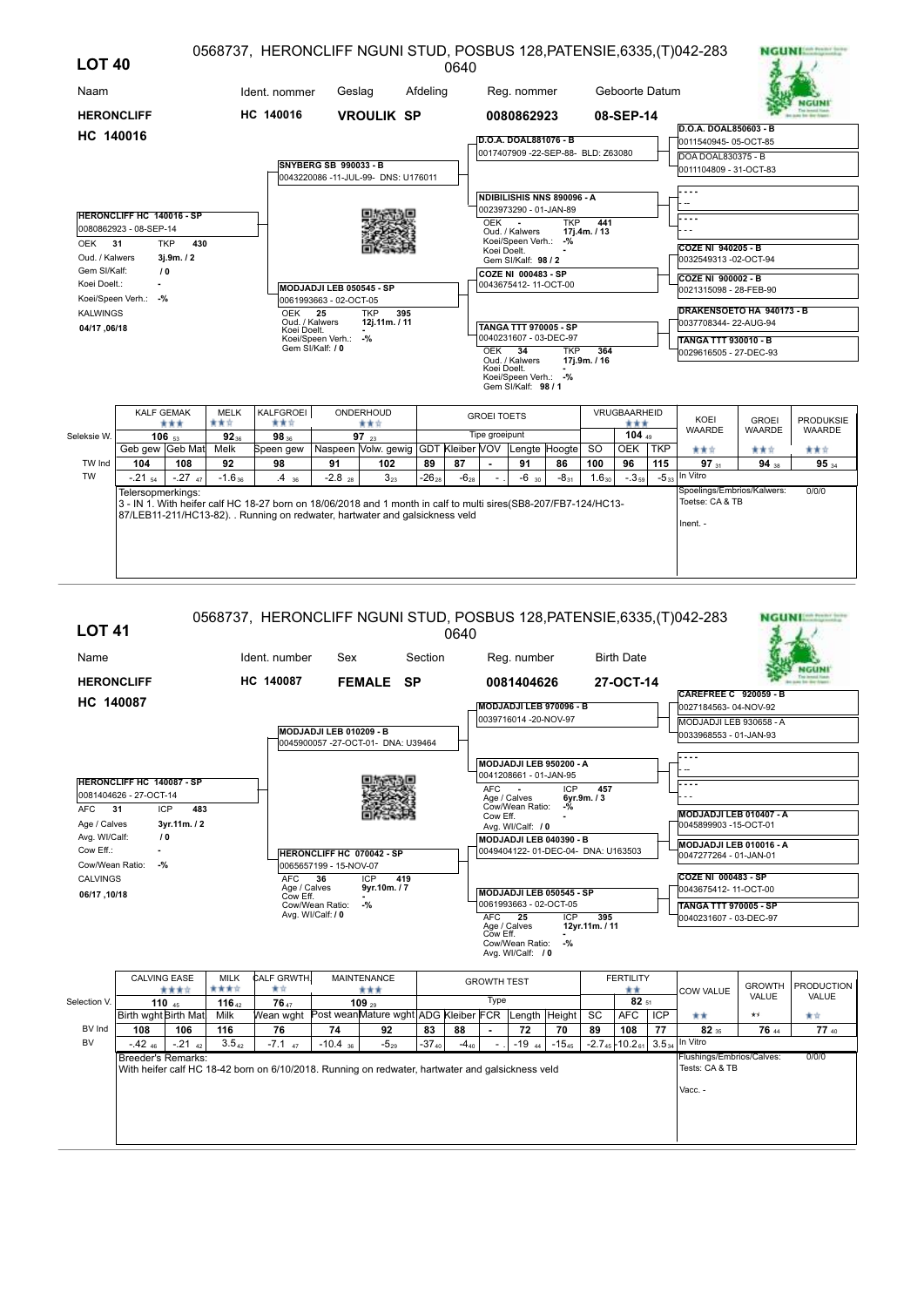| <b>LOT 42</b>                  |                                                                |                  |                    |                              |                             |                                     |          | (T)041-581 1603    |             |               |           |                                     |            | 0634746, XHACHA NGUNI STUD, SUITE 35, PRIVATE BAG X40106, WALMER, 6065, |                  | <b>NGUNITATION</b> |
|--------------------------------|----------------------------------------------------------------|------------------|--------------------|------------------------------|-----------------------------|-------------------------------------|----------|--------------------|-------------|---------------|-----------|-------------------------------------|------------|-------------------------------------------------------------------------|------------------|--------------------|
| Naam                           |                                                                |                  |                    | Ident. nommer                | Geslag                      |                                     | Afdeling |                    | Reg. nommer |               |           | Geboorte Datum                      |            |                                                                         |                  |                    |
| <b>VEMVANE</b>                 |                                                                |                  |                    | <b>VEN 100011</b>            |                             | <b>VROULIK A</b>                    |          |                    | 0070979653  |               |           | 21-JUN-10                           |            |                                                                         |                  |                    |
| <b>VEN100011</b>               |                                                                |                  |                    |                              |                             |                                     |          |                    |             |               |           |                                     |            |                                                                         |                  |                    |
|                                |                                                                |                  |                    |                              | VEMVANE VEN 060011 - A      |                                     |          |                    |             |               |           |                                     |            |                                                                         |                  |                    |
|                                |                                                                |                  |                    |                              |                             | 0066297250 -15-OCT-06- DNS: U124145 |          |                    |             |               |           |                                     |            |                                                                         |                  |                    |
|                                |                                                                |                  |                    |                              |                             |                                     |          | .                  |             |               |           |                                     |            |                                                                         |                  |                    |
|                                | VEMVANE VEN 100011 - A<br>0070979653 - 21-JUN-10- DNS: U168305 |                  |                    |                              |                             |                                     |          |                    |             |               |           |                                     |            |                                                                         |                  |                    |
| <b>OEK</b>                     | 29<br><b>TKP</b>                                               | 364              |                    |                              |                             |                                     |          |                    |             |               |           |                                     |            |                                                                         |                  |                    |
| Oud. / Kalwers<br>Gem SI/Kalf: |                                                                | 7j.4m./6         |                    |                              |                             |                                     |          |                    |             |               |           |                                     |            |                                                                         |                  |                    |
| Koei Doelt.:                   | 98/5                                                           |                  |                    |                              | VEMVANE VEN 040024 - A      |                                     |          |                    |             |               |           |                                     |            |                                                                         |                  |                    |
|                                | Koei/Speen Verh.: -%                                           |                  |                    |                              | 0066297318 - 15-OCT-04      |                                     |          |                    |             |               |           |                                     |            |                                                                         |                  |                    |
| <b>KALWINGS</b>                |                                                                |                  |                    | <b>OEK</b><br>Oud. / Kalwers |                             | <b>TKP</b><br>421<br>13j.10m./9     |          |                    |             |               |           |                                     |            |                                                                         |                  |                    |
| 11/12, 11/13,<br>12/14, 11/15, |                                                                |                  |                    | Koei Doelt.                  | Koei/Speen Verh.:           | $-$ %                               |          |                    |             |               |           |                                     |            |                                                                         |                  |                    |
| 11/17, 12/16                   |                                                                |                  |                    |                              | Gem SI/Kalf: / 0            |                                     |          |                    |             |               |           |                                     |            |                                                                         |                  |                    |
|                                |                                                                |                  |                    |                              |                             |                                     |          |                    |             |               |           |                                     |            |                                                                         |                  |                    |
|                                | <b>KALF GEMAK</b><br>★★☆                                       |                  | <b>MELK</b><br>青青宮 | KALFGROEI<br>含食              |                             | ONDERHOUD<br>****                   |          | <b>GROEI TOETS</b> |             |               |           | VRUGBAARHEID<br>**                  |            | KOEI                                                                    | <b>GROEI</b>     | <b>PRODUKSIE</b>   |
| Seleksie W.                    | 97 $67$                                                        |                  | $99_{76}$          | <b>70</b> <sub>63</sub>      |                             | $123_{58}$                          |          | Tipe groeipunt     |             |               |           | 86 39                               |            | <b>WAARDE</b>                                                           | <b>WAARDE</b>    | <b>WAARDE</b>      |
|                                | Geb gew Geb Mat                                                |                  | Melk               | Speen gew                    |                             | Naspeen Volw. gewig GDT Kleiber VOV |          |                    |             | Lengte Hoogte | <b>SO</b> | <b>OEK</b>                          | <b>TKP</b> | **                                                                      | **               | **                 |
| TW Ind<br><b>TW</b>            | 151<br>$-2.64$ 66                                              | 132<br>$-.88$ 70 | 99<br>$-.2_{76}$   | 70<br>$-8.9$ 63              | 72<br>$-11.6$ <sub>42</sub> | 76<br>$-17_{58}$                    |          |                    |             |               | ۰         | 83<br>$10.4_{45}$ 1.3 <sub>15</sub> | 87         | $82_{44}$<br>In Vitro                                                   | 82 <sub>58</sub> | $80_{51}$          |
|                                | Telersonmerkings:                                              |                  |                    |                              |                             |                                     |          |                    |             |               |           |                                     |            | Spoelings/Embrios/Kalwers:                                              |                  | 0/0/0              |

Telersopmerkings: Certified 4,5 months in Calf to XA13/31 on 25 Sept

0/0/0 Spoelings/Embrios/Kalwers:<br>Toetse: CA & TB Inent. COVEXIN 10 / BOTUTHRAX / MULTIMIN

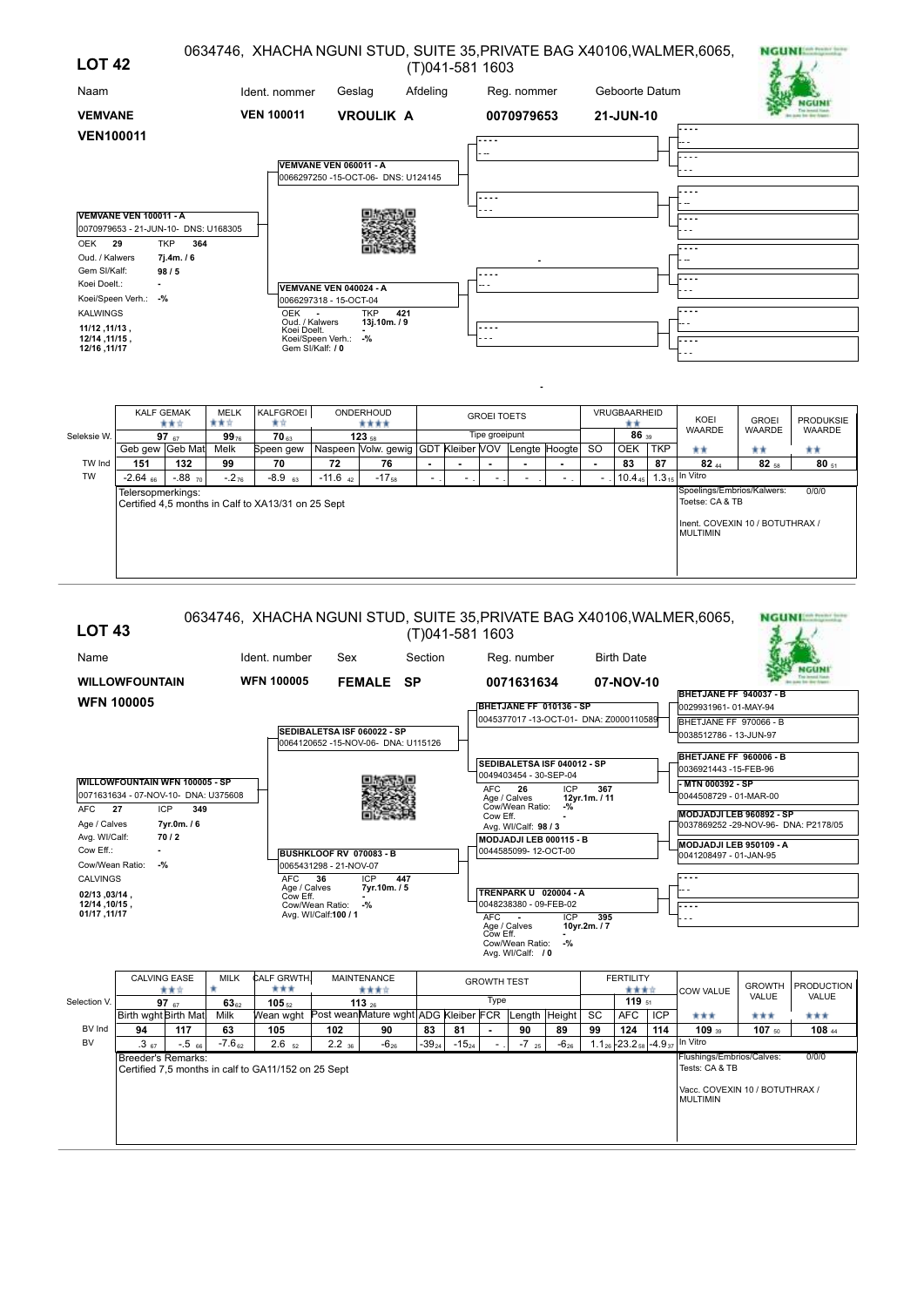| <b>LOT 44</b>                  |                                                                                                                                                                    |                    |                   |                                                                   |                         |                                                   |          | (T)041-581 1603 |                    |                                               |                                               |                     |                                       |     | 0634746, XHACHA NGUNI STUD, SUITE 35, PRIVATE BAG X40106, WALMER, 6065,                                         |                   | <b>NGUNI Seab Pressure Line</b> |
|--------------------------------|--------------------------------------------------------------------------------------------------------------------------------------------------------------------|--------------------|-------------------|-------------------------------------------------------------------|-------------------------|---------------------------------------------------|----------|-----------------|--------------------|-----------------------------------------------|-----------------------------------------------|---------------------|---------------------------------------|-----|-----------------------------------------------------------------------------------------------------------------|-------------------|---------------------------------|
| Naam                           |                                                                                                                                                                    |                    |                   | Ident. nommer                                                     | Geslag                  |                                                   | Afdeling |                 |                    | Reg. nommer                                   |                                               |                     | Geboorte Datum                        |     |                                                                                                                 |                   |                                 |
| <b>XHACHA</b>                  |                                                                                                                                                                    |                    |                   | XA 130042                                                         |                         | <b>VROULIK SP</b>                                 |          |                 |                    | 0079004537                                    |                                               |                     | 22-NOV-13                             |     | <b>HENHAM HW 960016 - B</b>                                                                                     |                   |                                 |
| XA130042                       |                                                                                                                                                                    |                    |                   |                                                                   |                         |                                                   |          |                 |                    |                                               | <b>SNYBERG SB 030021 - SP</b>                 |                     |                                       |     | 0037243128-30-OCT-96- DNS: U31126                                                                               |                   |                                 |
|                                |                                                                                                                                                                    |                    |                   |                                                                   | MODJADJI LEB 100236 - B | 0070499637 -01-MAR-10- DNS: U167130               |          |                 |                    |                                               | 0048033674 -22-SEP-03- DNS: P1783/12          |                     |                                       |     | SNYBERG SB 970005 - B<br>0040231300 - 25-AUG-97                                                                 |                   |                                 |
|                                |                                                                                                                                                                    |                    |                   |                                                                   |                         |                                                   |          |                 |                    | - LUC 050010 - A                              |                                               |                     |                                       |     |                                                                                                                 |                   |                                 |
| OEK                            | <b>XHACHA XA 130042 - SP</b><br>0079004537 - 22-NOV-13- DNS: B198327<br>30                                                                                         | <b>TKP</b><br>418  |                   |                                                                   |                         |                                                   |          |                 | OEK                | $\sim$<br>Oud. / Kalwers<br>Koei/Speen Verh.: | 0064514680 - 15-OCT-05<br><b>TKP</b><br>$-$ % | 431<br>12j.9m. / 10 |                                       |     | <b>COZE NI 990423 - SP</b>                                                                                      |                   |                                 |
| Oud. / Kalwers<br>Gem SI/Kalf: |                                                                                                                                                                    | 3j.7m. / 2<br>86/2 |                   |                                                                   |                         |                                                   |          |                 | Koei Doelt.        | Gem SI/Kalf: 73 / 1                           |                                               |                     |                                       |     | 0043122001 -16-SEP-99- DNS: P959/07                                                                             |                   |                                 |
| Koei Doelt.:                   |                                                                                                                                                                    | 130                |                   |                                                                   | MODJADJI LEB 110372 - B |                                                   |          |                 |                    | JUA F 030014 - SP                             | 0047710744-20-NOV-03- DNS: B1000205           |                     |                                       |     | JUA F 000010 - SP<br>0044299519 - 11-NOV-00                                                                     |                   |                                 |
| <b>KALWINGS</b><br>05/16.07/17 | Koei/Speen Verh.: 51.67%<br>0073192213 - 02-JUN-11<br>30<br><b>TKP</b><br>371<br><b>OEK</b><br>Oud. / Kalwers<br>6j.6m. / 5<br>Koei Doelt.<br>Koei/Speen Verh.: -% |                    |                   |                                                                   |                         |                                                   |          |                 |                    | 0043100890 - 24-MAY-98                        | MODJADJI LEB 980259 - A                       |                     |                                       |     | .                                                                                                               |                   |                                 |
|                                |                                                                                                                                                                    |                    |                   |                                                                   | Gem SI/Kalf: 113 / 4    |                                                   |          |                 | OEK -              | Oud. / Kalwers                                | <b>TKP</b>                                    | 384<br>15j.6m. / 13 |                                       |     | .                                                                                                               |                   |                                 |
|                                |                                                                                                                                                                    |                    |                   |                                                                   |                         |                                                   |          |                 | Koei Doelt.        | Koei/Speen Verh.: -%<br>Gem SI/Kalf: 97/1     |                                               |                     |                                       |     |                                                                                                                 |                   |                                 |
|                                | <b>KALF GEMAK</b>                                                                                                                                                  | ***                | <b>MELK</b><br>★☆ | KALFGROEI<br>****                                                 |                         | ONDERHOUD<br>****                                 |          |                 | <b>GROEI TOETS</b> |                                               |                                               |                     | VRUGBAARHEID<br>***                   |     | KOEI                                                                                                            | <b>GROEI</b>      | <b>PRODUKSIE</b>                |
| Seleksie W.                    |                                                                                                                                                                    | 92 $73$            | $72_{64}$         | $120 - 120$                                                       |                         | 119 $45$                                          |          |                 | Tipe groeipunt     |                                               |                                               |                     | 108 45                                |     | <b>WAARDE</b>                                                                                                   | <b>WAARDE</b>     | WAARDE                          |
|                                | Geb gew Geb Mat                                                                                                                                                    |                    | Melk              | Speen gew                                                         |                         | Naspeen Volw. gewig GDT Kleiber VOV Lengte Hoogte |          |                 |                    |                                               |                                               | <b>SO</b>           | <b>OEK</b>                            | TKP | 含食食食                                                                                                            | ****              | ****                            |
| TW Ind                         | 90                                                                                                                                                                 | 111                | 72                | 120                                                               | 113                     | 83                                                | 106      | 104             |                    | 108                                           | 105                                           | 104                 | 110                                   | 109 | 112 $44$                                                                                                        | 129 <sub>59</sub> | 122 $52$                        |
| <b>TW</b>                      | .575<br>Telersopmerkings:                                                                                                                                          | $-.3361$           | $-5.764$          | $7.6_{71}$<br>Certified 4,5 months in calf to GA11/152 on 25 Sept | $7_{60}$                | $-12_{45}$                                        | $6_{24}$ | $19_{24}$       |                    | $5_{26}$                                      | $1_{27}$                                      |                     | $3_{27}$ - 11.9 $_{54}$ - 3.7 $_{28}$ |     | In Vitro<br>Spoelings/Embrios/Kalwers:<br>Toetse: CA & TB<br>Inent. COVEXIN 10 / BOTUTHRAX /<br><b>MULTIMIN</b> |                   | 0/0/0                           |
|                                |                                                                                                                                                                    |                    |                   |                                                                   |                         |                                                   |          |                 |                    |                                               |                                               |                     |                                       |     |                                                                                                                 |                   |                                 |

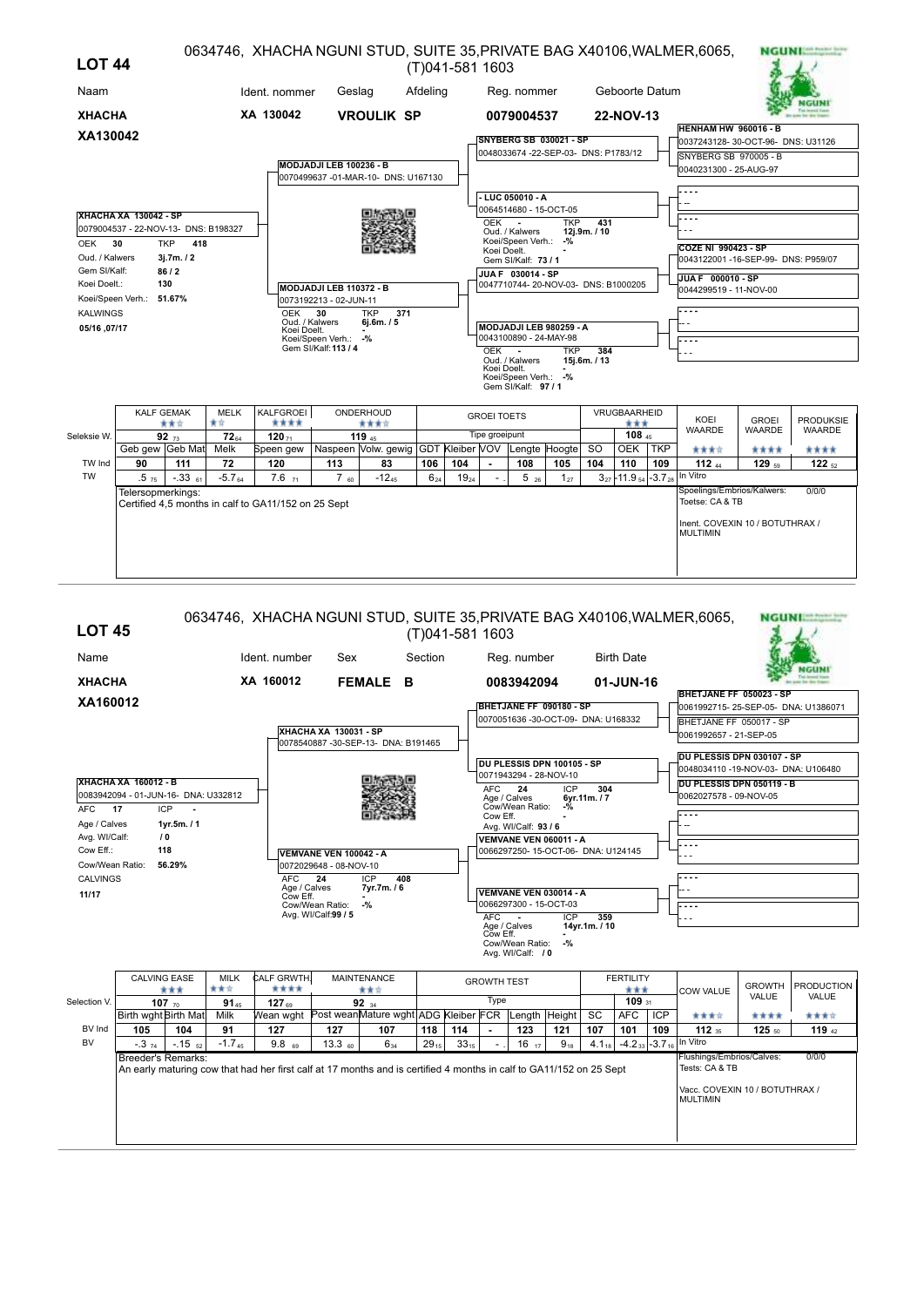| <b>LOT 46</b>   |                                                                                    |                      |                   |                                                     |                                                  |                                                                |           | (T)041-581 1603 |                    |                                              |                          |            |                             |            | 0634746, XHACHA NGUNI STUD, SUITE 35, PRIVATE BAG X40106, WALMER, 6065, |                               | <b>NGUNIAN</b>                    |
|-----------------|------------------------------------------------------------------------------------|----------------------|-------------------|-----------------------------------------------------|--------------------------------------------------|----------------------------------------------------------------|-----------|-----------------|--------------------|----------------------------------------------|--------------------------|------------|-----------------------------|------------|-------------------------------------------------------------------------|-------------------------------|-----------------------------------|
| Naam            |                                                                                    |                      |                   | Ident. nommer                                       | Geslag                                           |                                                                | Afdeling  |                 |                    | Reg. nommer                                  |                          |            | Geboorte Datum              |            |                                                                         |                               |                                   |
| <b>XHACHA</b>   |                                                                                    |                      |                   | XA 160038                                           |                                                  | <b>VROULIK SP</b>                                              |           |                 |                    | 0084062157                                   |                          |            | 07-AUG-16                   |            |                                                                         |                               |                                   |
| XA160038        |                                                                                    |                      |                   |                                                     |                                                  |                                                                |           |                 |                    | BUSHKLOOF RV 070031 - SP                     |                          |            |                             |            | MODJADJI LEB 000115 - B                                                 |                               |                                   |
|                 |                                                                                    |                      |                   |                                                     |                                                  |                                                                |           |                 |                    | 0064785611 -01-JUL-07- DNS: U166223          |                          |            |                             |            | 0044585099-12-OCT-00                                                    |                               |                                   |
|                 |                                                                                    |                      |                   |                                                     | XHACHA XA 120005 - SP                            |                                                                |           |                 |                    |                                              |                          |            |                             |            | MORGAN AZ 990097 - SP                                                   |                               |                                   |
|                 |                                                                                    |                      |                   |                                                     |                                                  | 0075479980 -02-AUG-12- DNS: U147294                            |           |                 |                    |                                              |                          |            |                             |            | 0043341718 - 28-NOV-99                                                  |                               |                                   |
|                 |                                                                                    |                      |                   |                                                     |                                                  |                                                                |           |                 |                    |                                              |                          |            |                             |            | KLEINZUURBRON LP 060107 - SP                                            |                               |                                   |
|                 |                                                                                    |                      |                   |                                                     |                                                  |                                                                |           |                 |                    | KRAGGA KAMMA DS 100008 - SP                  |                          |            |                             |            | 0063271365-13-SEP-06- DNS: U166221                                      |                               |                                   |
|                 | <b>XHACHA XA 160038 - SP</b>                                                       |                      |                   |                                                     |                                                  |                                                                |           |                 | OEK <sub>23</sub>  | 0071330096 - 20-AUG-10                       | <b>TKP</b>               | 424        |                             |            | <b>RODS WRA 070144 - SP</b>                                             |                               |                                   |
|                 | 0084062157 - 07-AUG-16- DNS: U335724                                               |                      |                   |                                                     |                                                  |                                                                |           |                 |                    | Oud. / Kalwers                               |                          | 7j.9m./6   |                             |            | 0065499709 - 31-OCT-07                                                  |                               |                                   |
| OEK -           |                                                                                    | <b>TKP</b><br>$\sim$ |                   |                                                     |                                                  |                                                                |           |                 | Koei Doelt.        | Koei/Speen Verh.: -%                         |                          |            |                             |            | SAM CP 940049 - B                                                       |                               |                                   |
| Oud. / Kalwers  |                                                                                    | $-1-$                |                   |                                                     |                                                  |                                                                |           |                 |                    | Gem SI/Kalf: 94 / 5                          |                          |            |                             |            | 0033088220 -06-DEC-94                                                   |                               |                                   |
| Gem SI/Kalf:    |                                                                                    | 10                   |                   |                                                     |                                                  |                                                                |           |                 |                    | TAFELSIG CS 070220 - SP                      |                          |            |                             |            | TAFELSIG CS 030104 - SP                                                 |                               |                                   |
| Koei Doelt.:    | 117<br>XHACHA XA 130003 - SP<br>Koei/Speen Verh.: 51.19%<br>0076822246 - 20-JAN-13 |                      |                   |                                                     |                                                  |                                                                |           |                 |                    | 0065584179-07-NOV-07- DNS: U174223           |                          |            |                             |            | 0048958839 - 26-AUG-03                                                  |                               |                                   |
|                 |                                                                                    |                      |                   |                                                     |                                                  |                                                                |           |                 |                    |                                              |                          |            |                             |            |                                                                         |                               |                                   |
| <b>KALWINGS</b> |                                                                                    |                      |                   | OEK<br>Oud. / Kalwers                               | 26                                               | <b>TKP</b><br>464                                              |           |                 |                    |                                              |                          |            |                             |            | QUAGGA FLATS GL 020142 - B                                              |                               |                                   |
|                 |                                                                                    |                      |                   | Koei Doelt.                                         |                                                  | 4j.8m. / 3<br>134                                              |           |                 |                    | <b>NELGUNI CJ 100087 - SP</b>                |                          |            |                             |            | 0046768354-07-NOV-02-DNS: U174225                                       |                               |                                   |
|                 |                                                                                    |                      |                   |                                                     | Koei/Speen Verh.: 42.62%<br>Gem SI/Kalf: 108 / 2 |                                                                |           |                 |                    | 0071868194 - 17-OCT-10                       |                          |            |                             |            | <b>NELGUNI CJ 030077 - B</b>                                            |                               |                                   |
|                 |                                                                                    |                      |                   |                                                     |                                                  |                                                                |           |                 | $OEK$ 27           | Oud. / Kalwers                               | <b>TKP</b><br>4j.1m. / 3 | 334        |                             |            | 0047567748 - 17-AUG-03                                                  |                               |                                   |
|                 |                                                                                    |                      |                   |                                                     |                                                  |                                                                |           |                 | Koei Doelt.        | Koei/Speen Verh.: -%<br>Gem SI/Kalf: 109 / 3 |                          |            |                             |            |                                                                         |                               |                                   |
|                 |                                                                                    | <b>KALF GEMAK</b>    | <b>MELK</b>       | KALFGROEI                                           |                                                  | ONDERHOUD                                                      |           |                 | <b>GROEI TOETS</b> |                                              |                          |            | VRUGBAARHEID                |            |                                                                         |                               |                                   |
|                 |                                                                                    | ***                  | **                | ****                                                |                                                  | **                                                             |           |                 | Tipe groeipunt     |                                              |                          |            | ***                         |            | KOEI<br><b>WAARDE</b>                                                   | <b>GROEI</b><br><b>WAARDE</b> | <b>PRODUKSIE</b><br><b>WAARDE</b> |
| Seleksie W.     | Geb gew Geb Mat                                                                    | 107 68               | $84_{39}$<br>Melk | 123 <sub>70</sub><br>Speen gew                      |                                                  | $85_{27}$<br>Naspeen Volw. gewig GDT Kleiber VOV Lengte Hoogte |           |                 |                    |                                              |                          | <b>SO</b>  | 96x2<br><b>OEK</b>          | <b>TKP</b> | ***                                                                     | ***                           | 青青宮                               |
| TW Ind          | 105                                                                                | 107                  | 84                | 123                                                 | 110                                              | 116                                                            | 132       | 131             |                    | 127                                          | 117                      | 122        | 99                          | 98         | 93 33                                                                   | $105$ <sub>49</sub>           | 99 41                             |
| <b>TW</b>       | $-2674$                                                                            | $-.23$ 40            | $-3.239$          | $8.7_{70}$                                          | $5.7_{59}$                                       | $13_{27}$                                                      | $56_{13}$ | $58_{13}$       |                    | $19_{14}$                                    | $7_{14}$                 | $9.5_{14}$ | $-2.734$ -1.3 <sub>20</sub> |            | In Vitro                                                                |                               |                                   |
|                 | Telersopmerkings:                                                                  |                      |                   |                                                     |                                                  |                                                                |           |                 |                    |                                              |                          |            |                             |            | Spoelings/Embrios/Kalwers:                                              |                               | 0/0/0                             |
|                 |                                                                                    |                      |                   | Certified 6,5 months in calf to GA11/152 on 25 Sept |                                                  |                                                                |           |                 |                    |                                              |                          |            |                             |            | Toetse: CA & TB                                                         |                               |                                   |
|                 |                                                                                    |                      |                   |                                                     |                                                  |                                                                |           |                 |                    |                                              |                          |            |                             |            | Inent. COVEXIN 10 / BOTUTHRAX /<br><b>MULTIMIN</b>                      |                               |                                   |

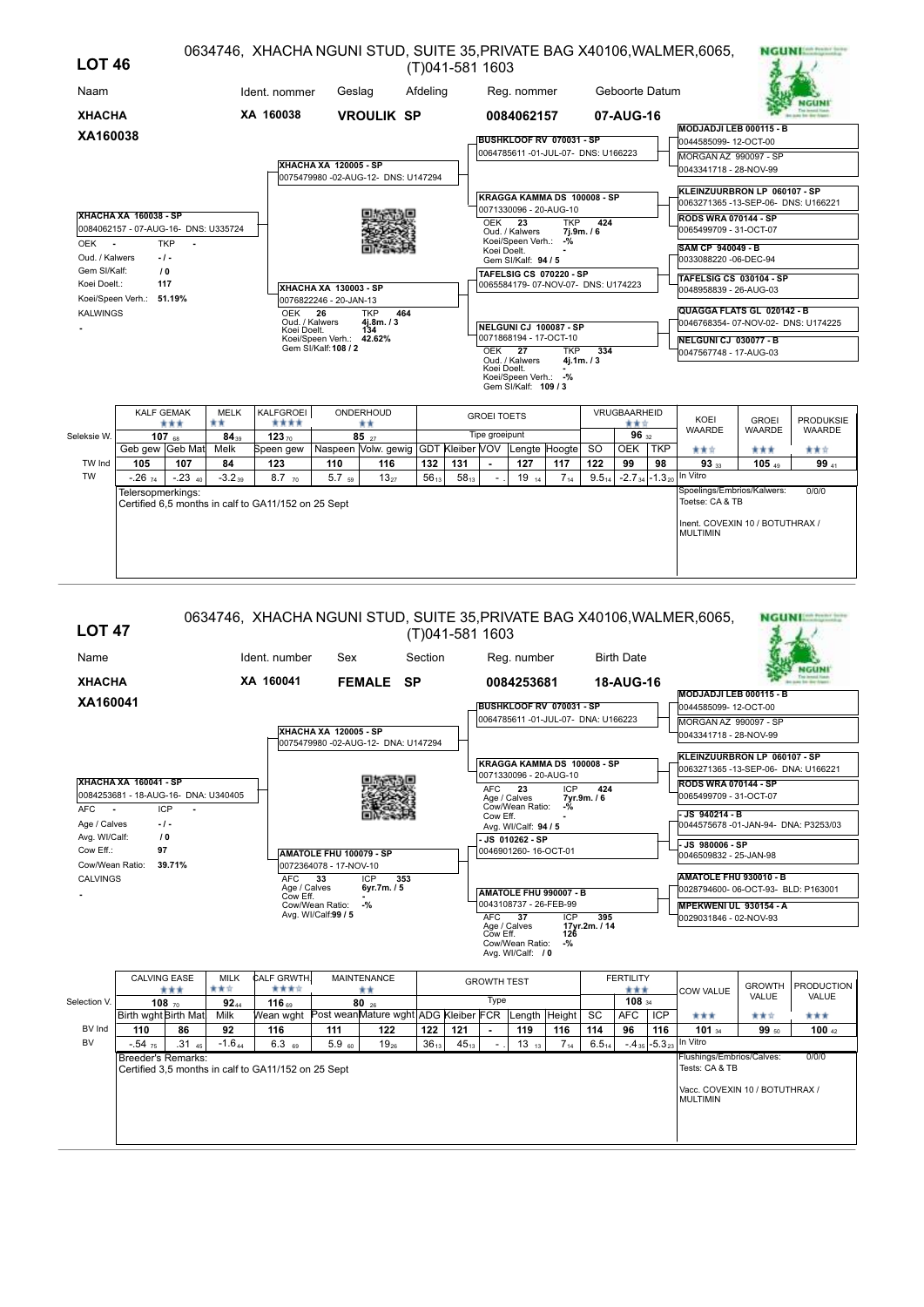| <b>LOT 49</b>       |                                                                                                                             |            |                   |                                                      |                                                                   |                                                   |                |                |                    |                                                         |            |                     |                     |     | 0610054, CAVALO STABLES, P.O. BOX 2799, EAST LONDON, 5205, (T)043-732 1242              |               | <b>NGUNI Each Pressure System</b>       |
|---------------------|-----------------------------------------------------------------------------------------------------------------------------|------------|-------------------|------------------------------------------------------|-------------------------------------------------------------------|---------------------------------------------------|----------------|----------------|--------------------|---------------------------------------------------------|------------|---------------------|---------------------|-----|-----------------------------------------------------------------------------------------|---------------|-----------------------------------------|
| Naam                |                                                                                                                             |            |                   | Ident. nommer                                        | Geslag                                                            |                                                   | Afdeling       |                |                    | Reg. nommer                                             |            |                     | Geboorte Datum      |     |                                                                                         |               |                                         |
| <b>INTULO</b>       |                                                                                                                             |            |                   | <b>CVL 140034</b>                                    |                                                                   | <b>MANLIK</b>                                     | <b>SP</b>      |                |                    | 0080372907                                              |            |                     | 25-SEP-14           |     |                                                                                         |               |                                         |
| <b>CVL 140034</b>   |                                                                                                                             |            |                   |                                                      |                                                                   |                                                   |                |                |                    |                                                         |            |                     |                     |     | - TOL 980060 - SP                                                                       |               |                                         |
|                     |                                                                                                                             |            |                   |                                                      |                                                                   |                                                   |                |                |                    | - TOL 020072 - SP<br>0046901427 -01-MAY-02- DNS: U31156 |            |                     |                     |     | 0045539855-01-JAN-98                                                                    |               |                                         |
|                     |                                                                                                                             |            |                   |                                                      | NTSIKIZI PH 080109 - SP<br>0067043869-06-OCT-08- DNS: P0000133855 |                                                   |                |                |                    |                                                         |            |                     |                     |     | $-$ TOL 990034 - B<br>0046509840 - 23-DEC-99                                            |               |                                         |
|                     |                                                                                                                             |            |                   |                                                      |                                                                   |                                                   |                |                |                    | NTSIKIZI PH 030010 - SP<br>0047079025 - 30-MAR-03       |            |                     |                     |     | <b>CAREFREE C 920043 - B</b>                                                            |               | 0027184431-01-NOV-92- DNS: Z0000031122  |
|                     | <b>INTULO CVL 140034 - SP</b><br>0080372907 - 25-SEP-14- DNS: U419324                                                       |            |                   |                                                      |                                                                   |                                                   |                |                | <b>OEK</b>         | 30<br>Oud. / Kalwers                                    | <b>TKP</b> | 386<br>12j.0m./10   |                     |     | $-H$ 950312 - B<br>0043575745 - 03-NOV-95                                               |               |                                         |
|                     |                                                                                                                             |            |                   |                                                      |                                                                   |                                                   |                |                | Koei Doelt.        | Koei/Speen Verh.: 41.52%<br>Gem SI/Kalf:                | 97         |                     |                     |     | CAREFREE C 920043 - B                                                                   |               | 0027184431 -01-NOV-92- DNS: Z0000031122 |
|                     |                                                                                                                             |            |                   |                                                      | NTSIKIZI PH 020009 - SP<br>0045889722-03-APR-02- DNS: U31162      |                                                   |                |                |                    | $-H$ 960338 - B<br>0043575778 - 17-JUN-96               |            |                     |                     |     |                                                                                         |               |                                         |
|                     | NTSIKIZI PH 110194 - SP<br>0074160979 - 15-DEC-11<br>576<br><b>OEK</b><br>33<br><b>TKP</b><br>Oud. / Kalwers<br>5j.11m. / 3 |            |                   |                                                      |                                                                   |                                                   |                |                |                    | NTSIKIZI PH 040026 - B                                  |            |                     |                     |     | -H 970365-A<br>0045505351-08-OCT-97- GEN: A5484                                         |               |                                         |
|                     | Koei Doelt.<br>108<br>Koei/Speen Verh.: 42.17%<br>Gem SI/Kalf: / 0                                                          |            |                   |                                                      |                                                                   |                                                   |                |                | OEK 35             | 0049332638 - 12-NOV-04<br>Oud. / Kalwers                | <b>TKP</b> | 404<br>12j.9m. / 10 |                     |     | MODJADJI LEB 980246 - A<br>0043100825 - 20-MAY-98                                       |               |                                         |
|                     |                                                                                                                             |            |                   |                                                      |                                                                   |                                                   |                |                | Koei Doelt.        | Koei/Speen Verh.: 47.65%<br>Gem SI/Kalf:                | 98         |                     |                     |     |                                                                                         |               |                                         |
|                     | <b>KALF GEMAK</b>                                                                                                           | ****       | <b>MELK</b><br>** | KALFGROEI<br>青青宮                                     |                                                                   | ONDERHOUD<br>****                                 |                |                | <b>GROEI TOETS</b> |                                                         |            |                     | VRUGBAARHEID<br>*** |     | KOEI                                                                                    | <b>GROEI</b>  | <b>PRODUKSIE</b>                        |
| Seleksie W.         |                                                                                                                             | 114 $64$   | $84_{45}$         | $93_{58}$                                            |                                                                   | 124 $_{32}$                                       |                |                | Tipe groeipunt     |                                                         |            |                     | $109_{36}$          |     | <b>WAARDE</b>                                                                           | <b>WAARDE</b> | <b>WAARDE</b>                           |
|                     | Geb gew Geb Mat                                                                                                             |            | Melk              | Speen gew                                            |                                                                   | Naspeen Volw. gewig GDT Kleiber VOV Lengte Hoogte |                |                |                    |                                                         |            | <sub>SO</sub>       | <b>OEK</b>          | TKP | ****                                                                                    | ****          | ****                                    |
| TW Ind<br><b>TW</b> | 114<br>$-74$ 69                                                                                                             | 94         | 84<br>$-3.245$    | 93<br>$-1.3$ 58                                      | 91<br>$-2.8$ $_{47}$                                              | 75<br>$-19_{32}$                                  | $\blacksquare$ | $\blacksquare$ |                    |                                                         |            | ٠                   | 117<br>$-17.6_{44}$ | 101 | 110u<br>- $2_{20}$ In Vitro                                                             | 112 $46$      | 111 $40$                                |
|                     | Telersopmerkings:                                                                                                           | $.1_{.39}$ |                   | STUNNING BULL WITH GOOD PIGMENT AND CALM TEMPERAMENT |                                                                   |                                                   |                |                |                    |                                                         |            |                     |                     |     | Semen skenker: Nee<br>Toetse: CA / TB / FERTILITY / TRICH /<br><b>VIBRO</b><br>Inent. - |               |                                         |
|                     |                                                                                                                             |            |                   |                                                      |                                                                   |                                                   |                |                |                    |                                                         |            |                     |                     |     |                                                                                         |               |                                         |

| <b>LOT 50</b> |                                      | 0672209, VESTRIX 14 (PTY) LTD, T/A GLEDSMUIR NGI STUDHILLANDALE FARM<br>HAGA-HAGA, POSTNETSUIT 895 PRIVATEBAG X4, MENLO, 0102, (T) 0824109110 |                                                 |                                                 |            |         |                            |                                        |            |                      |                         |                   |                                                                      |               | <b>NGUNIAN PORT WAR</b> |
|---------------|--------------------------------------|-----------------------------------------------------------------------------------------------------------------------------------------------|-------------------------------------------------|-------------------------------------------------|------------|---------|----------------------------|----------------------------------------|------------|----------------------|-------------------------|-------------------|----------------------------------------------------------------------|---------------|-------------------------|
| Name          |                                      | Ident. number                                                                                                                                 | Sex                                             |                                                 | Section    |         |                            | Reg. number                            |            |                      | <b>Birth Date</b>       |                   |                                                                      |               |                         |
| <b>GARIEP</b> |                                      | FB 120147                                                                                                                                     | <b>MALE</b>                                     | <b>SP</b>                                       |            |         |                            | 0076615954                             |            |                      | 21-DEC-12               |                   |                                                                      |               |                         |
| 123           |                                      |                                                                                                                                               |                                                 |                                                 |            |         |                            | <b>WALT GF 970056 - B</b>              |            |                      |                         |                   | BHETJANE FF 930057 - SP<br>0028422228-12-JUN-93                      |               |                         |
|               |                                      |                                                                                                                                               |                                                 |                                                 |            |         |                            | 0039633979 -15-NOV-97- LID: Z970004484 |            |                      |                         |                   | <b>WALT GF 940016 - A</b>                                            |               |                         |
|               |                                      |                                                                                                                                               | GARIEP FB 070123 - SP                           |                                                 |            |         |                            |                                        |            |                      |                         |                   | 0035833706 - 01-JAN-94                                               |               |                         |
|               |                                      |                                                                                                                                               |                                                 | 0065859027 -01-DEC-07- DNA: U156016             |            |         |                            |                                        |            |                      |                         |                   |                                                                      |               |                         |
|               |                                      |                                                                                                                                               |                                                 |                                                 |            |         |                            | GARIEP FB 040014 - SP                  |            |                      |                         |                   | <b>MSULWA ML 930041 - SP</b><br>0028224327 -27-JUN-93- BLD: ZHAN5599 |               |                         |
|               | <b>GARIEP FB 120147 - SP</b>         |                                                                                                                                               |                                                 |                                                 |            |         |                            | 0048528756 - 01-MAR-04                 |            |                      |                         |                   | OMATJENNE OP 920385 - B                                              |               |                         |
|               | 0076615954 - 21-DEC-12- DNA: U344007 |                                                                                                                                               |                                                 |                                                 |            |         | <b>AFC</b>                 | 35<br>Age / Calves                     | ICP        | 363<br>11yr.9m. / 10 |                         |                   | 0027824994 - 17-NOV-92                                               |               |                         |
|               |                                      |                                                                                                                                               |                                                 |                                                 |            |         | Cow Eff.                   | Cow/Wean Ratio:                        | $-$ %      |                      |                         |                   | BARTLOWCOMBINE ZL 850342 - B                                         |               |                         |
|               |                                      |                                                                                                                                               |                                                 |                                                 |            |         |                            | Avg. WI/Calf:                          |            |                      |                         |                   | 0011546397 -07-SEP-85                                                |               |                         |
|               |                                      |                                                                                                                                               |                                                 |                                                 |            |         |                            | <b>HANSEL HAS 910128 - B</b>           |            |                      |                         |                   | <b>MKHAYA S 830056 - B</b>                                           |               |                         |
|               |                                      |                                                                                                                                               | GARIEP FB 070069 - SP<br>0065168346 - 28-AUG-07 |                                                 |            |         |                            | 0024635708-22-OCT-91- LID: Z970004486  |            |                      |                         |                   | 0011688694 - 17-OCT-83                                               |               |                         |
|               |                                      | AFC.                                                                                                                                          | 28                                              | <b>ICP</b><br>366                               |            |         |                            |                                        |            |                      |                         |                   | BHETJANE FF 940025 - B                                               |               |                         |
|               |                                      | Cow Eff.                                                                                                                                      | Age / Calves                                    | 10yr.4m. / 9                                    |            |         |                            | GARIEP FB 030070 - B                   |            |                      |                         |                   | 0029931821-15-APR-94                                                 |               |                         |
|               |                                      |                                                                                                                                               | Cow/Wean Ratio:                                 | $-$ %                                           |            |         |                            | 0048049811 - 16-NOV-03                 |            |                      |                         |                   | GARIEP FB 930026 - A                                                 |               |                         |
|               |                                      |                                                                                                                                               | Avg. WI/Calf: / 0                               |                                                 |            |         | <b>AFC</b><br>Age / Calves | 25                                     | <b>ICP</b> | 367<br>11vr.1m. / 10 |                         |                   | 0038294013 - 01-JAN-93                                               |               |                         |
|               |                                      |                                                                                                                                               |                                                 |                                                 |            |         | Cow Eff.                   | Cow/Wean Ratio:                        | $-9/2$     |                      |                         |                   |                                                                      |               |                         |
|               |                                      |                                                                                                                                               |                                                 |                                                 |            |         |                            | Avg. WI/Calf:                          |            |                      |                         |                   |                                                                      |               |                         |
|               |                                      |                                                                                                                                               |                                                 |                                                 |            |         |                            |                                        |            |                      |                         |                   |                                                                      |               |                         |
|               | <b>CALVING EASE</b><br>***           | CALF GRWTH<br><b>MILK</b><br>**<br>۰                                                                                                          |                                                 | <b>MAINTENANCE</b><br>含食食食                      |            |         | <b>GROWTH TEST</b>         |                                        |            |                      | <b>FERTILITY</b><br>青青宮 |                   | <b>COW VALUE</b>                                                     | <b>GROWTH</b> | <b>PRODUCTION</b>       |
| Selection V.  | 10375                                | 6937<br>$86 - 72$                                                                                                                             |                                                 | 118,25                                          |            |         | Type                       |                                        |            |                      | 92 <sub>48</sub>        |                   |                                                                      | VALUE         | VALUE                   |
|               | Birth wght Birth Mat                 | Milk                                                                                                                                          |                                                 | Wean wght Post wean Mature wght ADG Kleiber FCR |            |         |                            | Length Height                          |            | SC                   | <b>AFC</b>              | <b>ICP</b>        | **                                                                   | **            | **                      |
| BV Ind        | 101<br>109                           | 86<br>69                                                                                                                                      | 85                                              | 84                                              | 78         | 82      | $\blacksquare$             | 76                                     | 77         | 76                   | 85                      | 87                | $82$ <sub>38</sub>                                                   | 82 53         | $81_{46}$               |
| <b>BV</b>     | $-.29$ 35<br>$-0.08$ <sub>83</sub>   | $-6.337$<br>$-3.5$ $72$                                                                                                                       | $-5.7$ <sub>27</sub>                            | $-11_{25}$                                      | $-47_{16}$ | $-1316$ |                            | $-16$ 18                               | $-12_{19}$ | $-7.3_{18}$          | $9_{51}$                | 1.4 <sub>36</sub> | In Vitro                                                             |               |                         |
|               | Breeder's Remarks:                   | De-horned bull. Produced top calves and still has much to offer.                                                                              |                                                 |                                                 |            |         |                            |                                        |            |                      |                         |                   | Semen donor: No<br>Tests: CA / TB / FERTILITY / TRICH /              |               |                         |
|               |                                      |                                                                                                                                               |                                                 |                                                 |            |         |                            |                                        |            |                      |                         |                   | <b>VIBRO</b>                                                         |               |                         |
|               |                                      |                                                                                                                                               |                                                 |                                                 |            |         |                            |                                        |            |                      |                         |                   | Vacc. RB 51, ULTRA CHOICE, COVEXINE,<br>BOVIMIN, ECOMECTIN.          |               |                         |
|               |                                      |                                                                                                                                               |                                                 |                                                 |            |         |                            |                                        |            |                      |                         |                   |                                                                      |               |                         |
|               |                                      |                                                                                                                                               |                                                 |                                                 |            |         |                            |                                        |            |                      |                         |                   |                                                                      |               |                         |
|               |                                      |                                                                                                                                               |                                                 |                                                 |            |         |                            |                                        |            |                      |                         |                   |                                                                      |               |                         |